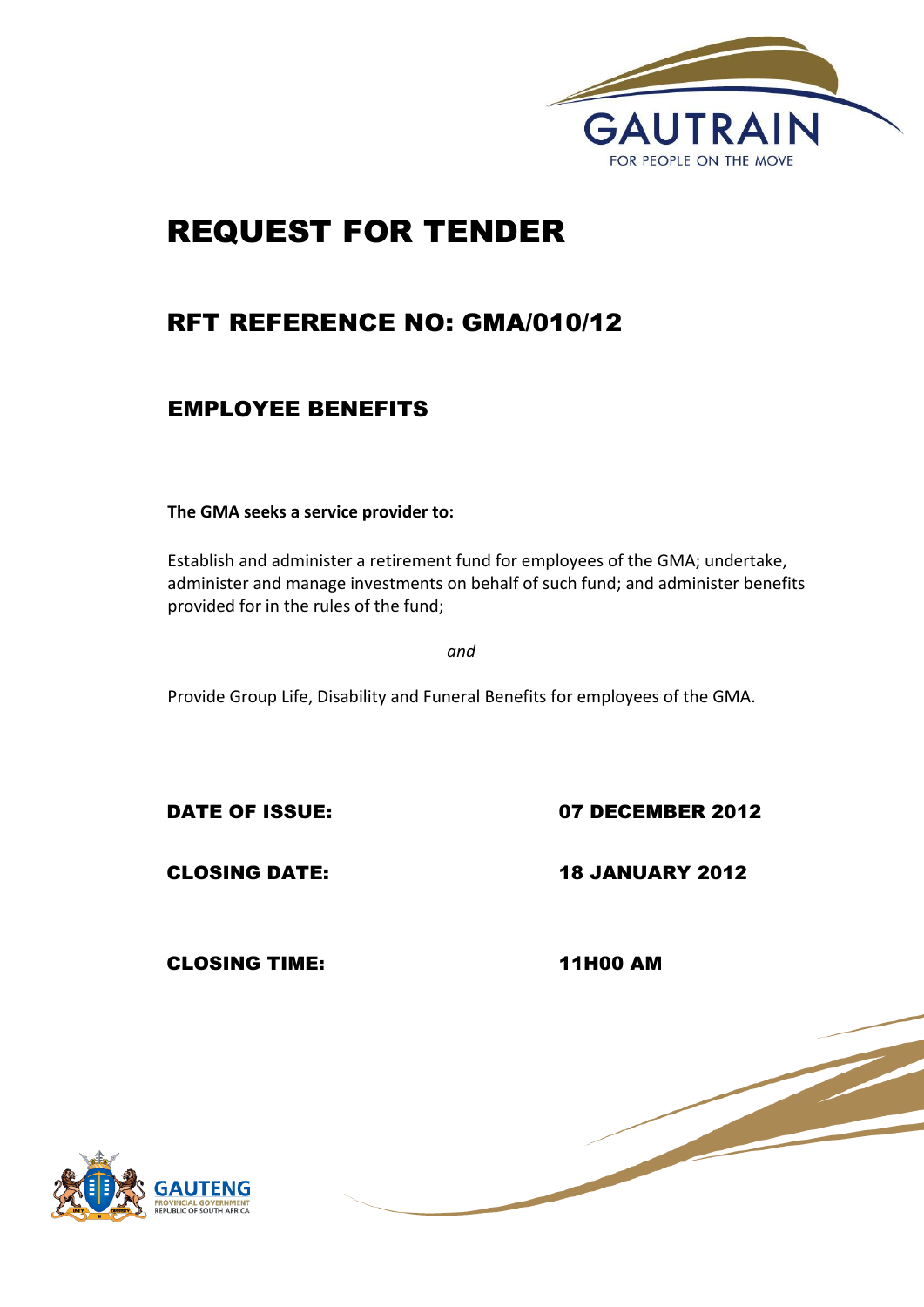# **CONTENTS**

## **GAUTRAIN MANAGEMENT AGENCY – REQUEST FOR PROPOSAL**

| <b>RFP PART A</b>                                  |  |
|----------------------------------------------------|--|
|                                                    |  |
|                                                    |  |
|                                                    |  |
|                                                    |  |
| Rules governing this RFP and the Tendering Process |  |
|                                                    |  |
| <b>REQUEST FOR PROPOSAL</b>                        |  |
|                                                    |  |
|                                                    |  |
|                                                    |  |
|                                                    |  |
|                                                    |  |
| Communication during the tender process            |  |
|                                                    |  |
|                                                    |  |
|                                                    |  |
|                                                    |  |
|                                                    |  |
|                                                    |  |
|                                                    |  |
| <b>Tender documents</b>                            |  |
|                                                    |  |
|                                                    |  |
|                                                    |  |
|                                                    |  |
|                                                    |  |
|                                                    |  |
|                                                    |  |
|                                                    |  |
|                                                    |  |
| <b>Tender Response</b>                             |  |
|                                                    |  |
|                                                    |  |
|                                                    |  |
|                                                    |  |
| <b>Contract Disclosure Requirements</b>            |  |
|                                                    |  |
|                                                    |  |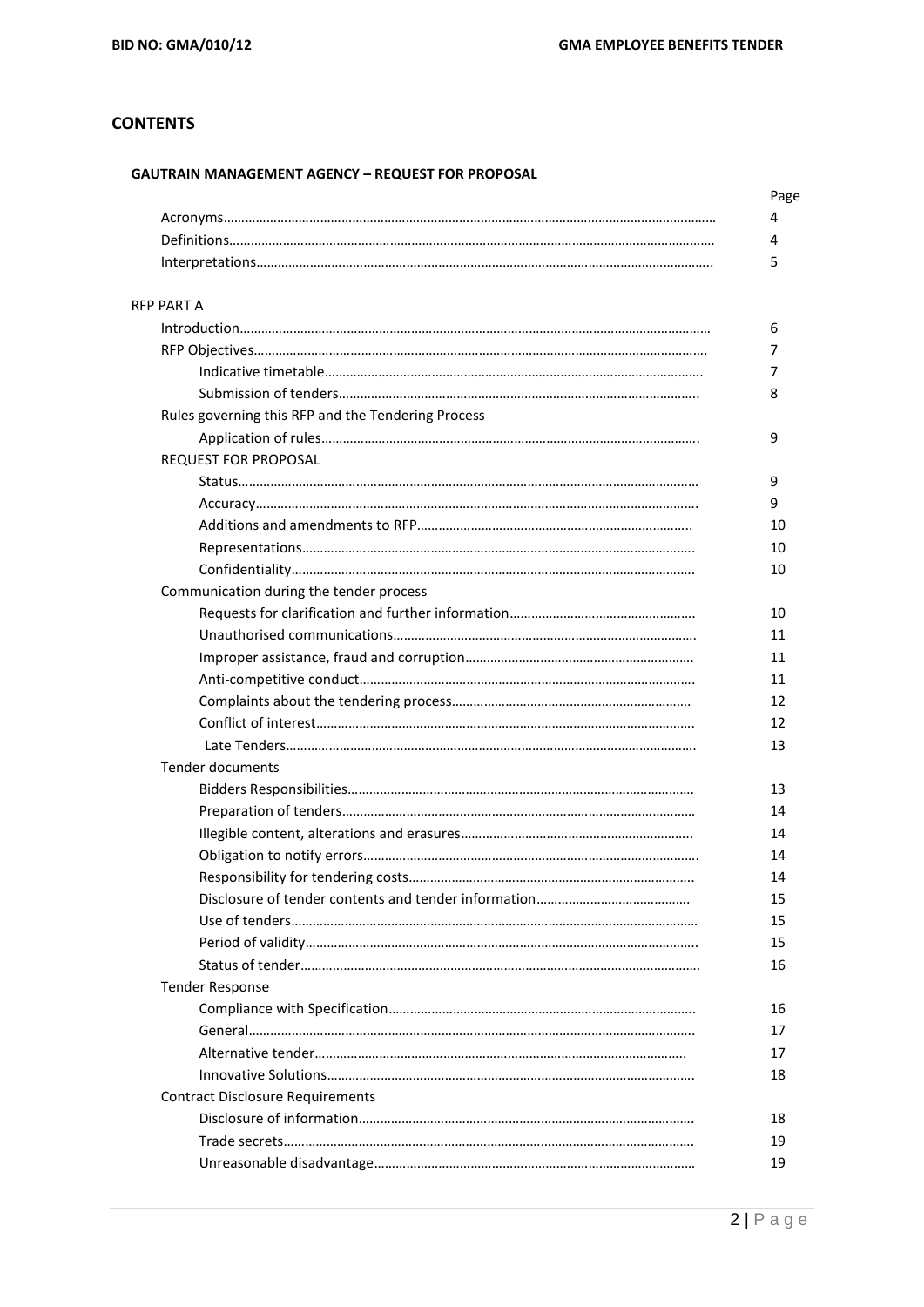|                  | Evaluation of tenders     |    |
|------------------|---------------------------|----|
|                  |                           | 19 |
|                  |                           | 20 |
|                  |                           | 21 |
|                  |                           | 22 |
|                  |                           | 22 |
|                  |                           | 23 |
|                  |                           | 23 |
|                  |                           | 23 |
|                  | <b>Successful Tenders</b> |    |
|                  |                           | 24 |
|                  |                           | 24 |
|                  |                           | 24 |
|                  |                           | 24 |
|                  |                           | 25 |
|                  |                           | 25 |
|                  |                           | 26 |
|                  |                           | 26 |
|                  |                           |    |
|                  |                           | 29 |
|                  |                           | 32 |
| SBD 2            |                           | 38 |
| SBD 3.1          |                           | 39 |
| SBD 3.2          |                           | 40 |
| SBD <sub>4</sub> |                           | 42 |
| SBD 6            |                           | 47 |
| SBD 7            |                           | 57 |
| SBD 8            |                           | 59 |
| SBD 9            |                           | 62 |
| <b>CHECKLIST</b> |                           | 65 |
|                  |                           |    |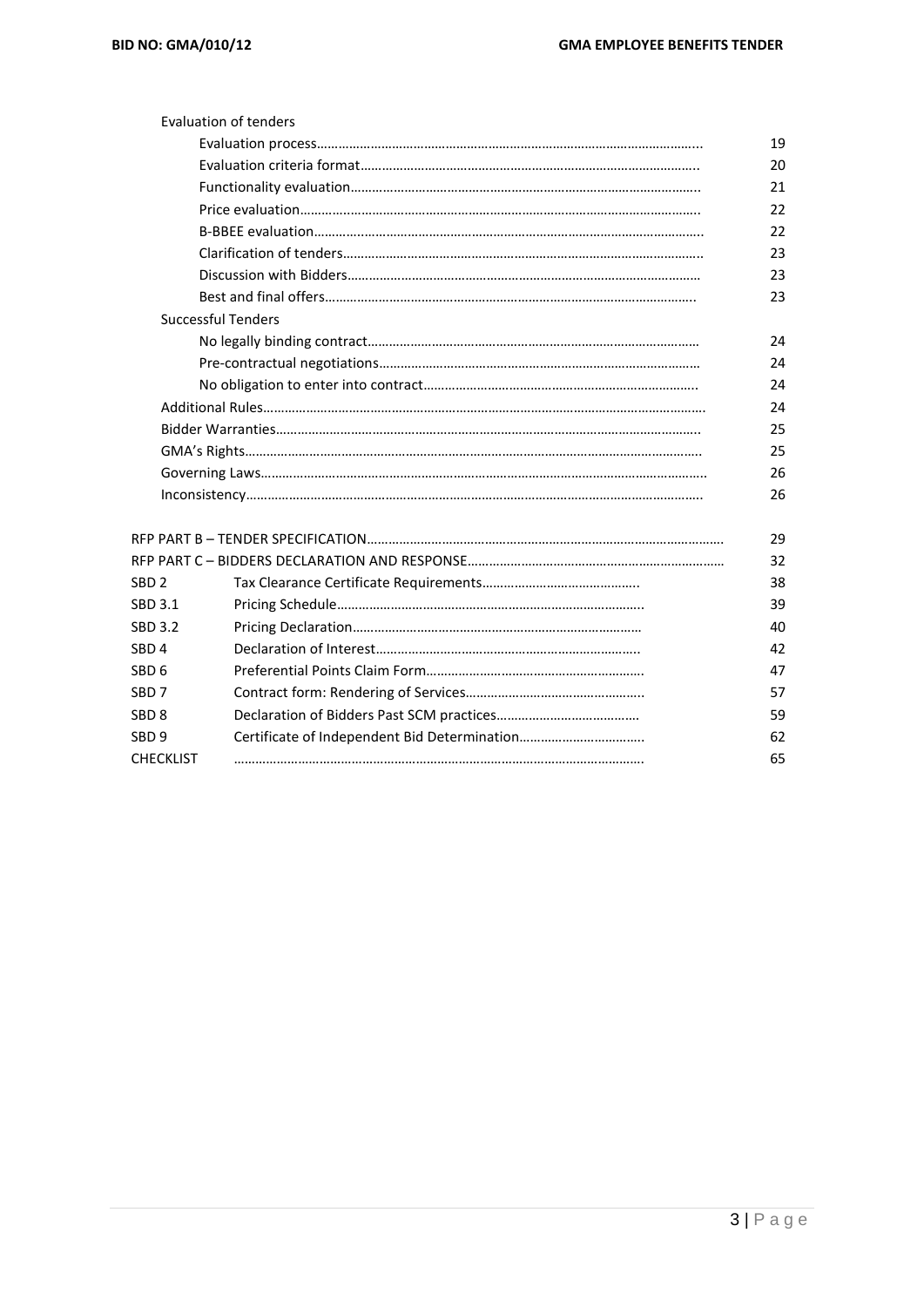#### LIST OF ACRONYMS

| AG           | <b>Auditor General</b>                                       |
|--------------|--------------------------------------------------------------|
| <b>CPIX</b>  | <b>Consumer Price Index</b>                                  |
| CV           | Curriculum Vitae                                             |
| GMA          | <b>Gautrain Management Agency</b>                            |
| HDI          | <b>Historical Disadvantaged Individual</b>                   |
| MEC          | Member of the Executive Council                              |
| OCD2         | <b>Operating Commencement Date 2</b>                         |
| P.a.         | Per annum                                                    |
| PFMA         | <b>Public Finance Management Act</b>                         |
| <b>PPPFA</b> | Preferential Procurement Policy Framework Act                |
| <b>PSP</b>   | <b>Professional Service Provider</b>                         |
| <b>RFP</b>   | <b>Request for Proposal</b>                                  |
| SARS         | South African Revenue Service                                |
| SBD          | <b>Standard Bidding Document</b>                             |
| SCM          | <b>Supply Chain Management</b>                               |
| SMME         | Small, Medium and Micro Enterprise                           |
| SP           | Service Provider                                             |
| ТA           | <b>Technical Assistance</b>                                  |
| TOR          | Specification as provided in RFP Part B (terms of reference) |

#### **DEFINITIONS**

In this Request for Proposal, unless a contrary intention is apparent:

**Business Day** means a day which is not a Saturday, Sunday or public holiday.

**Bid** means a written offer in a prescribed or stipulated form lodged by a Bidder in response to an invitation in this Request for Proposal, containing an offer to provide goods, works or services in accordance with the Specification as provided in RFP Part B.

**Closing Time** means the time, specified as such under the clause "Indicative Timetable" of this RFP Part A, by which Tenders must be received.

**Evaluation Criteria** means the criteria set out under the clause "Evaluation Criteria Format" of this RFP Part A.

**GMA** means the Gautrain Management Agency; a PFMA Schedule 3(C) listed Provincial Public Entity, established in terms of the GMA Act No. 5 of 2006.

**Intellectual Property Rights** includes copyright and neighbouring rights, and all proprietary rights in relation to inventions (including patents) registered and unregistered trademarks (including service marks), registered designs, confidential information (including trade secrets and know how) and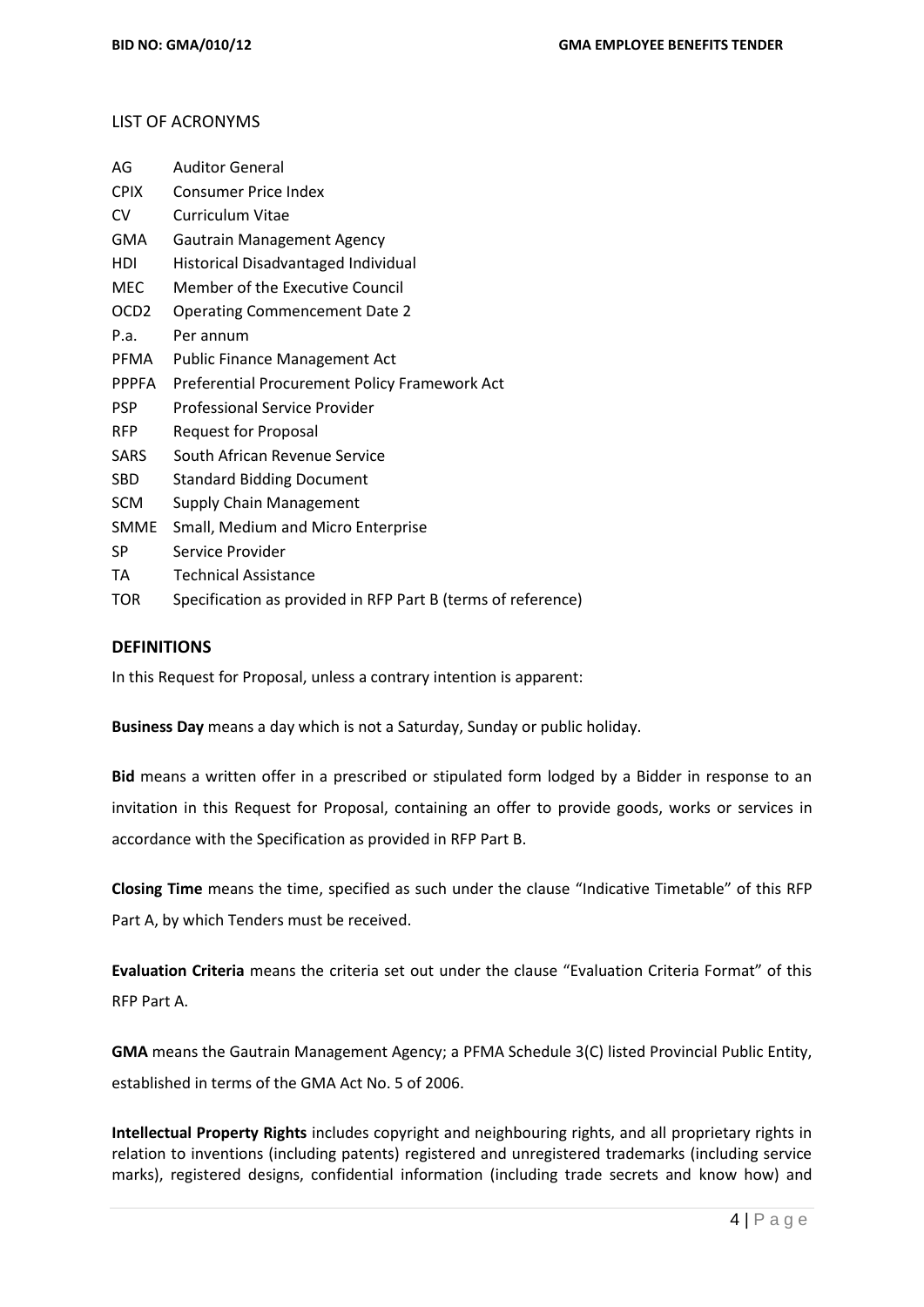circuit layouts, and all other proprietary rights resulting from intellectual activity in the industrial, scientific, literary or artistic fields.

**Member** means an employee of the GMA.

**Proposed Contract** means the agreement including any other terms and conditions contained in or referred to in this RFP that may be executed between the GMA and the successful Bidder.

**Request for Proposal** or **RFP** means this document (comprising each of the parts identified under RFP Part A, Part B and Part C) including all annexure and any other documents so designated by the GMA.

**Services** means the services required by the GMA, as specified in this RFP Part B.

**Specification** means any specification or description of the GMA's requirements contained in this RFP Part B.

**State** means the Republic of South Africa.

**Statement of Compliance** means the statement forming part of a Tender indicating the Bidders compliance with the Specification.

**Bidder** means a person or organisation that submits a Bid.

**Tendering Process** means the process commenced by the issuing of this Request for Proposal and concluding upon formal announcement by the GMA of the selection of a successful Bidder(s) or upon the earlier termination of the process.

**Website** means the website administered by GMA located a[t www.gautrain.co.za/](http://www.gautrain.co.za/)gma

#### **INTERPRETATIONS**

In this RFP, unless expressly provided otherwise:

A reference to:

- (a) "includes" or "including" means includes or including without limitation; and
- (b) "R" or "Rands" is a reference to the lawful currency of the Republic of South Africa.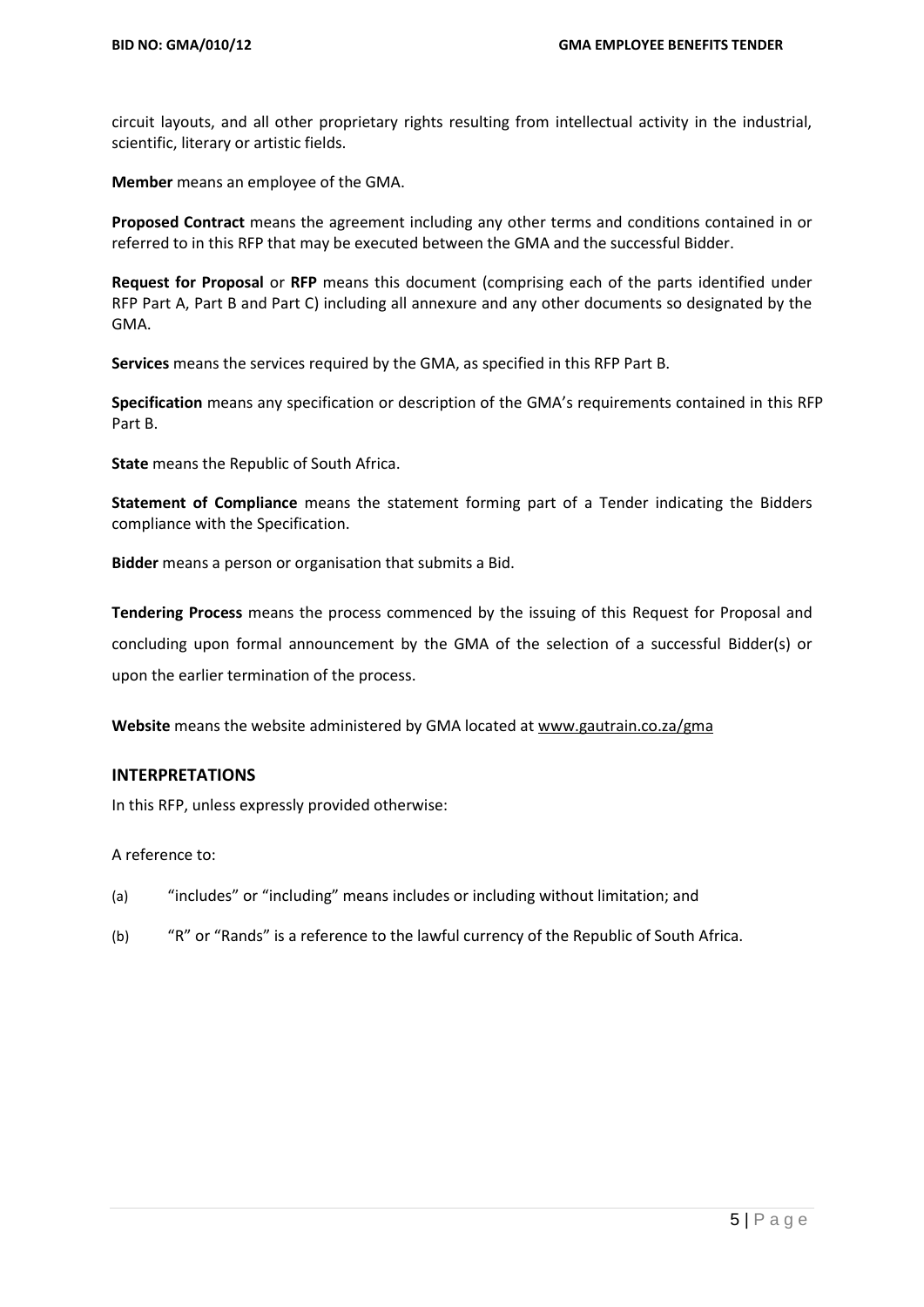# **RFP - PART A:**

## **INTRODUCTION**

- 1. The Gautrain Management Agency (GMA) is a PFMA Schedule 3(C) listed provincial public entity which has been established in terms of the GMA Act No. 5 of 2006. The GMA is substantially funded from the Provincial Revenue Fund in order to carry out the following strategic objectives:
	- To assist the Province of Gauteng in implementing the Gautrain Rapid Rail Link Project and achieving the project objectives;
	- to manage the project on behalf of the Gauteng Provincial Government;
	- to act on behalf of the Province of Gauteng in managing the relationship between the Province and the Concessionaire (Public Private Partnership) in terms of the Concession Agreement and ensuring that the interests of the Province are protected.

During the Development Period, the GMA's primary function was to assure the design, construction and development activities of the Concessionaire and to ensure the procurement of land for the rail reserve. During the Operating Period, the primary function of the GMA is to assure the activities of the Concessionaire, who is responsible for operating, earning revenue from and maintaining the fully developed Gautrain System in accordance with the Concession Agreement.

- 2. The GMA is inviting responses to this Request for Proposal (reference number GMA/0010/12) in order to appoint a suitably qualified and experienced service provider to deliver services to the GMA as specified in this RFP PART B – Specification.
- 3. The term of the contract shall commence from the date to be agreed by GMA and the successful bidder and shall endure indefinitely until termination by either party, subject to the terms and conditions as agreed in the service agreement.
- 4. The appointment of a successful audit firm is subject to the conclusion of a service agreement between the GMA and such firm.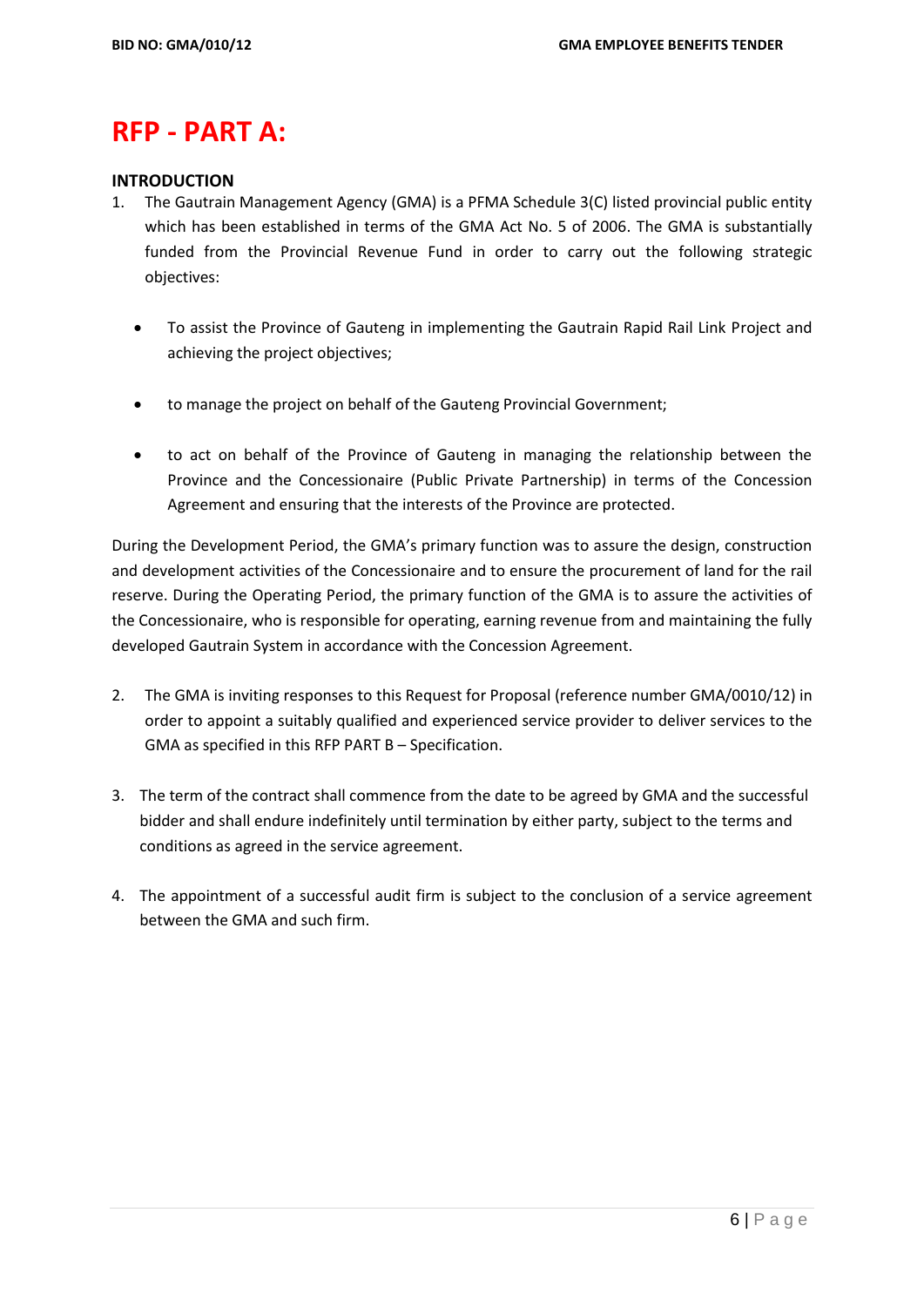#### **RFP OBJECTIVES**

- 5. The GMA is seeking responses to this RFT for the successful bidding company to provide employee benefits to employees of the GMA.
- 6. To achieve this, the service provider will formulate a proposal to the GMA indicating how the requirements of the GMA may be addressed or surpassed by the solution proposed by the service provider, as well as the costing for various components of the proposal. The following services are required to be performed on behalf of the GMA (participating Employer) to employees of the GMA (participating Members):
	- Establish a retirement fund (pension/ provident) for the GMA or facilitate participation in an umbrella fund in which many other Employers and their Employees participate in order to benefit from economies of scale in terms of pooling of funds for investment;
	- Undertake, administer and manage investments on behalf of such retirement fund;
	- Administer the disposition of benefits provided for in the rules of the fund including but not limited to the following: membership data, contributions, benefits, expenses, periodic members' statements and financial reporting for the fund;
	- Provide long term insurance in the form of group life insurance benefits for employees of the GMA;
	- Provide long term insurance in the form of disability income benefits for employees of the GMA; and
	- Provide long term insurance in the form of family funeral benefits for employees of the GMA.
- 7. In issuing this RFT, the GMA seeks to identify a Bidder who is able to:
	- Provide the services required by the GMA in the manner set out in the Specification;
	- Demonstrate a commitment and ability to working in collaboration with the GMA over the term of the service agreement;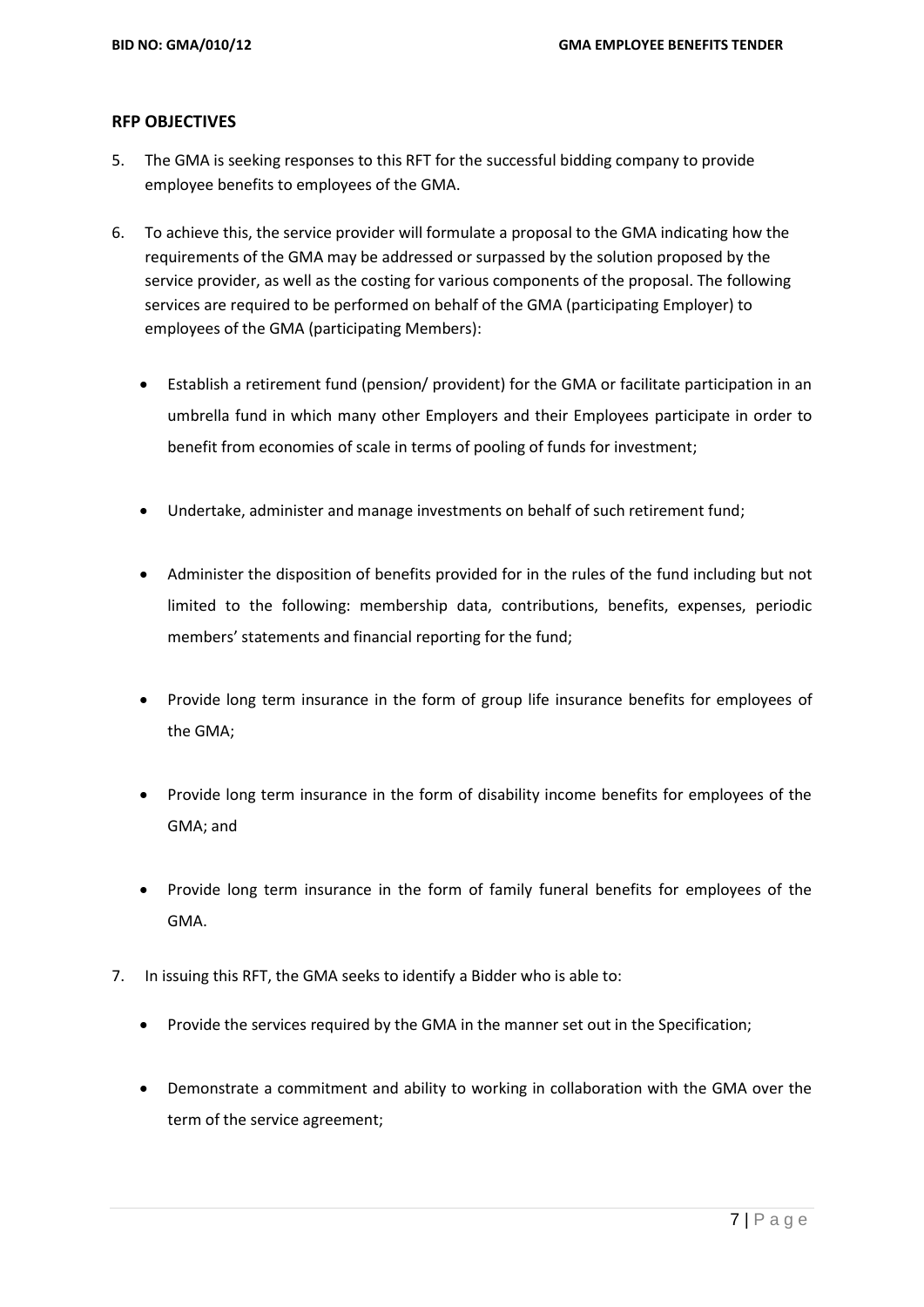8. Continuously seek improvements in cost competitiveness, value, efficiency, productivity and service level quality in the provision of the services for the mutual benefit of the GMA and the Bidder.

## **PROJECT TIMETABLE**

| <b>ACTIVITY</b>                            | DATE                   |
|--------------------------------------------|------------------------|
| Advertisement of RFP                       | 07 December 2012       |
| <b>Closing Date and Time</b>               | <b>18 January 2013</b> |
| Intended completion of evaluation of       | 08 February 2013       |
| tenders                                    |                        |
| Intended formal notification of successful | 15 February 2013       |
| <b>Bidders</b>                             |                        |
| Signing of Service Level Agreements        | 22 February 2013       |

*\*This timetable is provided as an indication of the timing of the tender process. It is indicative only and subject to change by the GMA.* 

# **SUBMISSION OF TENDERS**

#### **Hardcopy Submission**

| Physical Address of Tender Box      | 22 Milky Way Avenue, Linbro Business Park, Marlboro |
|-------------------------------------|-----------------------------------------------------|
| Hours of access to Tender Box       | 24 hour access                                      |
| Information to be marked on package | <b>Gautrain Management Agency</b>                   |
| containing Tender                   | <b>SCM Unit</b>                                     |
|                                     | RFP Ref. No. GMA 010/12                             |
|                                     | Name of Bidder                                      |

#### **Electronic Submission**

| E-mail Address      | tenders@gautrainpo.co.za                      |
|---------------------|-----------------------------------------------|
| Access restrictions | Mailbox will expire at 11H00, 18 January 2013 |

- 9. Bidders are to provide one (1) original and three (3) hard copies of the Bidders Response (Bid).
- 10. Bidders must include an electronic copy of the Bidders Response for each proposal in PDF or Microsoft Office 2007 format in the hardcopy submission. All responses must be submitted in a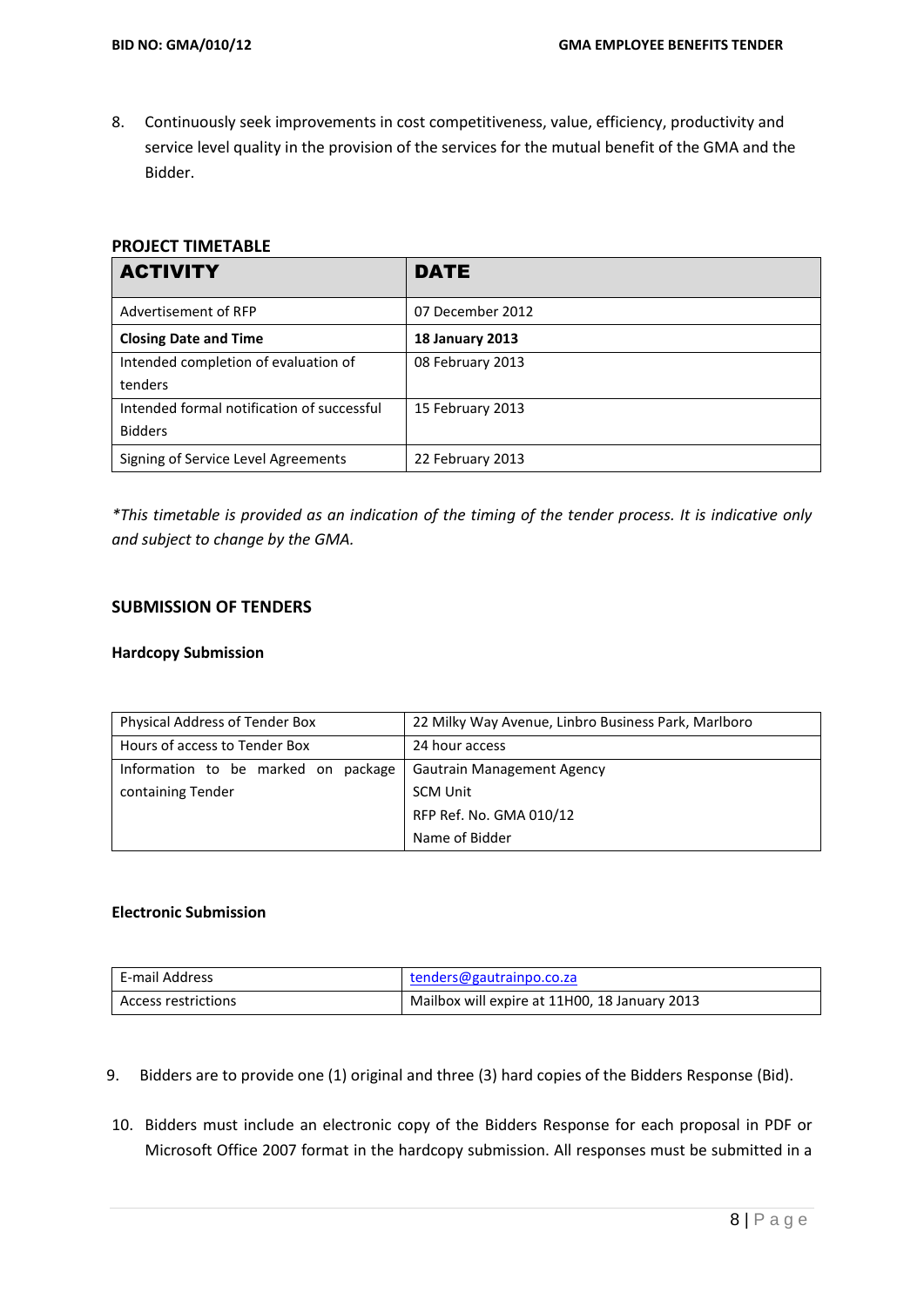sealed envelope in accordance with the conditions of Tendering and on the official forms included in this document.

11. All documents must be virus checked by the Bidder before lodgement. In this case of inconsistency between the electronic and hardcopy submissions, the hardcopy submission will prevail.

#### **RULES GOVERNING THIS RFP AND THE TENDERING PROCESS**

## **APPLICATION OF RULES**

- 12. Participation in the tender process is subject to compliance with the rules contained in this RFP Part A.
- 13. All persons (whether or not a Participant in this tender process) having obtained or received this RFP may only use it, and the information contained therein, in compliance with the rules contained in this RFP Part A.
- 14. All Bidders are deemed to accept the rules contained in this RFP Part A.
- 15. The rules contained in this RFP Part A apply to:
	- a. The RFP and any other information given, received or made available in connection with this RFP, and any revisions or annexure;
	- b. the Tendering Process; and
	- c. any communications (including any briefings, presentations, meetings and negotiations) relating to the RFP or the Tendering Process.

#### **REQUEST FOR PROPOSAL**

#### **STATUS OF REQUEST FOR PROPOSAL**

- 16. This RFP is an invitation for service provider/s to submit a proposal(s) for the provision of the services as set out in the Specification contained in this RFP Part B. Accordingly, this RFP must not be construed, interpreted, or relied upon, whether expressly or implied, as an offer capable of acceptance by any person(s), or as creating any form of contractual, promissory or other rights.
- 17. No binding contract or other understanding for the supply of the Services will exist between the GMA and any Bidder unless and until the Agency has executed a formal written contract with the successful Bidder.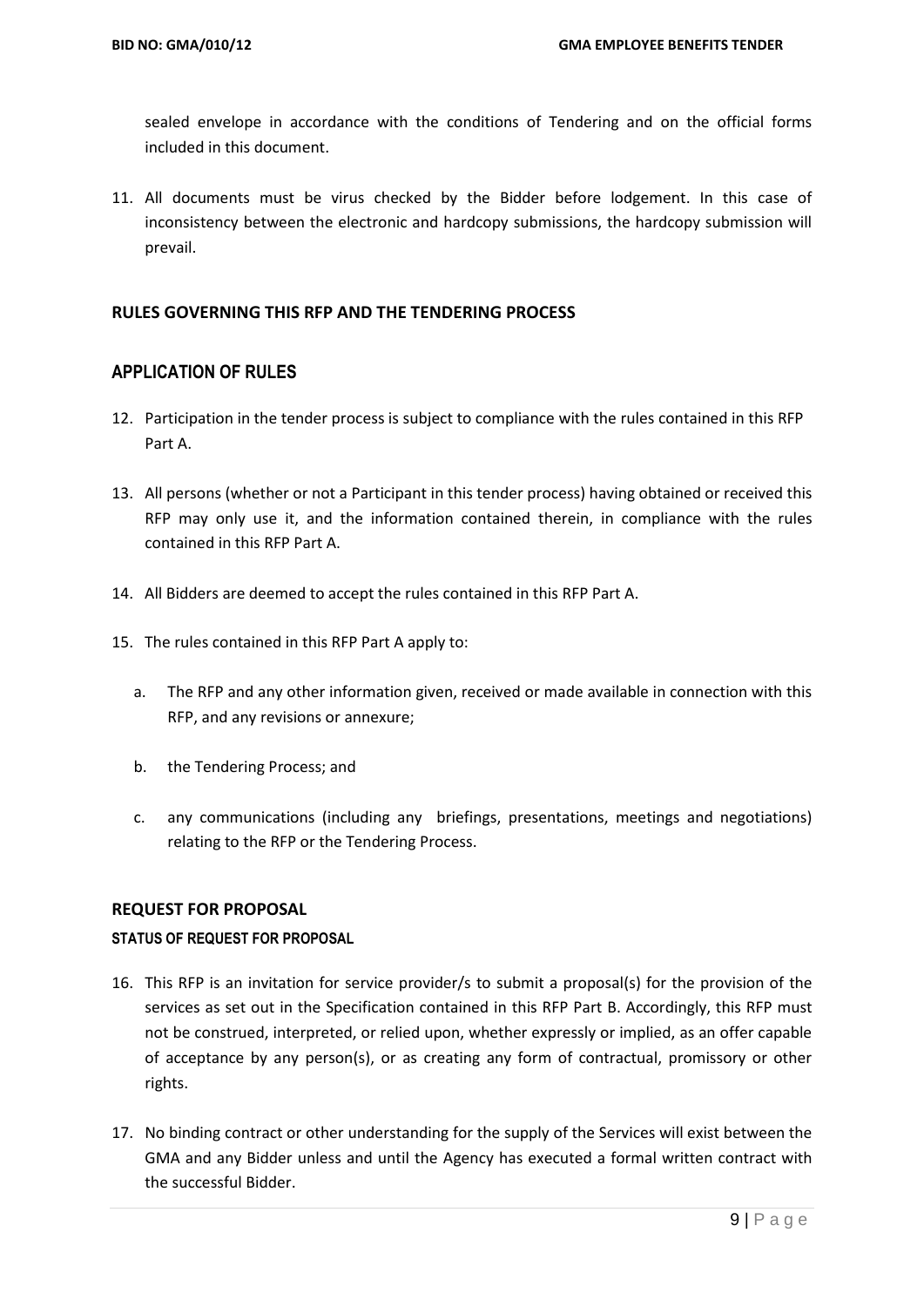#### **ACCURACY OF REQUEST FOR PROPOSAL**

- 18. Whilst all due care has been taken in connection with the preparation of this RFP, the GMA makes no representations or warranties that the content in this RFP or any information communicated to or provided to Bidders during the Tendering Process is, or will be, accurate, current or complete. The GMA, and its officers, employees and advisors will not be liable with respect to any information communicated which is not accurate, current or complete.
- 19. If a Bidder finds or reasonably believes it has found any discrepancy, ambiguity, error or inconsistency in this RFP or any other information provided by the GMA (other than minor clerical matters), the Bidder must promptly notify the Agency in writing of such discrepancy, ambiguity, error or inconsistency in order to afford the GMA an opportunity to consider what corrective action is necessary (if any).
- 20. Any actual discrepancy, ambiguity, error or inconsistency in this RFP or any other information provided by the GMA will, if possible, be corrected and provided to all Bidders without attribution to the Bidder who provided the written notice.

#### **ADDITIONS AND AMENDMENTS TO THE RFP**

- 21. The GMA reserves the right to change any information in, or to issue any addendum to this RFP before the Closing Time. The GMA and its officers, employees and advisors will not be liable in connection with either the exercise of, or failure to exercise this right.
- 22. If the GMA exercises its right to change information in terms of clause 22, it may seek amended Tenders from all Bidders.

#### **REPRESENTATIONS**

23. No representations made by or on behalf of the GMA in relation to this RFP will be binding on the GMA unless that representation is expressly incorporated into the contract ultimately entered into between the GMA and the successful Bidder.

#### **CONFIDENTIALITY**

24. All persons (including all Bidders) obtaining or receiving this RFP and any other information in connection with this RFP or the Tendering Process must keep the contents of the RFP and other such information confidential, and not disclose or use the information except as required for the purpose of developing a proposal in response to this RFP.

### **COMMUNICATIONS DURING THE TENDERING PROCESS**

#### **REQUESTS FOR CLARIFICATION OR FURTHER INFORMATION**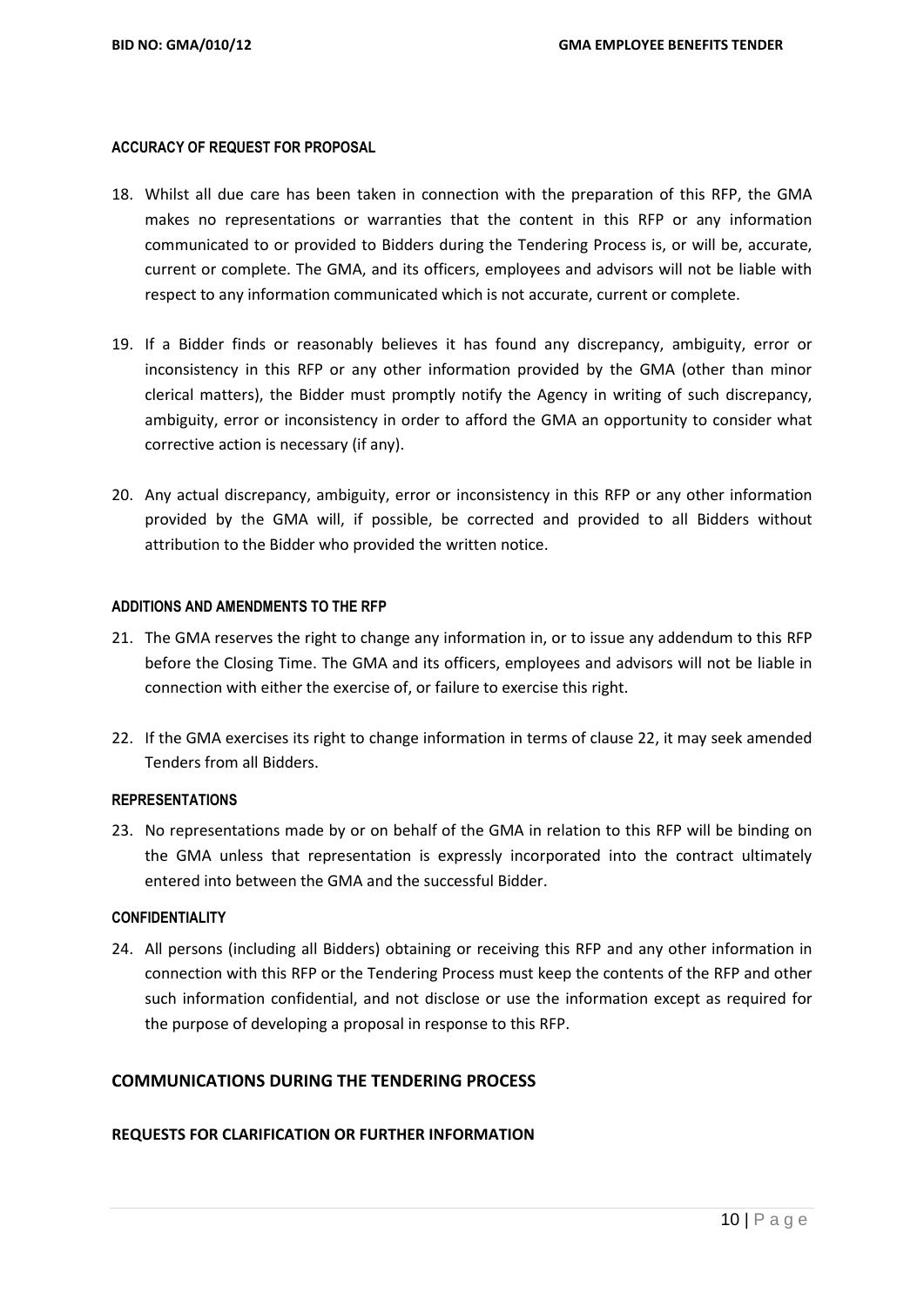- 25. All communication and attempts to solicit information of any kind relative to this tender should be in writing and channelled to the Supply Chain Management Unit via email to: **[tenderenquiries@gautrainpo.co.za](mailto:tenderenquiries@gautrainpo.co.za)**.
- 26. Any communication by a Bidder to the GMA will be effective upon receipt by the SCM Unit (provided such communication is in the required format).
- 27. The GMA has restricted the period during which it will accept questions or requests for further information or clarification and reserves the right not to respond to any enquiry or request, irrespective of when such enquiry or request is received.
- 28. Except where the GMA is of the opinion that issues raised apply only to an individual Bidder, questions submitted and answers provided will be made available to all Bidders by e-mail, as well as on the GMA's website without identifying the person or organisation which submitted the question.
- 29. In all other instances, the GMA may directly provide any written notification or response to a Bidder by email to the address of the Bidder (as notified by the Bidder to the SCM Unit).
- 30. A Bidder may, by notifying the SCM Unit in writing, withdraw a question submitted in accordance with clause 30, in circumstances where the Bidder does not wish the GMA to publish its response to the question to all Bidders.

#### **UNAUTHORISED COMMUNICATIONS**

- 31. Communications (including promotional or advertising activities) with staff of the GMA or advisors assisting with the Tendering Process are not permitted during the Tendering. Nothing in this clause 33 is intended to prevent communications with staff of, or advisors of the GMA to the extent that such communications do not relate to this RFP or the Tendering Process.
- 32. Bidders must not otherwise engage in any activities that may be perceived as, or that may have the effect of, influencing the outcomes of the Tendering Process in any way.

#### **IMPROPER ASSISTANCE, FRAUD AND CORRUPTION**

- 33. Bidders may not seek or obtain the assistance of employees, contractors or advisor's of the GMA in the preparation of their tender responses.
- 34. The GMA may in its absolute discretion, immediately disqualify a Bidder that it believes has sought or obtained such improper assistance.
- 35. Bidders are to be familiar with the implications of contravening the Prevention and Combating of Corrupt Activities Act, No. 12 of 2004 and any other relevant legislation.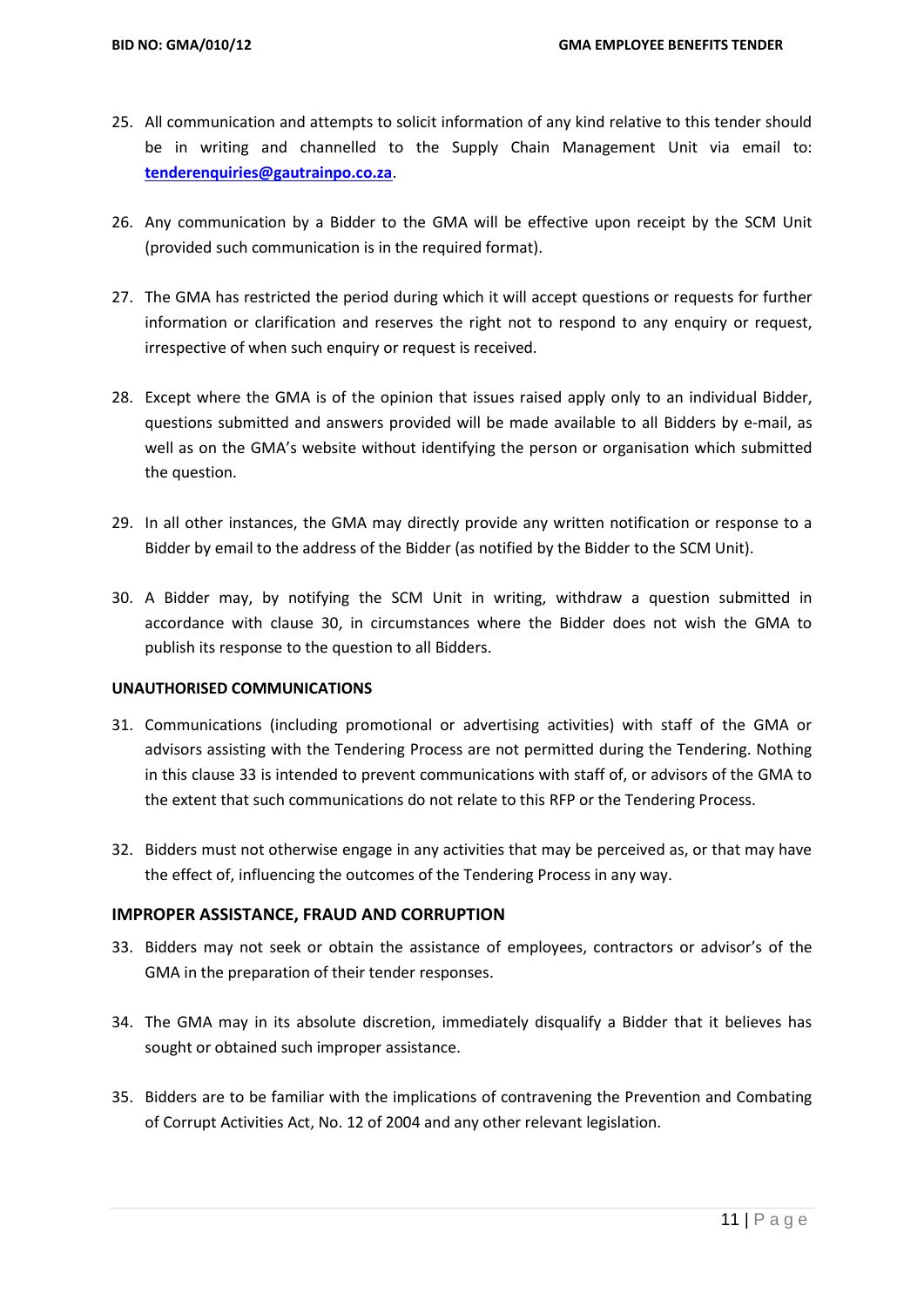### **ANTI-COMPETITIVE CONDUCT**

- 36. Bidders and their respective officers, employees, agents and advisors must not engage in any collusion, anti-competitive conduct or any other similar conduct in respect of this Tendering Process with any other Bidder or any other person(s) in relation to:
	- a. The preparation or lodgement of their Tender
	- b. the evaluation and clarification of their Tender; and
	- c. the conduct of negotiations with the GMA.
- 37. For the purposes of clause 38, collusion, anti-competitive conduct or any other similar conduct may include disclosure, exchange and clarification of information whether or not such information is confidential to the GMA or any other Bidder or any other person or organisation.
- 38. In addition to any other remedies available to it under law or contract, the GMA may, in its absolute discretion, immediately disqualify a Bidder that it believes has engaged in any collusive, anti-competitive conduct or any other similar conduct during the entire Tendering Process.

#### **COMPLAINTS ABOUT THE TENDERING PROCESS**

- 39. Any complaint about the RFP or the Tendering Process must be submitted to the SCM Unit in writing, (preferably by email), immediately upon the cause of the complaint arising or becoming known to the Bidder.
- 40. The written complaint must set out:
	- a. The basis for the complaint, specifying the issues involved;
	- b. how the subject of the complaint affect the organisation or person making the complaint;
	- c. any relevant background information; and
	- d. the outcome desired by the person or organisation making the complaint.
- 41. If the matter relates to the conduct of an official, employee or advisor of the GMA, the complaint should be addressed in writing marked for the attention of the Chief Executive Officer of the GMA, and delivered to the physical address of the GMA, as notified.

#### **CONFLICT OF INTEREST**

42. A Bidder must not, and must ensure that its officers, employees, agents and advisors do not place themselves in a position that may give rise to actual, potential or perceived conflict of interest between the interests of the GMA and/or the Gauteng Provincial Government and the Bidders interests during the Tender Process.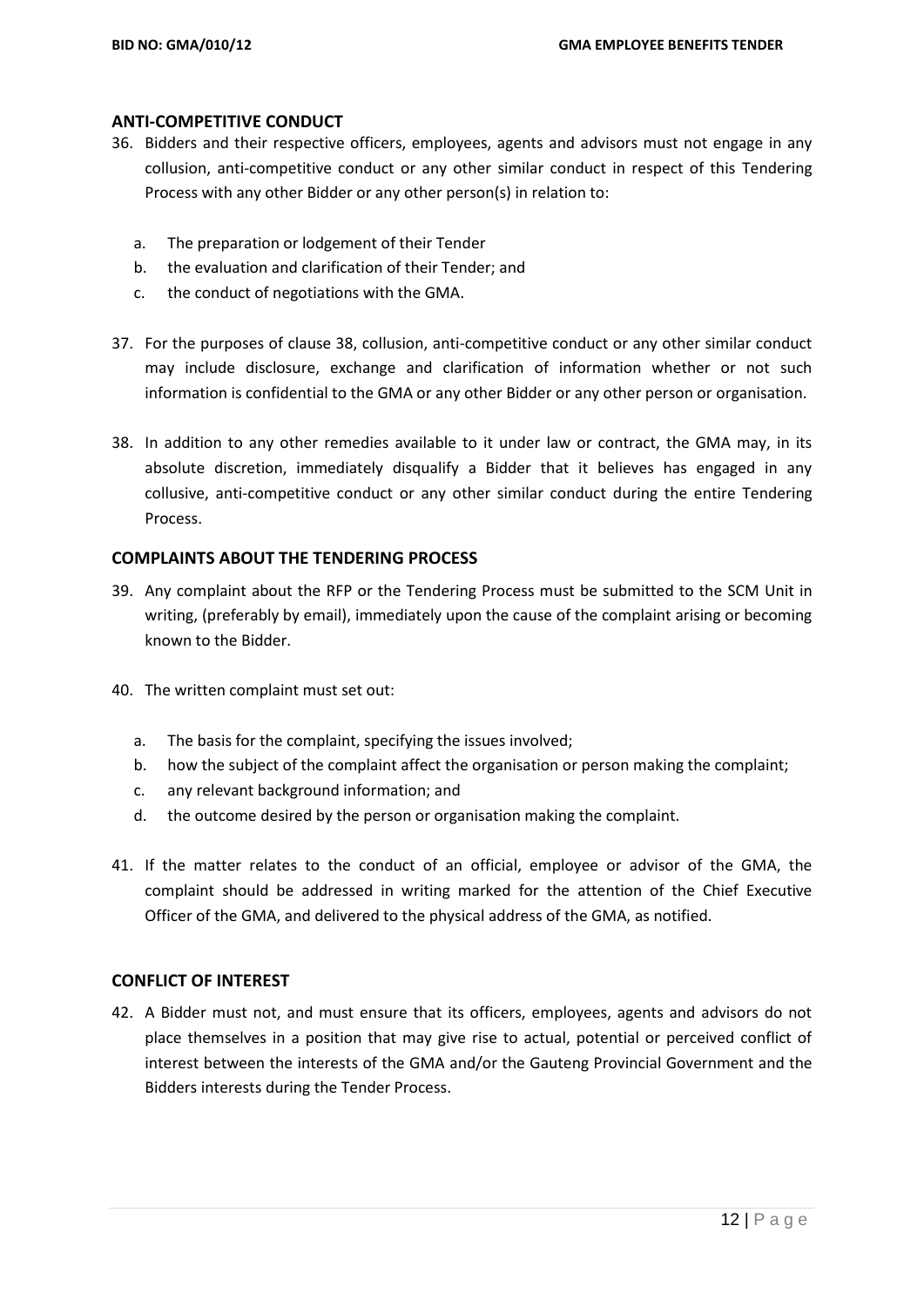- 43. The Bidders Response in this RFP Part C requires the Bidder to provide details of any interests, relationships or clients which may or do give rise to a conflict of interest in relation to the supply of the services under any contract that may result from this RFP.
- 44. If the Bidder submits its Tender and a subsequent conflict of interest arises, or is likely to arise, which was not disclosed in the Tender, the Bidder must notify the GMA immediately in writing of that conflict.
- 45. The GMA may immediately disqualify a Bidder from the Tendering Process if the Bidder fails to notify the GMA of the conflict as required.

## **LATE TENDERS**

- 46. Tenders must be lodged by the Closing Time. Where a tender document is not in the tender box at the time of the bid closing, such a bid document will be regarded as a late bid. Late bids will not be considered.
- 47. Tenders lodged after the Closing Time or lodged at a location or in a manner that is contrary to that specified in this RFP will be disqualified from the Tendering Process and will be ineligible for consideration.
- 48. The determination of the GMA as to the actual time that a Tender is lodged is final. Subject to clause 49, all Tenders lodged in the Tender Box after the Closing Time will be recorded by the GMA and will only be opened for the purposes of identifying a business name and address of the Bidder. The GMA will inform a Bidder whose Tender was lodged after the Closing Time of its ineligibility for consideration. The general operating practice is for the late tender to be returned within 5 (Five) working days of receipt or within 5 (Five) working days after determination not to accept a late tender.

#### **TENDER DOCUMENTS**

#### **BIDDERS RESPONSIBILITIES**

- 51. Bidders are responsible for:
	- a. Examining this RFP and any documents referenced or attached to this RFP and any other information made or to be made available by the GMA to Bidders in connection with this RFP;
	- b. fully informing themselves in relation to all matters arising from this RFP, including all matters regarding the GMA's requirements for the provision of the Services;
	- c. ensuring that their Tenders are accurate and complete;
	- d. making their own enquiries and assessing all risks regarding this RFP, and fully considering and incorporating the impact of any known and unknown risks into their Tender;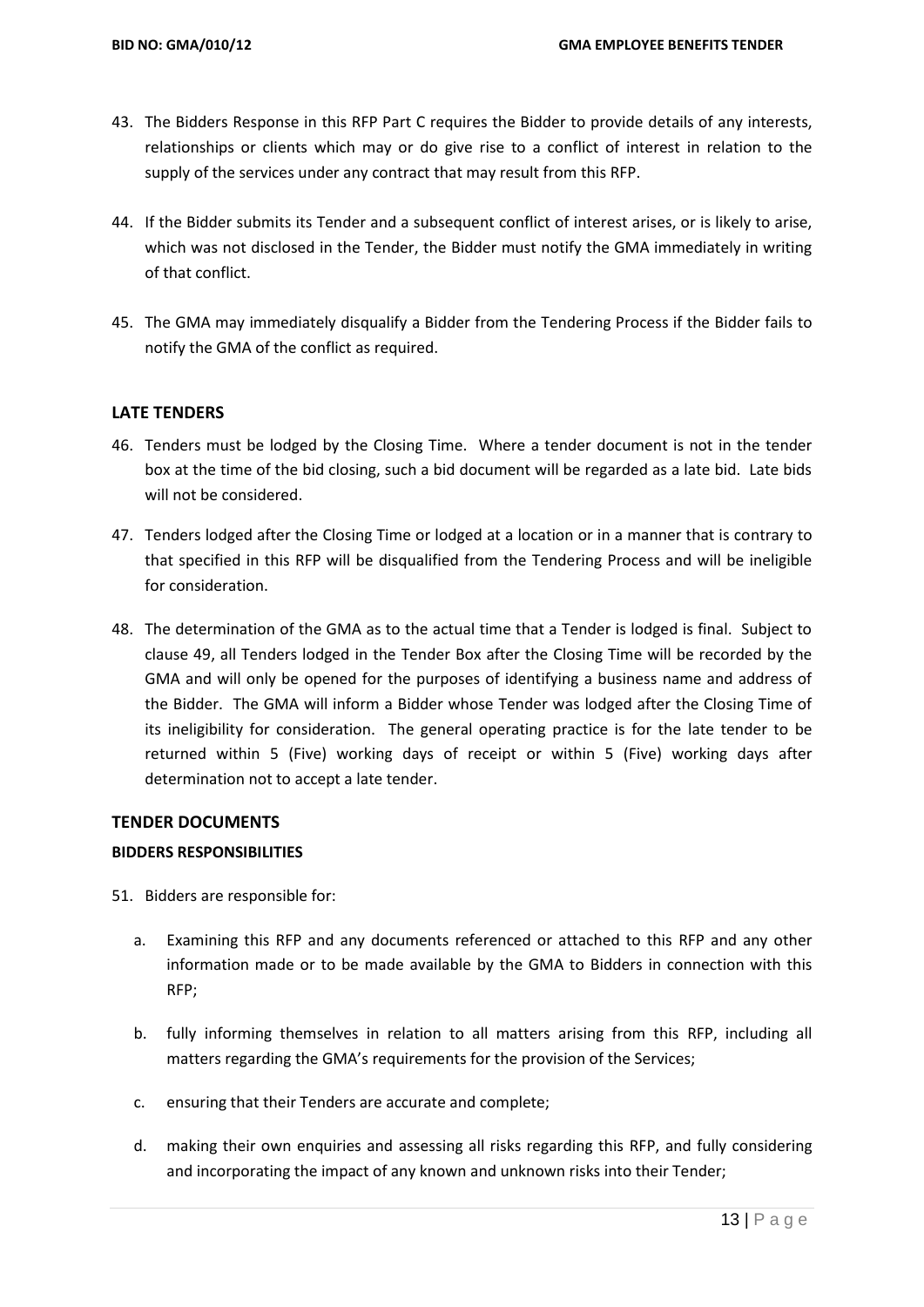- e. ensuring that they comply with all applicable laws in regards to the Tendering Process particularly as specified by National Treasury Regulations, Guidelines, Instruction Notes and Practice Notes and other relevant legislation as published from time to time in the Government Gazette;
- f. submitting an Original Valid Tax Clearance Certificate; and

Failure to provide the required information could result in disqualification of the bidder.

#### **PREPARATION OF TENDERS**

52. Bidders must ensure that:

- a. Their Tender is submitted in the required format as stipulated in this RFP Part C; and
- b. all the required information fields in RFP Part C are completed in full and contain the information requested by the GMA.

*Note to Bidders: The GMA may in its absolute discretion reject a Tender that does not include the information requested.*

53. Unnecessarily elaborate responses or other presentations beyond that which is sufficient to present a complete and effective tender proposal are not desired or required. Elaborate and expensive visual and other presentation aids are not necessary.

# **ILLEGIBLE CONTENT, ALTERATION AND ERASURES**

- 54. Incomplete Tenders may be disqualified or evaluated solely on information contained in the Tender.
- 55. The GMA may disregard any content in a Tender that is illegible and will be under no obligation whatsoever to seek clarification from the Bidder.
- 56. The GMA is entitled to amend any bid conditions, validity period, specifications, or extend the closing date of bids before the closing date. All bidders, to whom the bid documents have been issued, will be advised in writing of such amendments in good time.

#### **OBLIGATION TO NOTIFY ERRORS**

57. Amended bids may be sent, together with the original bid, in an envelope marked "Amendment to bid" and should be placed in the bid box before the closing date and time. An amendment bids without original bid document will not be considered.

#### **RESPONSIBILITY FOR TENDERING COSTS**

58. The Bidders participation or involvement in any stage of the Tendering Process is at the Bidders sole risk, cost and expense. The GMA will not be held responsible for, or pay for, any expense or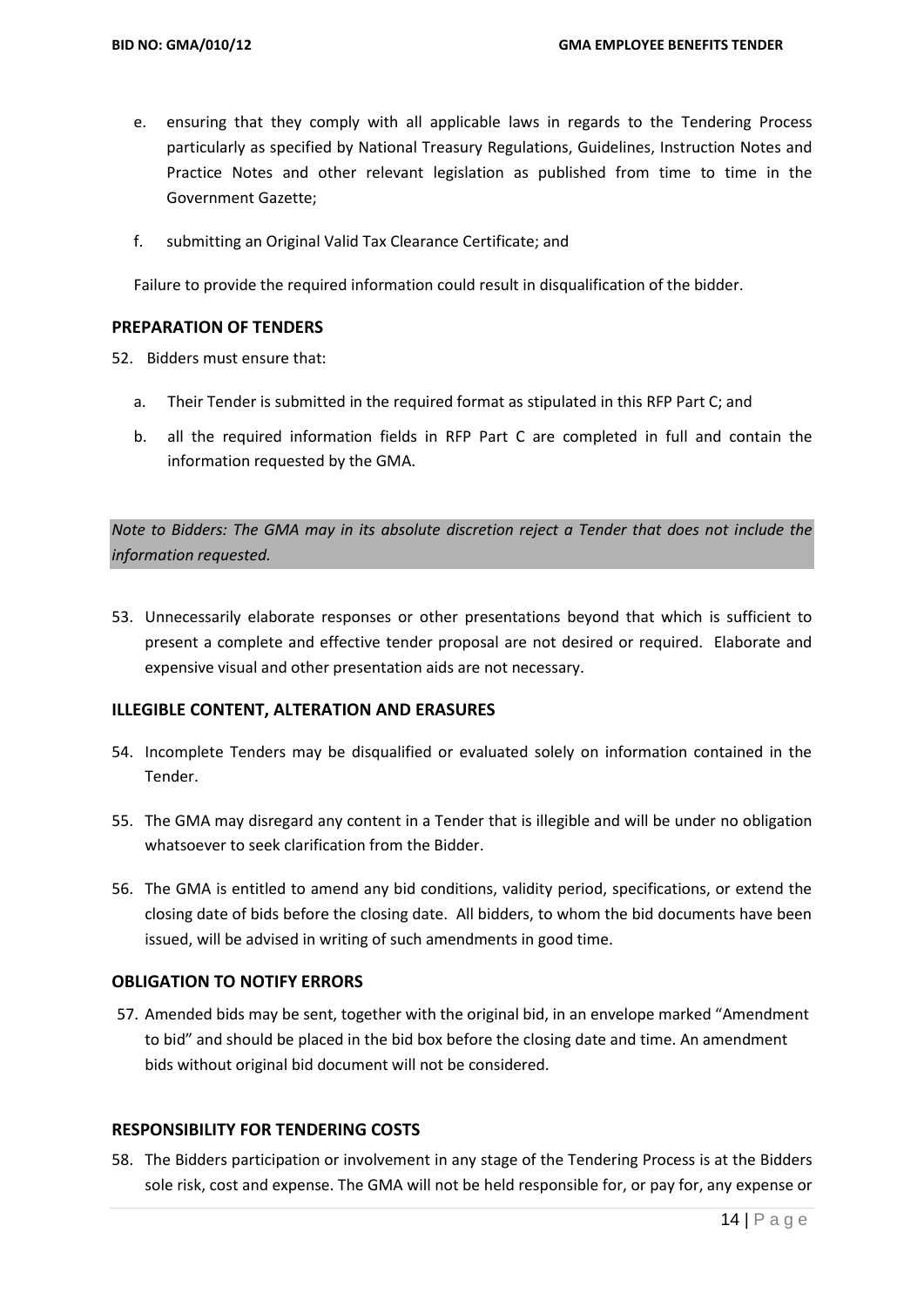loss that may be incurred by Bidders in relation to the preparation or lodgement of their Tender.

- 59. The GMA is not liable to the Bidder for any costs on the basis of any contractual, or promissory or restitutionary grounds whatsoever as a consequence of any matter relating to the Bidders participation in the Tendering Process, including without limitation, instances where:
	- a. The Bidder is not engaged to perform under any contract; or
	- b. the GMA exercises any right under this RFP or at law.

#### **DISCLOSURE OF TENDER CONTENTS AND TENDER INFORMATION**

- 60. All Tenders received by the GMA will be treated as confidential. The GMA will not disclose any Tender contents and Tender information, except:
	- a. As required by law;
	- b. for the purpose of investigations by other government authorities having relevant jurisdiction;
	- c. to external consultants and advisors of the GMA engaged to assist with the Tendering Process; or
	- d. for the general information of Bidders required to be disclosed as per National Treasury Regulations, Guidelines, Instruction Notes or Practice Notes.

#### **USE OF TENDERS**

- 61. Upon submission in accordance with the requirements of submission of Tenders, all Tenders submitted become the property of the GMA. Bidders will retain all ownership rights in any intellectual property contained in the Tender.
- 62. Each Bidder, by submission of their Tender, is deemed to have licensed the GMA to reproduce the whole, or any portion, of their Tender for the purposes of enabling the GMA to evaluate the Tender.
- 63. Further, in submitting a Tender, the Bidder accepts that the GMA shall, in accordance with the requirements of Treasury Regulation No. 16A.6.3(d) and the National Treasury Instruction Note on *Enhancing Compliance Monitoring and Improving Transparency and Accountability in Supply Chain Management,* publish (on the internet or otherwise):
	- a. The names of all Bidders that submitted bids in relation to this RFP within 10 (Ten) working days after the closing date of this RFP, if the bid is above the threshold value of R500 000; and
	- b. on award of the bid, the name of the successful Bidder, the contract price, B-BBEE level of contribution status, the contract number and description of the contract awarded.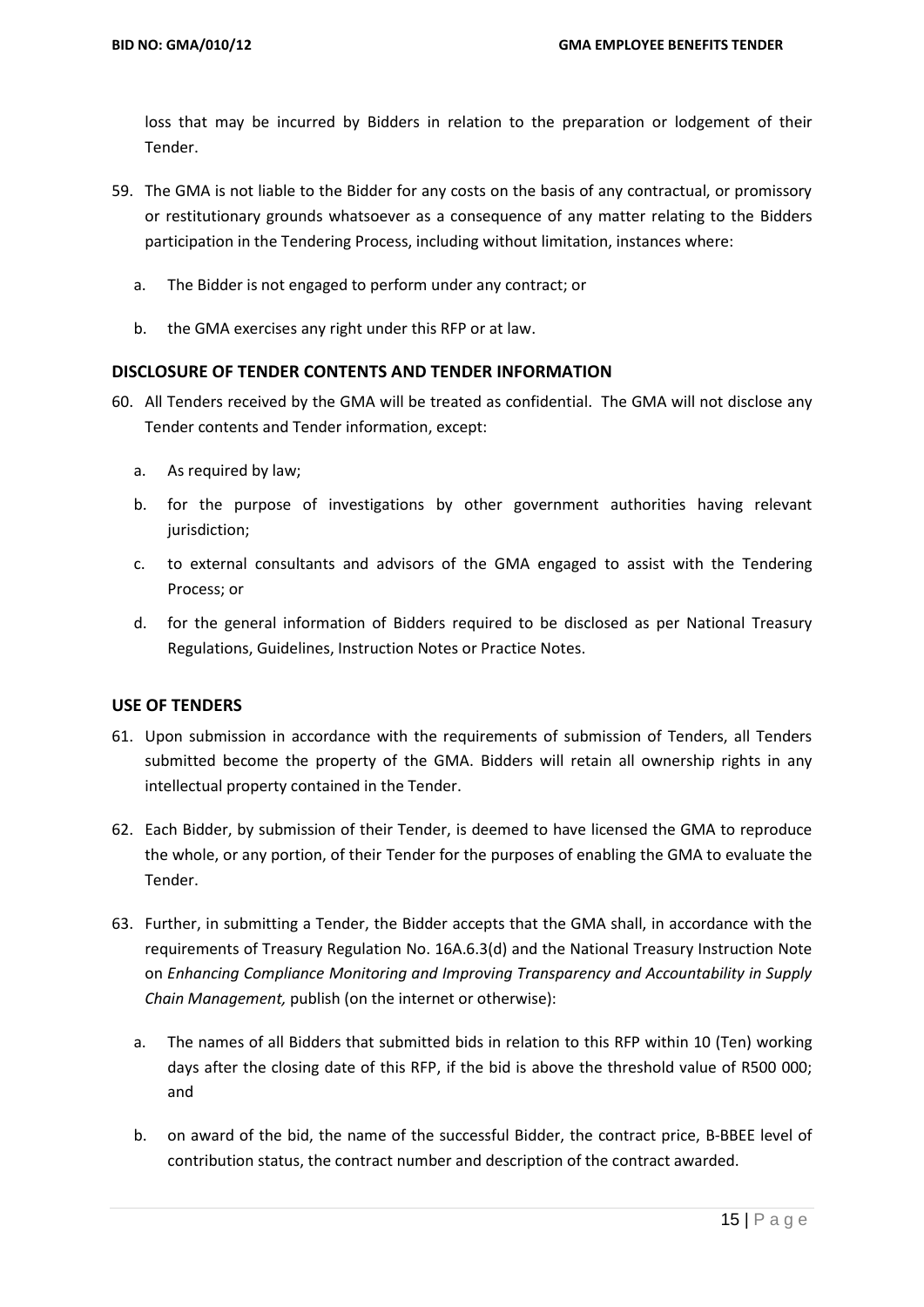#### **PERIOD OF VALIDITY**

64. All Tenders received must remain valid and open for acceptance for a minimum of 90 (Ninety) days from the Closing Time. This period may be extended by written mutual agreement between the GMA and the Bidder.

#### **STATUS OF TENDER**

- 65. Each Tender constitutes an irrevocable offer by the Bidder to the GMA to provide the Services required and otherwise to satisfy the requirements of the Specification as set out in this RFP Part B.
- 66. A Tender must not be conditional on:
	- a. The Board approval of the Bidder or any related governing body of the Bidder being obtained;
	- b. the Bidder conducting due diligence or any other form of enquiry or investigation;
	- c. the Bidder (or any other party) obtaining any regulatory approval or consent;
	- d. the Bidder obtaining the consent or approval of any third party; or
	- e. the Bidder stating that it wishes to discuss or negotiate any commercial terms of the contract.
- 67. The GMA may, in its absolute discretion, disregard any tender that is, or is stated to be, subject to any one or more of the conditions detailed above (or any other relevant conditions).
- 68. The GMA reserves the right to accept a Tender in part or in whole or to negotiate with a Bidder in accordance with the clause 88 (Unreasonable disadvantage) of this RFP Part A.

#### **TENDER RESPONSE COMPLIANCE WITH SPECIFICATION**

- 69. Under Part C of this RFP, a Bidder must submit a tabulated statement showing its level of compliance to the Specification contained in this RFP Part B.
- 70. In particular, Bidders must state if they will not comply with the Specification, or will only comply with the Specification subject to conditions. Full details of the non-compliance (including the nature and extent of the non-compliance and any reasons for such noncompliance) must be stated in the space provided in the tabulated statement.
- 71. No response is required in respect of a particular section of the Specification where Bidders will comply with the Specification. Only sections that Bidders have not complied with, or will only comply with subject to conditions, should be noted in the tabulated statement.
- 72. The GMA is prepared to contemplate minor variations or departures from the Specification proposed by Bidders.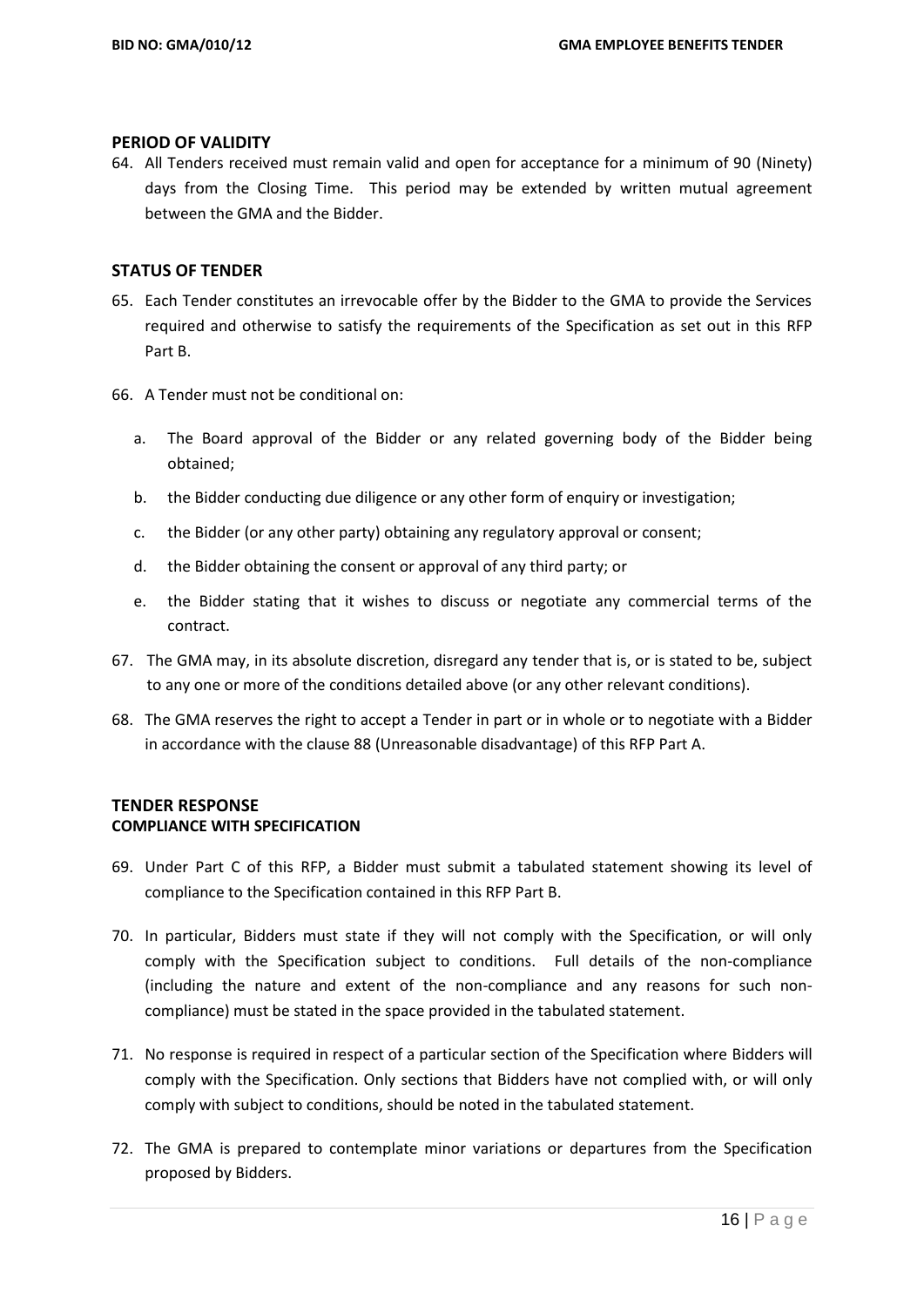73. However, Bidders should note that significant or substantive variations or departures from the Specifications will not be viewed favourably unless the Bidder is able to clearly demonstrate to the satisfaction of the GMA the necessity for such variations or departures.

*Note to Bidders: The GMA will assume that a Bidders Response complies in all relevant respects with the Specification unless the Bidder states otherwise. Failure to notify the GMA of any noncompliance may result in a Bidders Response being disregarded.*

74. For the purposes of clauses 70,71 and 72:

- **Yes/Complies** means that in all respects the Bidders Response meets or otherwise satisfies all specified outputs, characteristics or performance standards.
- **Will comply subject to conditions** means that the specified outputs, characteristics or performance standards can only be met by the Bidder subject to certain conditions.
- **No/Will not comply** means that the specified outputs, characteristics or performance standards is not met by the Bidders Response.

#### **GENERAL**

- 75. Indefinite responses such as "noted", "to be discussed" or "to be negotiated" are not acceptable.
- 76. Where the Bidder is unwilling to accept a specified condition, the non-acceptance must be clearly and expressly stated. Prominence must be given to the statement detailing the nonacceptance. It is not sufficient that the statement appears only as part of an attachment to the Tender, or be included in a general statement of the Bidders usual operating conditions.
- 77. An incomplete Tender may be disqualified or assessed solely on the information completed or received with the Tender.

#### **ALTERNATIVE TENDER**

- 78. A Bidder may submit an alternative proposal. An alternative proposal will only be accepted if:
	- a. The Bidder also provides a conforming Bidders Response; and
	- b. The alternative proposal is clearly identified as an "Alternative Tender".
- 79. An Alternative Tender may:
	- a. Not comply with the Specifications for the relevant Services due to inherent design or capability in the operation of the Services; or
	- b. Provide the Services in a manner different to that specified in this RFP Part B.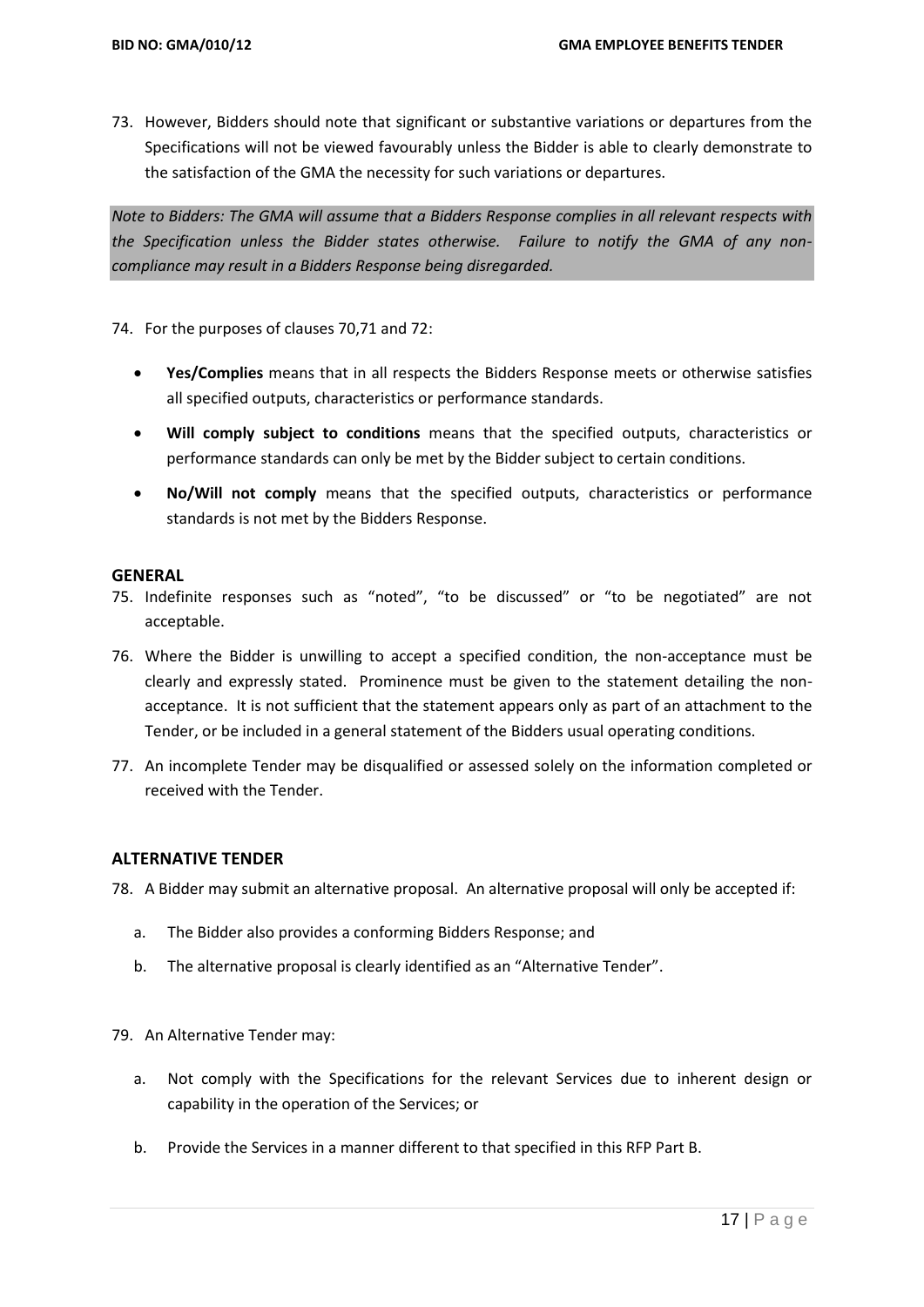#### **INNOVATIVE SOLUTIONS**

- 80. Bidders are encouraged to offer options or solutions which may, in an innovative way, contribute to the GMA's ability to carry out its operations in a more cost-effective manner.
- 81. These options or solutions may be related to:
	- a. The outputs, functional, performance and technical aspects of the requirement; or
	- b. opportunities for more advantageous commercial arrangements.
- 82. Any such options or solutions will be considered by the GMA on a "commercial in confidence" basis if so requested by the Bidder.
- 83. Where a Bidder submits an offer which meets the requirements of this RFP in an alternative and practical manner, the Tender must also include any supplementary material (including such pricing and costing details as may be necessary to enable the GMA to fully assess the financial impact of the alternative proposal), which demonstrates in detail that such an alternative will fully achieve and/or exceed all the specified requirements, together with references as to why the additional features may be advantageous.
- 84. The GMA reserves the right to consider such offers on their merits or not to consider them at all.

# **CONTRACT DISCLOSURE REQUIREMENTS**

#### **DISCLOSURE OF INFORMATION**

- 85. The Conditions of Tendering include a provision for the disclosure of contract information (refer to this RFP Part A dealing with "Use of Tenders").
- 86. If a Bidder wishes to withhold the disclosure of specific contract information, the Bidder must clearly outline how the release of this information will expose trade secrets, business strategy or unique methodologies that may expose the business unreasonably to disadvantage.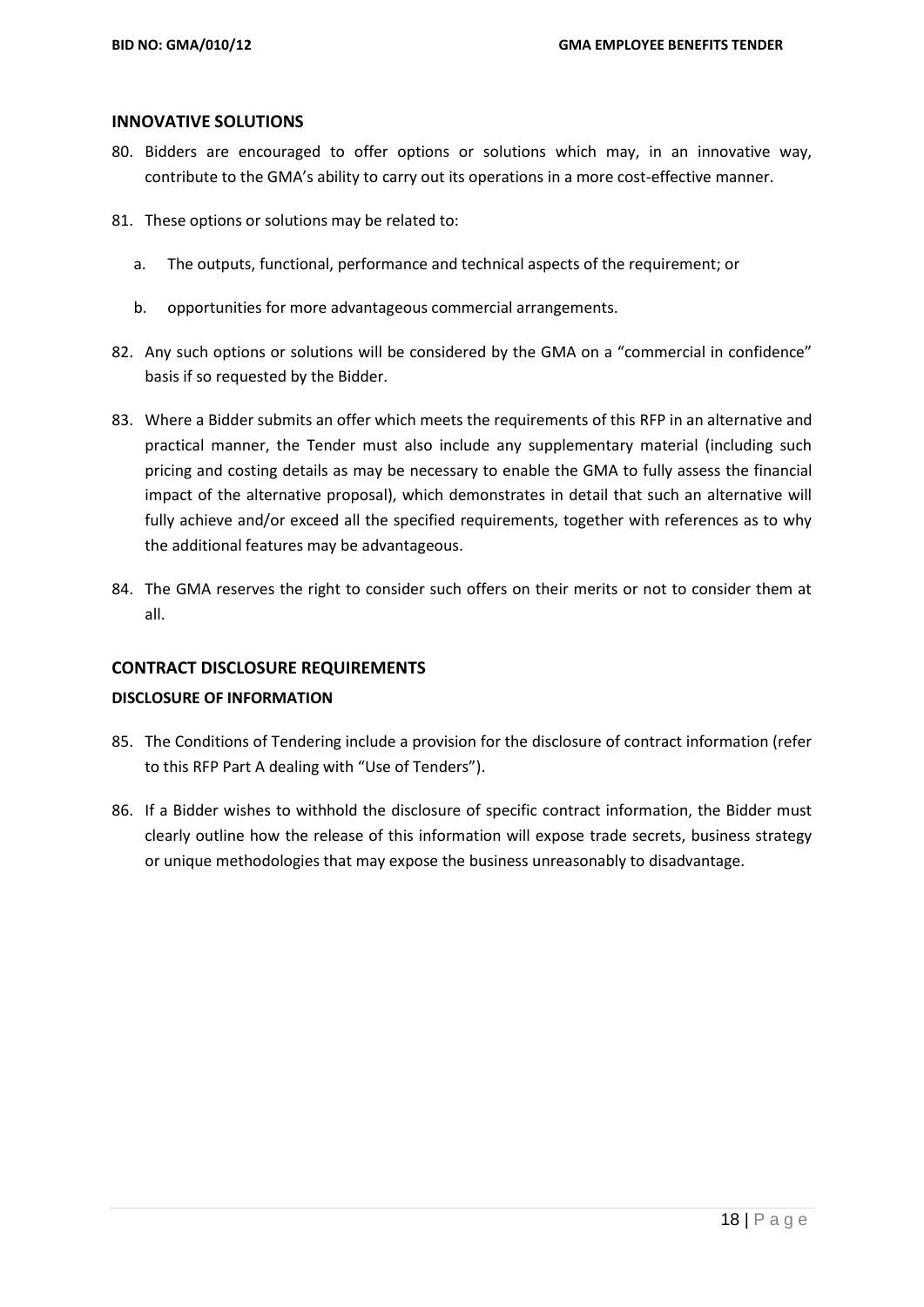#### **TRADE SECRETS**

- 87. In considering whether specific information should be categorised as a trade secret, Bidders' should assess:
	- a. The extent to which it is known outside of the Bidders business;
	- b. the extent to which it is known by the persons engaged in the Bidders business;
	- c. any measures taken to guard its secrecy;
	- d. its value to the Bidders business and to any competitors;
	- e. the amount of money and effort invested in developing the information; and
	- f. the ease or difficulty with which others may acquire or develop this information.

#### **UNREASONABLE DISADVANTAGE**

- 88. In determining whether disclosure of specific information will expose a Bidders business unreasonably to disadvantage, the following should be considered:
	- a. Whether the information is generally available to competitors; and
	- b. whether it could be disclosed without causing substantial harm to the competitive position of the business.

The GMA will consider these applications in the Tender evaluation and negotiations (if any) with Bidders.

# **EVALUATION OF TENDERS EVALUATION PROCESS**

- 89. Following the Closing Time, the GMA intends to evaluate the Tenders received.
- 90. Tenders will be evaluated against the Evaluation Criteria specified under the section "Evaluation Criteria Format".
- 91. Without limiting the GMA's rights in the RFP, the GMA may at any time during the Tendering Process choose to:
	- a. Shortlist one or more Bidders; and
	- b. accept one or more of the Tenders.
- 92. Unless the Evaluation Criteria explicitly require, the GMA may, but is not in any way bound to, shortlist, to select as successful, or to accept the Tender offering the lowest price.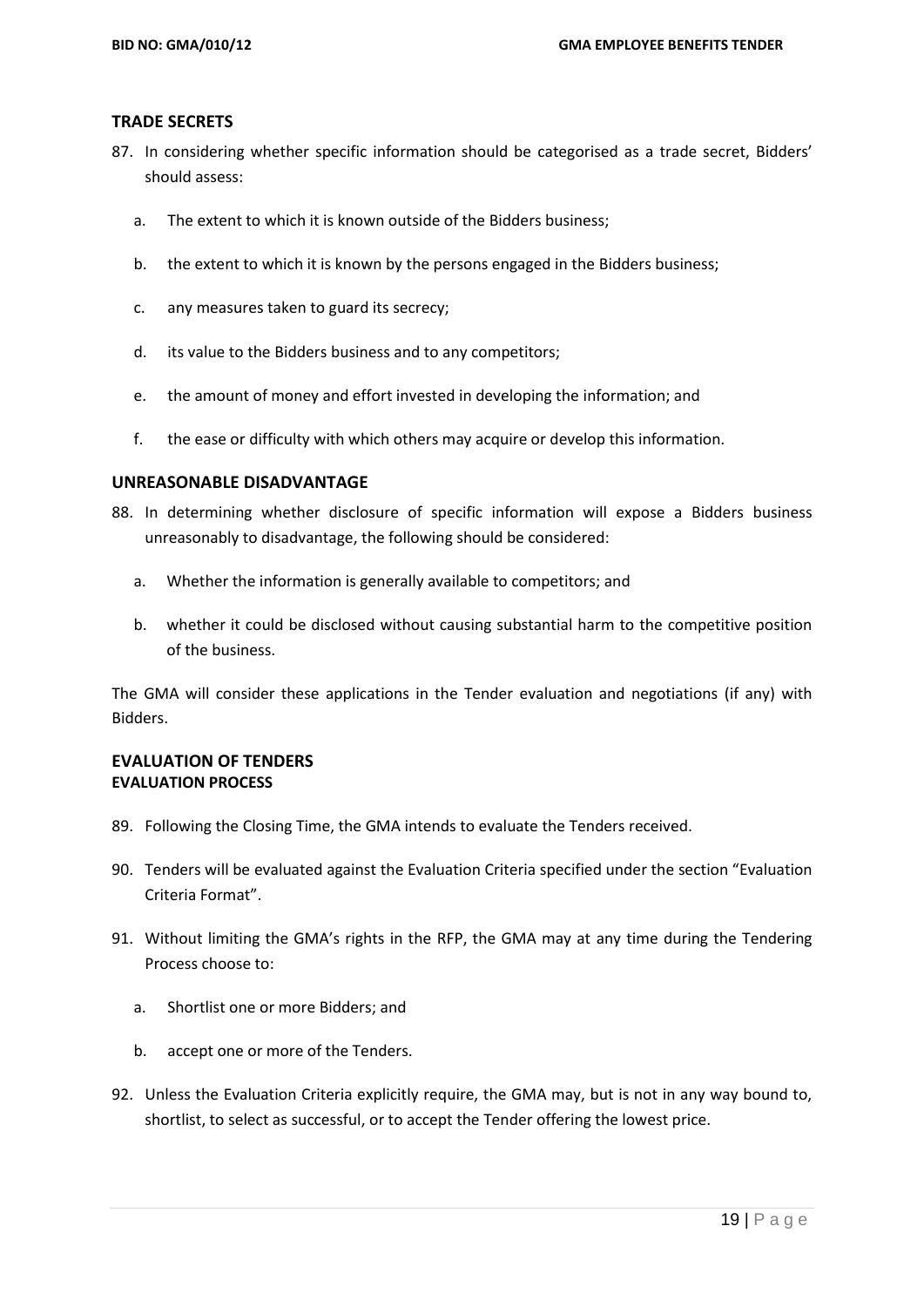- 93. Should the GMA choose to include a short listing stage in its evaluation process, the GMA is not, at any time, required to notify Bidders or any other person or organisation interested in submitting a Tender.
- 94. A Bidders Response will not be deemed to be unsuccessful until such time as the Bidder is formally notified of that fact by the GMA. The commencement of negotiations by the GMA with one or more other Bidders is not to be taken as an indication that any particular Bidders Response has not been successful.

# **EVALUATION CRITERIA FORMAT**

- 95. The evaluation criteria is weighted to reflect the importance of the requirements noted in the Specifications:
- 96. In evaluating Bidders Responses, the GMA will have regard to:
	- a. Specific evaluation criteria identified in the list below;
	- b. the overall value for money proposition presented in the Bidders Response; and
	- c. particular weighting assigned to any or all of the evaluation criteria specified below.
- 97. For the purposes of this RFP clause 98, 'value for money' is a measurement of financial and nonfinancial factors, including:
	- a. Quality levels; and
	- b. performance standards.
- 98. Value for money will be assessed on a 'whole of life' basis (including the transitioning-in, the contract term and the transitioning-out phases of the relationship between the GMA and a Bidder), with a view to long-term sustainability of the value for money proposition and with a focus on ensuring that value for money outcomes are promoted and protected following the conclusion of any contract that may result from this RFP.
- 99. Administrative compliance will be determined in accordance with the conditions listed in this RFP.
- 100. The evaluation criteria will be in line with the PPPFA, 2000 (Act No. 5 of 2000) and Preferential Procurement Regulations 2011.
- 101. Evaluation will be based on a point system and two-stage evaluation process. As a pre-requisite, a bid must comply with the requirements of the bid solicitation and meet the minimum threshold of the functionality evaluation criteria to be declared responsive and qualify to the next evaluation stage.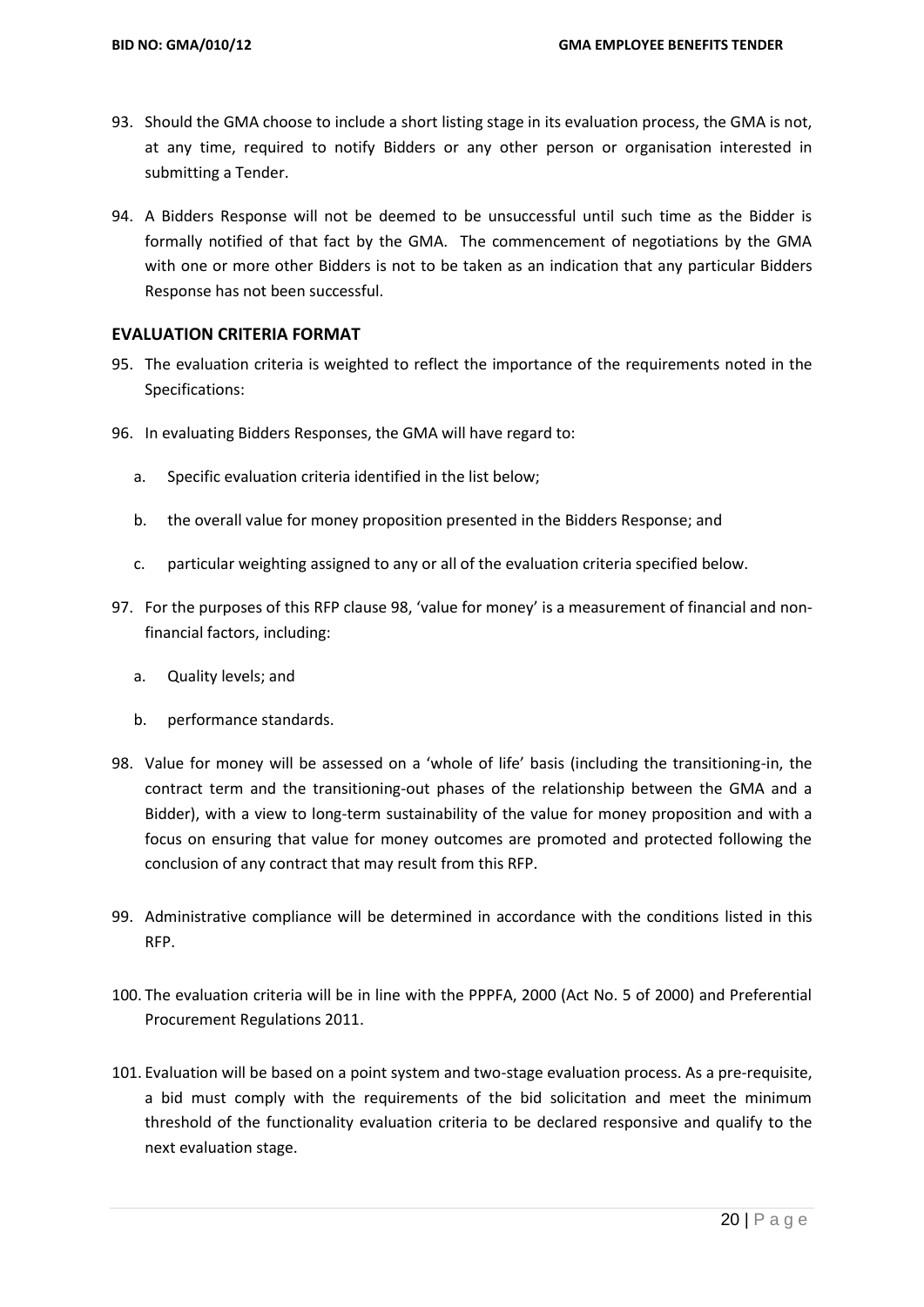102. The value of this bid is estimated to be above R 1,000,000 and therefore the 90/10 preference point system shall apply. The following is the weighting awarded for each element, and the threshold score.

| <b>Evaluation element</b>          | Weighting | <b>Threshold score</b> |
|------------------------------------|-----------|------------------------|
| Technical proposal (Functionality) | 70        | 56 Points              |

| <b>Evaluation element</b> | Weighting | <b>Threshold score</b><br>N/A<br>N/A |  |  |
|---------------------------|-----------|--------------------------------------|--|--|
| <b>B-BBEE proposal</b>    | 10        |                                      |  |  |
| Price proposal            | 90        |                                      |  |  |
| <b>Total</b>              | 100       |                                      |  |  |

#### **FUNCTIONALITY EVALUATION**

103. The evaluation criteria for measuring functionality, and the weighting attached to each criterion is listed in the table below, and will be rated as follows:

**1 = Poor; 2 = Average; 3 = Good; 4 = Very good**.

- 104. A minimum threshold for functionality of fifty-six (56) points is required. Bids that do not meet this threshold will automatically be disqualified from further evaluation.
- 105. Thereafter, only the qualifying bids will be evaluated in terms of the 90/10 preference point system, where a maximum of 90 points are allocated for price and a maximum of 10 points are allocated in respect of the level of B-BBEE contribution of the bidder.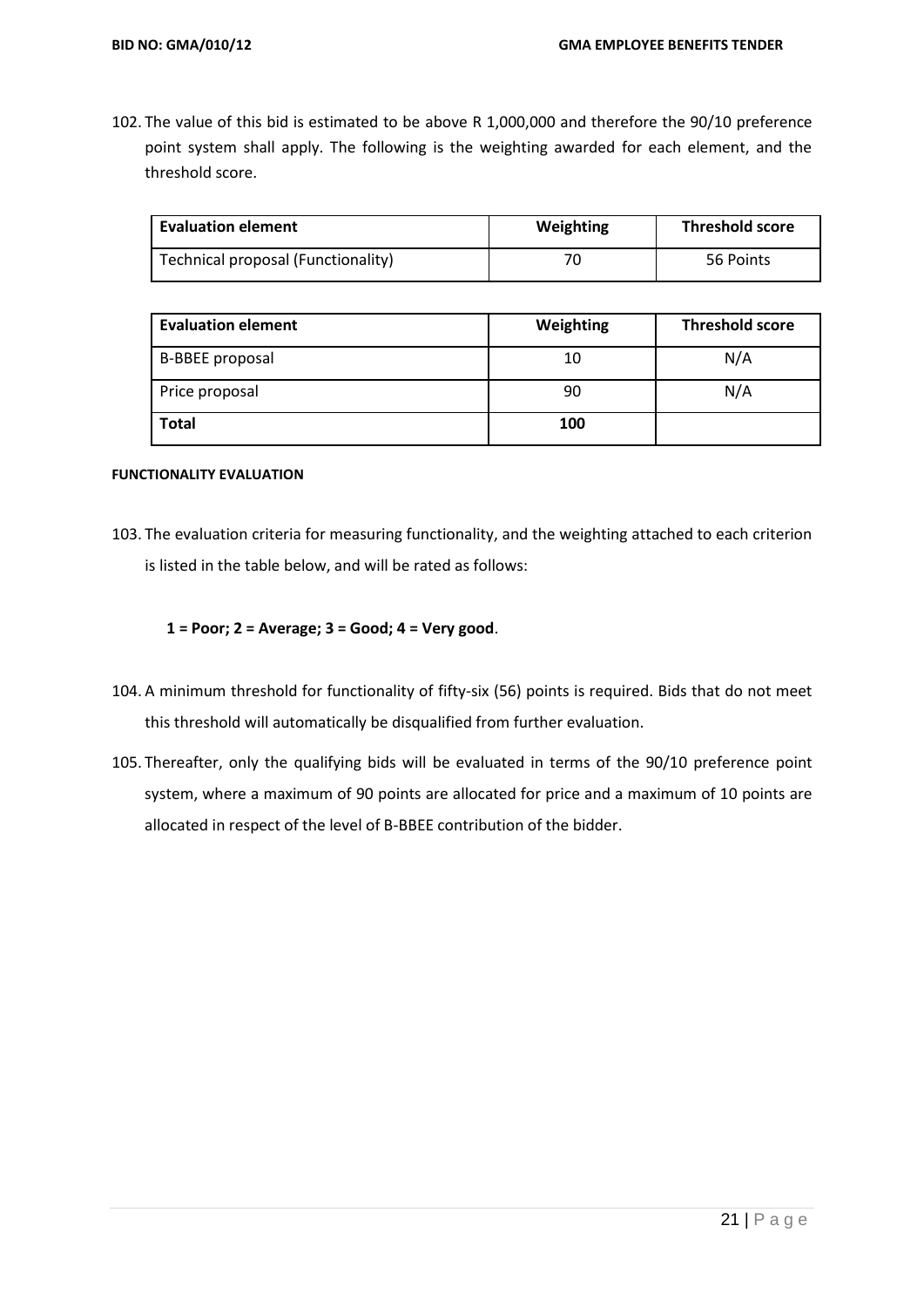| <b>Quality Criteria</b>              | Sub-criteria                                                                                                                      | <b>Indicators</b>                                                                                 |                                                                                                                                                                     |                                                                                                                                                                       |                                                                                                                                                                                                                                |              |        |
|--------------------------------------|-----------------------------------------------------------------------------------------------------------------------------------|---------------------------------------------------------------------------------------------------|---------------------------------------------------------------------------------------------------------------------------------------------------------------------|-----------------------------------------------------------------------------------------------------------------------------------------------------------------------|--------------------------------------------------------------------------------------------------------------------------------------------------------------------------------------------------------------------------------|--------------|--------|
|                                      |                                                                                                                                   | Poor $(1)$                                                                                        | Satisfactory (2)                                                                                                                                                    | <b>Good (3)</b>                                                                                                                                                       | Very Good (4)                                                                                                                                                                                                                  | Sub-weight   | Weight |
| Governance and<br>risk<br>management | Proof of Code of<br>Conduct<br>and<br><b>Ethics Policy</b>                                                                        | Code of<br>Referred<br>to<br>Conduct and Ethics Policy in<br>the proposal no evidence<br>provided | Copy of Code of<br>Conduct and Ethics<br>Policy, not signed by<br>relevant authorities.                                                                             | Copy of Code of<br>and Ethics<br>Conduct<br>Signed by<br>Policy<br>relevant authorities                                                                               | Copy of Code of Conduct and<br>Ethics<br>Policy<br>signed<br>bv<br>relevant<br>authorities.<br>Frequency of policy reviews<br>indicated                                                                                        | $\mathbf{1}$ |        |
|                                      | Governance and<br>Risk management<br>plan                                                                                         | Referred<br>Governance<br>to<br>management plan in the<br>proposal<br>evidence<br>no<br>provided  | Copy of Governance<br>management plan not<br>signed by<br>relevant<br>authorities                                                                                   | Copy of Governance<br>management<br>plan<br>signed<br>by<br>relevant<br>authority                                                                                     | of<br>Copy<br>Governance<br>management plan signed by<br>relevant authority Frequency<br>of policy reviews indicated                                                                                                           | $\mathbf{1}$ |        |
|                                      | of<br>Governance<br>duties<br>and<br>responsibilities of<br>Board of Trustees<br>Declaration<br>and<br>conflict<br>of<br>interest | No terms of reference of<br><b>Board of Trustees</b>                                              | Formal<br>of<br>terms<br>reference of Board of<br>Trustees exist but no<br>declaration of conflict<br>of<br>interest<br>when<br>carrying<br>out<br>responsibilities | Formal<br>of<br>terms<br>reference of Board of<br>Trustees exist but with<br>declaration of conflict<br>of<br>interest<br>when<br>carrying<br>out<br>responsibilities | Formal terms of reference of<br>Board of Trustees exist with<br>declaration of conflict of<br>interest when carrying out<br>responsibilities.<br><b>Blank</b><br>template of Declaration of<br>conflict of interest submitted. | $\mathbf{1}$ |        |
|                                      | of<br>Appraisal<br><b>Board of Trustees</b>                                                                                       | of<br>Board<br>Appraisal<br>of<br>Trustees not conducted                                          | Appraisal of Board of<br>Trustees<br>conducted<br>internally.                                                                                                       | Appraisal of Board of<br>Trustees conducted by<br>an independent party                                                                                                | Appraisal of Board of Trustees<br>conducted by an independent<br>party. Frequency of appraisals<br>indicated and evidence of the<br>reports provided.                                                                          | $\mathbf{1}$ |        |
|                                      | Proof of Fidelity<br>Insurance<br>and<br>Trustees Liability<br>Insurance                                                          | No evidence of Fidelity<br>Insurance and<br>Trustees<br>liability insurance cover                 | Indicated existence of<br>Fidelity Insurance and<br>liability<br><b>Trustees</b><br>insurance cover but no<br>evidence provided                                     | Either<br>Fidelity<br>Insurance and Trustees<br>liability<br>insurance<br>exists<br>cover<br>and<br>evidence provided                                                 | Both Fidelity Insurance and<br>Trustees liability insurance<br>cover exist and evidence<br>provided                                                                                                                            | $\mathbf{1}$ |        |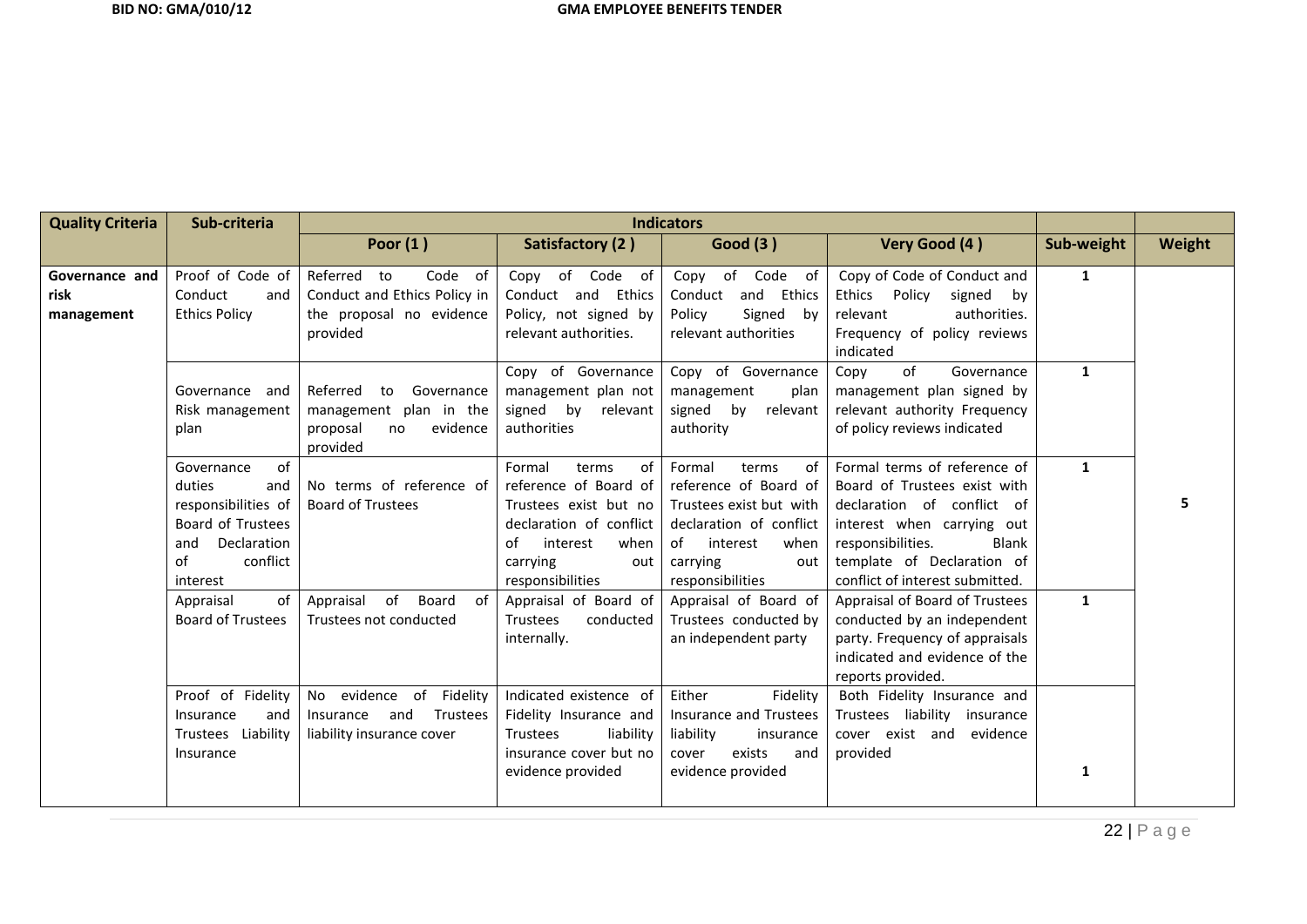| <b>Retirement Fund</b><br><b>Insured Benefits</b> | Demonstrate<br>fund<br>proposed<br>type<br>List all exclusions<br>from insured fund                                          | Proposed fund type not<br>clearly articulated<br>benefits<br>Insured<br>not<br>detailed | Proposed fund<br>type<br>clearly articulated but<br>not adequate for GMA<br>requirements<br>Detail<br>of<br>Insured<br>Benefits limited to a<br>list of exclusions only | Proposed fund type<br>clearly articulated and<br><b>GMA</b><br>meets<br>requirements.<br>Detail<br>of<br>Insured<br>Benefits includes a list<br>of exclusions and free<br>cover for life insurance<br>with restrictions | Proposed fund type clearly<br>articulated and meets GMA<br>requirements. Statistics and<br>financial<br>returns<br>well<br>demonstrated.<br>Detail of Insured Benefits<br>includes a list of exclusions<br>and free cover for life<br>insurance with no restrictions |   | 15<br>15 |
|---------------------------------------------------|------------------------------------------------------------------------------------------------------------------------------|-----------------------------------------------------------------------------------------|-------------------------------------------------------------------------------------------------------------------------------------------------------------------------|-------------------------------------------------------------------------------------------------------------------------------------------------------------------------------------------------------------------------|----------------------------------------------------------------------------------------------------------------------------------------------------------------------------------------------------------------------------------------------------------------------|---|----------|
| Administration<br>and<br>communication            | Administration<br>platform<br>and<br>software;<br>Member services<br>-advice<br>and<br>benefit payment.                      | Manual<br>administration<br>system.                                                     | Administration<br>platform and software<br>offering an electronic<br>access<br>and<br>employer/client<br>interface.                                                     | Administration<br>platform and software<br>offering an electronic<br>access<br>and<br>employer/client<br>interface<br>and<br>has<br>member<br>advice<br>services.                                                       | Administration platform and<br>software<br>offering<br>an<br>electronic<br>access<br>and<br>employer/client interface and<br>has member advice services<br>and benefit payment interface<br>with SARS.                                                               | 5 | 10       |
|                                                   | Fund accounting<br>principles<br>including pricing<br>and balancing of<br>assets<br>and<br>liabilities                       | Fund accounting principles<br>not clearly articulated.                                  | Fund<br>accounting<br>principles<br>clearly<br>articulated.                                                                                                             | Fund<br>accounting<br>principles not clearly<br>articulated<br>and<br>evidence provided.                                                                                                                                | accounting principles<br>Fund<br>not clearly articulated and<br>evidence provided. Details of<br>other admin reports provided.                                                                                                                                       | 5 |          |
| <b>Funeral Benefit</b>                            | <b>Benefits</b><br>per<br>member/<br>spouse/children.                                                                        | Member/Spouse/<br>Children<br>less than R10,000                                         | Member/Spouse<br>Children R10,000<br>$\overline{\phantom{m}}$<br>R15,000                                                                                                | Member/Spouse<br>/Children R15,001 -<br>R20,000                                                                                                                                                                         | Member/Spouse/Children<br>above R20,000                                                                                                                                                                                                                              |   | 10       |
| <b>Member</b><br>Participation                    | Facilitation<br>of<br>consultative<br>decision making<br>in the fund which<br>includes<br>the<br>employer<br>and<br>members. | consultative<br>No<br>decision<br>making.                                               | Committees<br>that<br>include employer and<br>members<br>are<br>appointed.                                                                                              | Above the committees<br>employer<br>and<br>members<br>are<br>the<br>represented<br>at<br>AGM of the Board and<br>Trustees of the fund.                                                                                  | Above 3 Board of Trustees<br>include independent trustees<br>elected by the employer or its<br>members.                                                                                                                                                              |   | 5        |
| <b>Beneficiary</b><br>value-add                   |                                                                                                                              | No beneficiary value-add.                                                               | Limited to process of<br>revision<br>of<br>annual                                                                                                                       | Annual<br>revision<br>process and members                                                                                                                                                                               | In addition to 3 in cases of<br>minors there's a provision for                                                                                                                                                                                                       |   | 3        |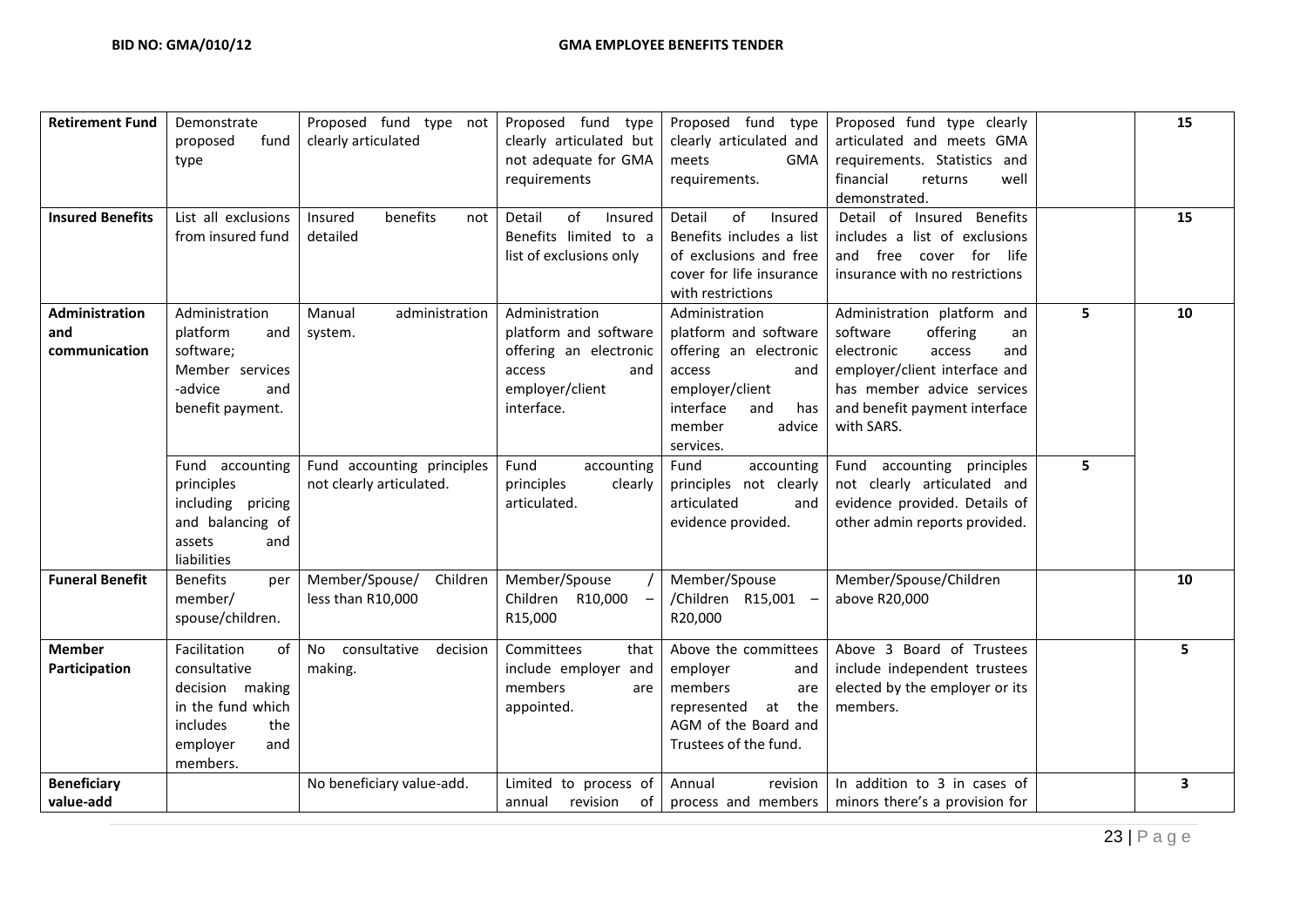|                                       |                     |                             | nominated<br>beneficiaries only. | are able to nominate a<br>to<br>trust<br>receive<br>benefits on behalf of a | benefits to be held in trust<br>until the beneficiaries reach<br>majority. |    |              |
|---------------------------------------|---------------------|-----------------------------|----------------------------------|-----------------------------------------------------------------------------|----------------------------------------------------------------------------|----|--------------|
| Organisation's                        | Existence<br>and    | Organisation has been in    | Organisation has been            | minor beneficiary.<br>Organisation has been                                 | Organisation has been in                                                   |    | 5            |
| existence<br>and                      | knowledge<br>and    | existence for less than 5   | in existence for $5 - 8$         | in existence for $8 - 12$                                                   | existence for above 12 years                                               |    |              |
| experience                            | expertise in the    | years and key staff has     | years and key staff has          | years and key staff has                                                     | and key staff has outstanding                                              |    |              |
|                                       | field.              | knowledge<br>limited<br>and | reasonable knowledge             | extensive knowledge                                                         | knowledge and expertise in                                                 |    |              |
|                                       |                     | expertise in the field.     | and expertise in the             | and expertise in the                                                        | the field.                                                                 |    |              |
|                                       |                     |                             | field.                           | field.                                                                      |                                                                            |    |              |
| <b>Bonus points for</b>               | of<br>Mention       |                             |                                  |                                                                             |                                                                            |    | $\mathbf{2}$ |
| additional                            | significant events, |                             |                                  |                                                                             |                                                                            |    |              |
| information                           | matters,            |                             |                                  |                                                                             |                                                                            |    |              |
|                                       | occurrences         |                             |                                  |                                                                             |                                                                            |    |              |
|                                       | which have arisen   |                             |                                  |                                                                             |                                                                            |    |              |
|                                       | since the<br>last   |                             |                                  |                                                                             |                                                                            |    |              |
|                                       | financial year that |                             |                                  |                                                                             |                                                                            |    |              |
|                                       | could significantly |                             |                                  |                                                                             |                                                                            |    |              |
|                                       | affect operations   |                             |                                  |                                                                             |                                                                            |    |              |
|                                       | ability to<br>and   |                             |                                  |                                                                             |                                                                            |    |              |
|                                       | continue as<br>a    |                             |                                  |                                                                             |                                                                            |    |              |
|                                       | going concern.      |                             |                                  |                                                                             |                                                                            |    |              |
| <b>TOTAL POINTS</b>                   |                     |                             |                                  |                                                                             |                                                                            | 70 |              |
| MINIMUM ACCEPTABLE POINTS (THRESHOLD) |                     |                             |                                  |                                                                             | 56                                                                         |    |              |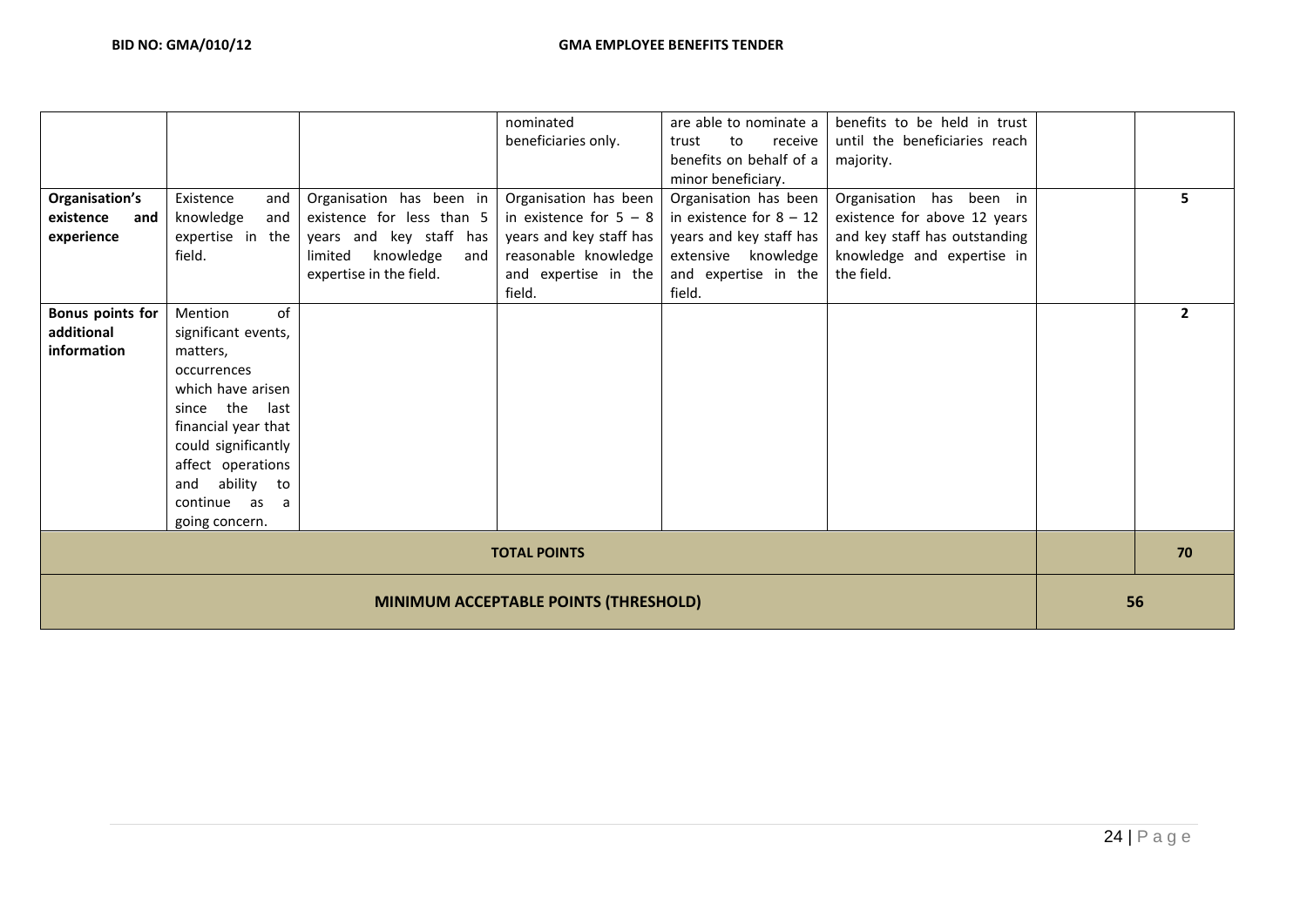#### **PRICE EVALUATION**

106. Price points will be allocated based on how benefits are charged and on the fee structures proposed.

# **B-BBEE EVALUATION**

107. 10 points are allocated. B-BBEE rating certificates are applicable and points allocated in terms of the BBBEE Codes of Good Practice guideline as indicated in the following table.

108. Bidders must submit valid BBBEE Certificates & Statements which will be verified.

| <b>CONTRIBUTOR LEVEL</b> | <b>B-BBEE RECOGNITION LEVEL</b> |
|--------------------------|---------------------------------|
| 1                        | 10                              |
| $\overline{2}$           | 9                               |
| $\overline{3}$           | 8                               |
| $\overline{4}$           | 5                               |
| 5                        | 4                               |
| 6                        | 3                               |
| $\overline{7}$           | $\overline{2}$                  |
| 8                        | 1                               |
| Non-Compliant            | $\Omega$                        |

#### **POINTS AWARDED FOR B-BBEE STATUS LEVEL OF CONTRIBUTION**

109. The preference points claimed by each bidder for attaining the B-BBEE Status Level of Contributor will be allocated to each qualifying bid when determining the total bid score under the preference points system. The points scored by a bidder in respect of the level of B-BBEE contribution contemplated in Annexure E, will be added to the points scored for price, calculated as described in Annexure E.

#### **CLARIFICATION OF TENDERS**

- 110. The GMA may seek clarification from and enter into discussions with any or all of the Bidders in relation to their Tender. The GMA may use such information in interpreting the Tender and evaluating the cost and risk in accepting the Tender. Failure to supply clarification to the satisfaction of the GMA may render the Tender liable to disqualification.
- 111. The GMA is under no obligation to seek clarification of anything in a Tender and reserves the right to disregard any clarification that the GMA considers to be unsolicited or otherwise impermissible in accordance with the rules set out in this RFP.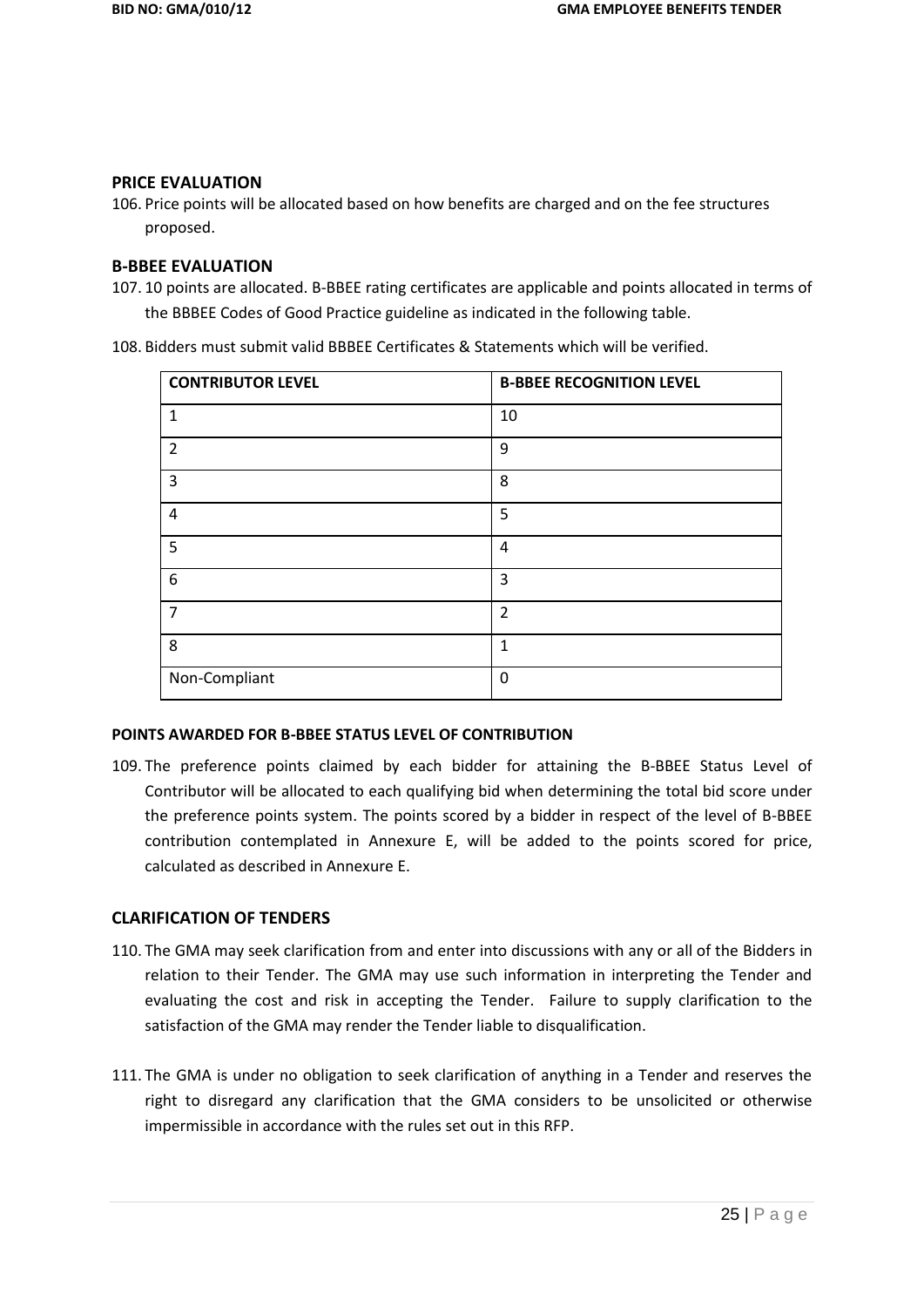#### **DISCUSSION WITH BIDDERS**

- 112. The GMA may elect to engage in detailed discussions with any one or more Bidders, with a view to maximising the benefits of this RFP as measured against the evaluation criteria and in fully understanding a Bidders offer.
- 113. In its absolute discretion, the GMA may invite some or all Bidders to give a presentation to the GMA in relation to their submissions, that may include a demonstration of software, programs or unique methodologies proposed, if applicable.
- 114. The GMA is under no obligation to undertake discussions with, or to invite any presentations from Bidders.
- 115. In addition to presentations and discussions, the GMA may request some or all Bidders to:
	- a. Conduct a site visit, if applicable;
	- b. provide references or additional information; and/or
	- c. make themselves available for panel interviews.

#### **BEST AND FINAL OFFERS**

- 116. Bidders or where the Tendering Process involves a short listing process, shortlisted Bidders may be invited by the GMA to submit a best and final offer in relation to all or certain aspects of their respective Tenders.
- 117. The GMA is under no obligation to give Bidders the opportunity to submit a best and final offer. If the GMA chooses to give Bidders the opportunity to submit a best and final offer, it is under no obligation to give notification before the Closing Time that such opportunity will be given.
- 118. Notwithstanding the possibility that the GMA may give Bidders the opportunity to submit a best and final offer, Bidders should be aware that the GMA will, in conducting its evaluation of Tenders, rely on all information (including all representations) contained in such Tenders. Bidders are therefore encouraged to submit their best and final offers in the first instance.

### **SUCCESSFUL TENDERS**

#### **NO LEGALLY BINDING CONTRACT**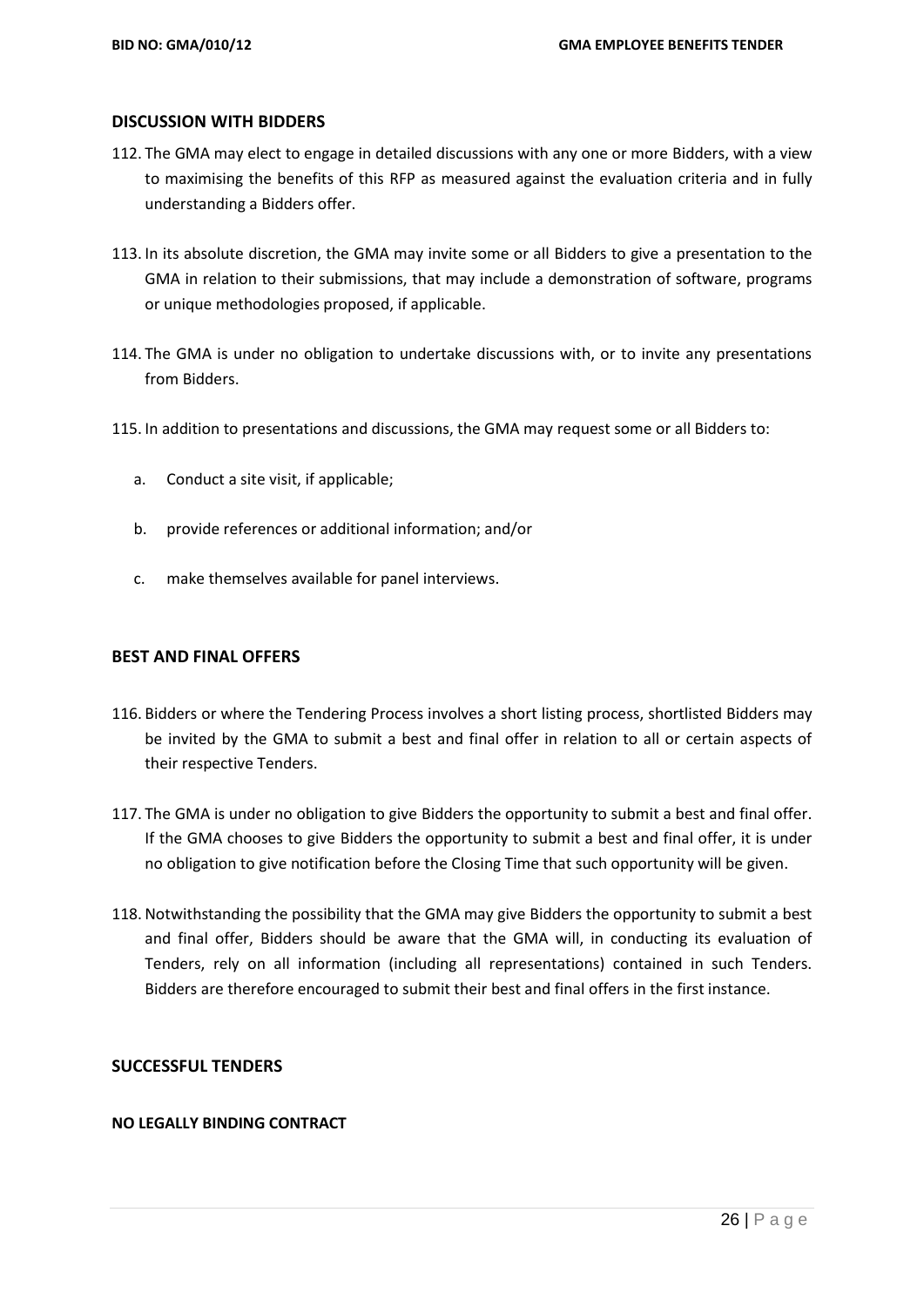119. Selection as a successful Bidder does not give rise to a contract (express or implied) between the successful Bidder and the GMA for the supply of the Services. No legal relationship will exist between the GMA and a successful Bidder for the supply of the Services until such time as a binding contract is executed by them.

#### **PRE-CONTRACTUAL NEGOTIATIONS**

- 120. The GMA may, in its absolute discretion, decide not to enter into pre-contractual negotiations with a successful Bidder.
- 121. A Bidder is bound by its Tender and all other documents forming part of the Bidders Response and, if selected as a successful Bidder, must enter into a contract on the basis of the Tender without negotiation.

#### **NO OBLIGATION TO ENTER INTO CONTRACT**

- 122. The GMA is under no obligation to appoint a successful Bidder or Bidders (as the case may be), or to enter into a contract with a successful Bidder or any other person, if it is unable to identify a Tender that complies in all relevant respects with the requirements of the GMA, or if due to changed circumstances, there is no longer a need for the Services requested, or if funds are no longer available to cover the total envisaged expenditure. For the avoidance of any doubt, in these circumstances the GMA will be free to proceed via any alternative process.
- 123. The GMA may conduct a debriefing session for all Bidders (successful and unsuccessful). Attendance at such debriefing session is optional.

#### **ADDITIONAL RULES**

- 124. It is a condition of the tendering process that Bidders will be required to complete all the forms annexed to this RFP Part C.
- 125. A Bidder who does not submit all the information as required by the GMA will be disqualified from the Tendering Process.

#### **BIDDER WARRANTIES**

- 126. By submitting a Tender, a Bidder warrants that:
	- a. In lodging its Tender it did not rely on any express or implied statement, warranty or representation, whether oral, written, or otherwise made by or on behalf of the GMA, its officers, employees, or advisers other than any statement, warranty or representation expressly contained in the RFP;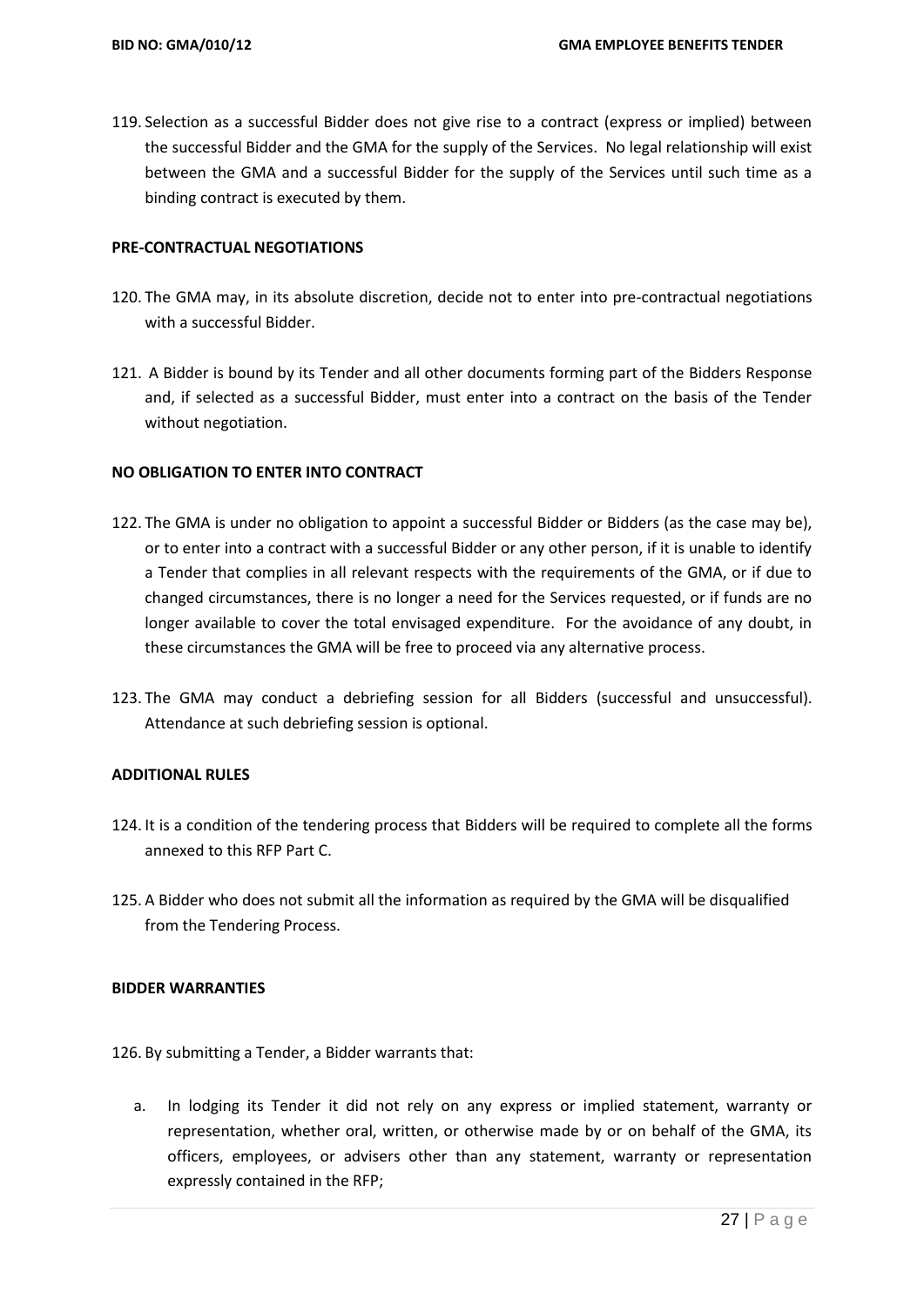- b. it did not use the improper assistance of GMA employees or information unlawfully obtained from the GMA in compiling its Tender;
- c. it is responsible for all costs and expenses related to the preparation and lodgement of its Tender, any subsequent negotiation, and any future process connected with or relating to the Tendering Process;
- d. it otherwise accepts and will comply with the rules set out in this RFP; and
- e. it will provide additional information in a timely manner as requested by the GMA to clarify any matters contained in the Tender.

#### **GMA'S RIGHTS**

- 127. Notwithstanding anything else in this RFP, and without limiting its rights at law or otherwise, the GMA reserves the right, in its absolute discretion at any time, to:
	- a. Cease to proceed with, or suspend the Tendering Process prior to the execution of a formal written contract;
	- b. alter the structure and/or the timing of this RFP or the Tendering Process;
	- c. vary or extend any time or date specified in this RFP for all or any Bidder or other persons;
	- d. terminate the participation of any Bidder or any other person in the Tendering Process;
	- e. require additional information or clarification from any Bidder or any other person or provide additional information or clarification;
	- f. call for new Tenders;
	- g. reject any Tender received after the Closing Time;
	- h. reject any Tender that does not comply with the requirements of this RFP; or
	- i. consider and accept or reject any alternative tender.

#### **GOVERNING LAWS**

- 128. This RFP and the Tendering Process is governed by the laws applying in the Republic of South Africa.
- 129. Each Bidder must comply with all relevant laws in preparing and lodging its Tender and in taking part in the Tendering Process.
- 130. All tenders must be completed using the English language and all costing must be in South African Rands.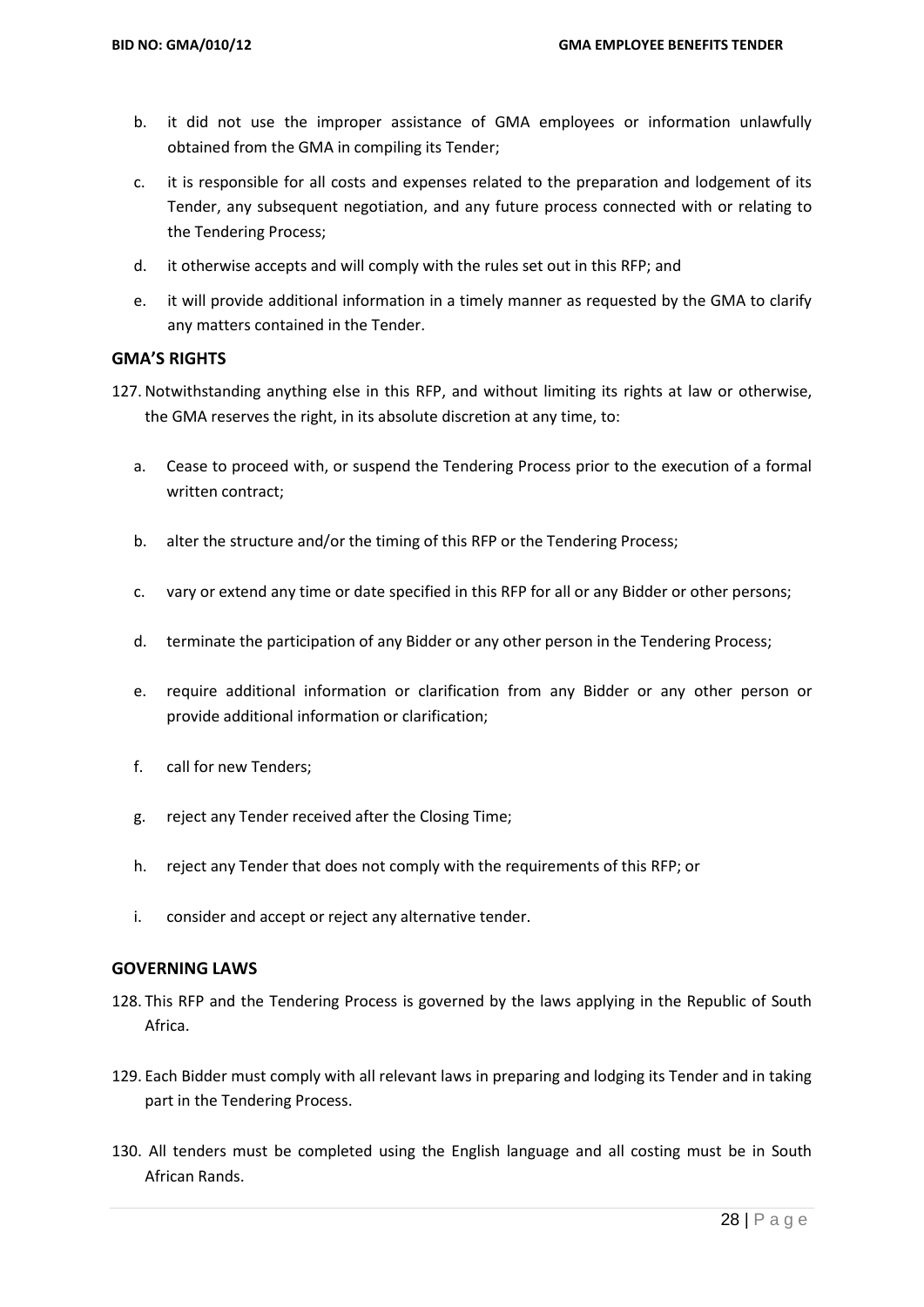#### **INCONSISTENCY**

- 128 If there is any inconsistency between any parts of this RFP, a descending order of precedence must be accorded to:
	- (a) the conditions of tendering in Part A and Part B of this RFP, and any annexure or attachments;
	- (b) the Bidders response in Part C of this RFP;
	- (c) any other part of this RFP, so that the provision in the higher ranked document, to the extent of the inconsistency, prevails.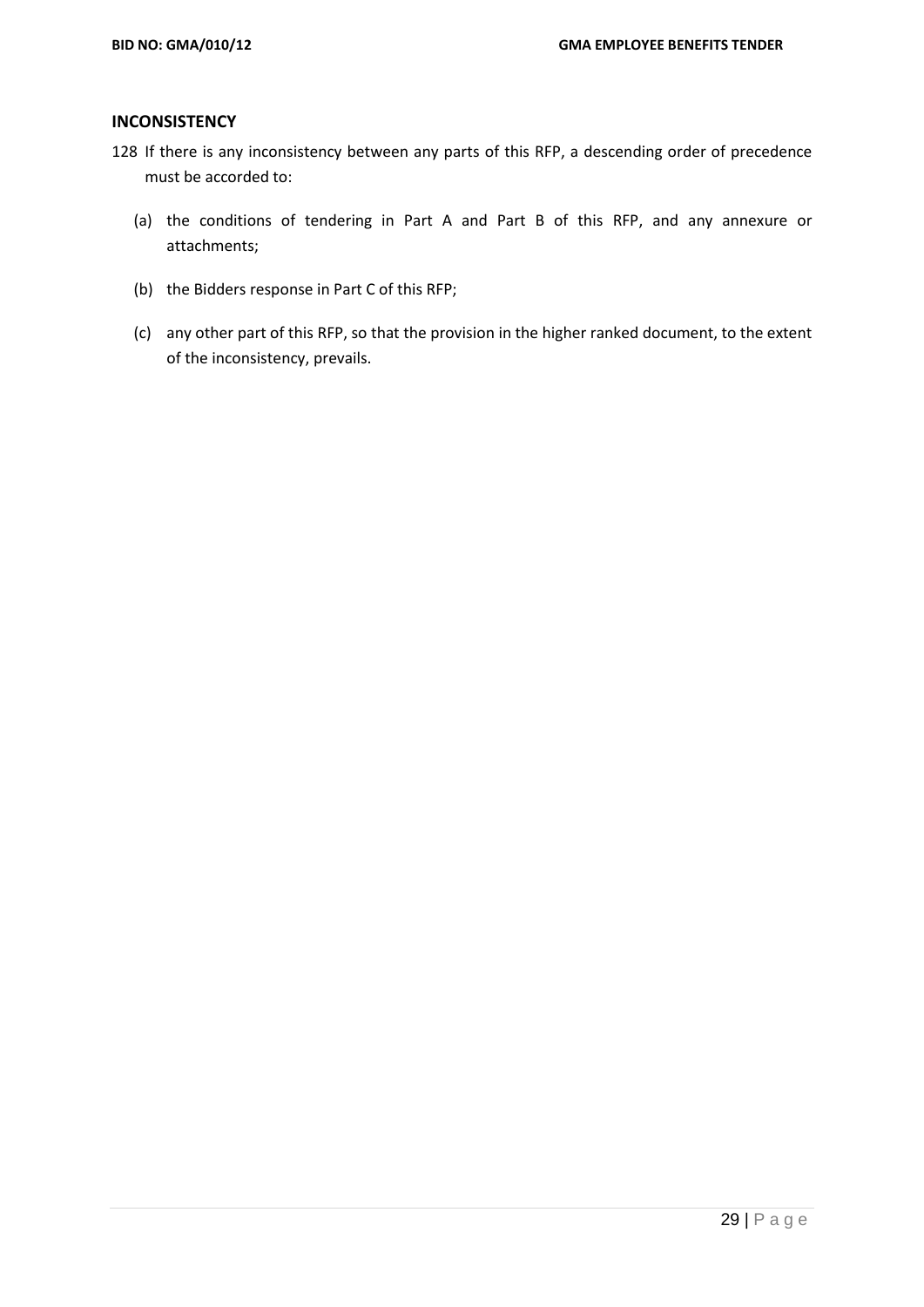# **RFP - PART B:**

#### **TENDER SPECIFICATION**

The successful Bidder is required to offer and perform the following services on behalf of the GMA (participating Employer) to employees of the GMA (participating Members):

- 1. Establish a retirement fund (pension/ provident) for the GMA or facilitate participation in an umbrella fund in which many other Employers and their Employees participate in order to benefit from economies of scale in terms of the pooling of funds for investment;
- 2. Undertake, administer and manage investments on behalf of such retirement fund;
- 3. Administer the disposition of benefits provided for in the rules of the fund including but not limited to the following: membership data, contributions, benefits, expenses, periodic members' statements and financial reporting for the fund;
- 4. Provide long term insurance in the form of group life insurance benefits for employees of the GMA;
- 5. Provide long term insurance in the form of disability income benefits for employees of the GMA; and
- 6. Provide long term insurance in the form of family funeral benefits for employees of the GMA.

The GMA, as the Employer, shall at all times remain the contracting party in relation to the successful service provider.

#### **REQUIREMENTS IN DETAIL AND SUPPLEMENTARY INFORMATION**

#### **A. List of Employees**

A list detailing the payroll information for the GMA shall be made available on request by individual Bidders, via email, in order to maintain the confidentiality of sensitive payroll information.

#### **B. Retirement Fund**

- The Employer elects to establish a defined contribution fund structure;
- The Employer would prefer to have one savings vehicle that would apply to all its members (either a pension fund or a provident fund);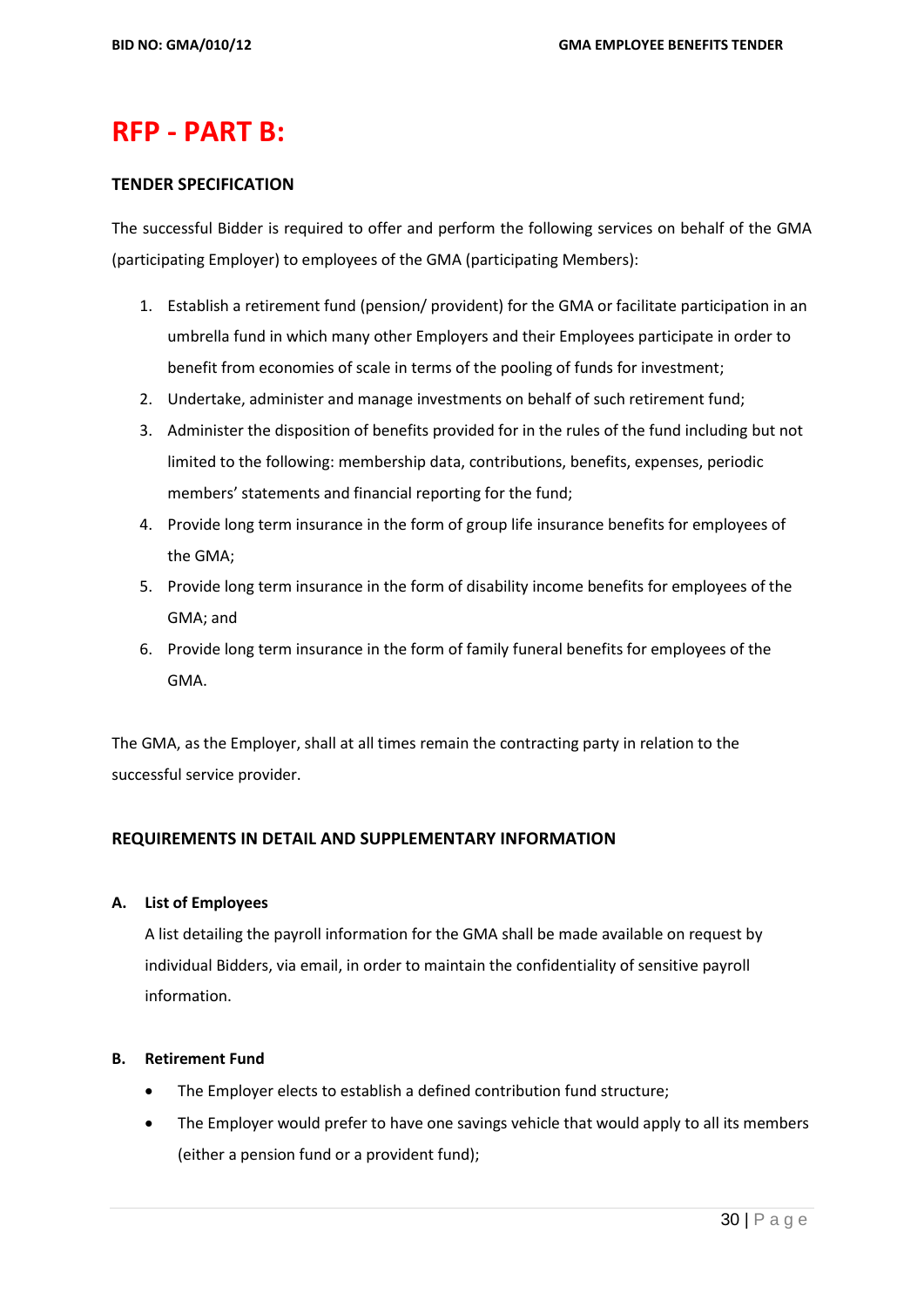- The Employer elects for its contribution to be capped at 7.5% of its gross monthly payroll;
- The Employee contribution is defined at a minimum of 7.5% of the gross monthly salary of the employee;
- The Employer elects for its members to have the ability to make additional voluntary contributions at any time to enhance the individual member's retirement benefit;
- The Employer elects, should a member become entitled to a lump-sum benefit on withdrawal from another approved pension or provident fund prior to joining the fund established for the GMA, that this benefit may be transferred to the member's share of the GMA's fund;
- The Employer elects that it may, at its sole discretion, at inception of the fund or anytime thereafter, make additional contributions to the fund on behalf of any member;
- The Employer elects that the normal retirement age of its employees is 65 years of age;
- The Employer elects to set the annual pensionable salary at 100% of gross annual salary of the employee and that this excludes bonus payments, short-term incentive payments and any reimbursive allowance;
- The Employer would prefer to have an investment strategy which on joining, offers individual members a choice between investment portfolios that are either conservative, stable, balanced, market-linked or aggressive, depending on individual member's risk appetites;
- The Employer would prefer, that after joining, members have the ability to switch between investment portfolios as needs change, at a reasonable cost to the member. It is also preferred, unless otherwise instructed by a member, that investments are automatically adjusted over time to offer more protection as a member approaches retirement;
- The Employer would prefer that a housing loan facility is availed to its members, whereby the fund or sub-fund established for the GMA is enabled to grant a guarantee in favour of a registered financial institution approved by the GMA, which is secured by an individual member pledging his/ her individual account value to the fund.

#### **C. Insured benefits, fees and expenses**

- The Employer undertakes to fund the payment for core insured benefits, and the fees, expenses and additional costs relating to the fund and the provision of insured benefits;
- Service providers are required to provide competitive proposals on what the Employer's contribution towards core insured benefits, fees, expenses and additional costs would be, as a percentage of the gross monthly payroll of the GMA;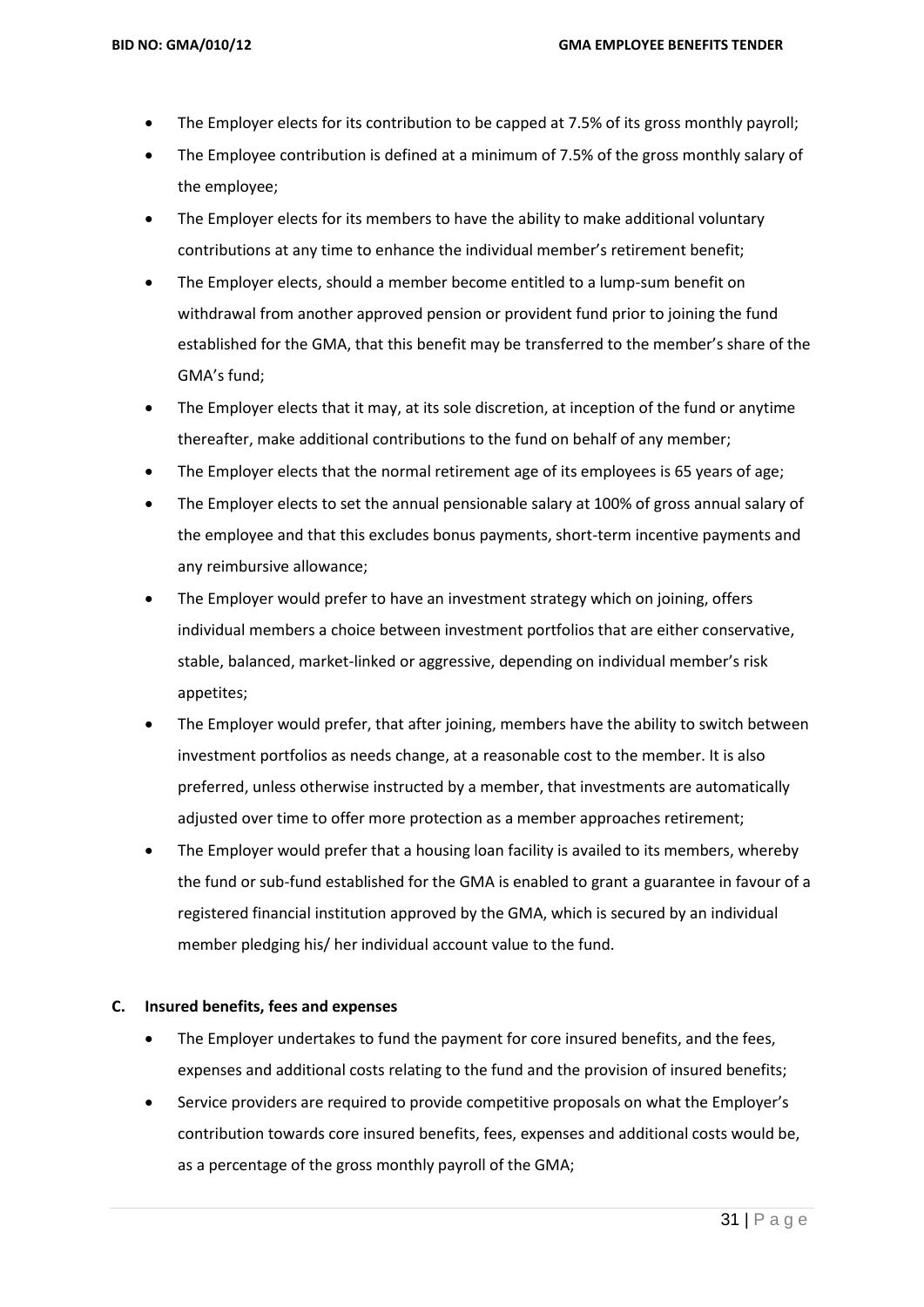- The Employer elects that the cover required for core group life insurance is at least three times the employee's annual salary (3 x);
- The Employer elects for group life cover to cease at normal retirement age;
- The Employer would prefer to have an option to continue group life cover until age 69;
- The Employer elects to set cover for disability income benefits at 75% of the employee's monthly salary, capped at R150,000 per month;
- The Employer elects to have a waiting period for disability income benefits of 6 months;
- The Employer elects to set the growth in income disability benefits at the lower of 5% or the increase in the consumer price index;
- The Employer elects to waive its contributions towards retirement benefits in the event of disability, such that the service provider assumes the risk for retirement, group life and family funeral benefit premiums for an employee in the event that the employee qualifies for the disability income benefits;
- The Employer elects for family funeral benefit cover for the principal member, qualifying spouse, and qualifying children;
- The Employer would prefer to have family funeral benefit cover for employees as follows:
	- o R30 000 for the principal member;
	- o R30 000 for the spouse of the principal member;
	- o R20 000 for a child older than 13;
	- o R10 000 for a child aged between 6 and 13; and
	- o R5 000 for a child younger than 6.
- The Employer elects for the family funeral benefit cover to cease when the principal member ceases to be an employee of the GMA, the principal member dies or the principal member reaches the normal retirement age.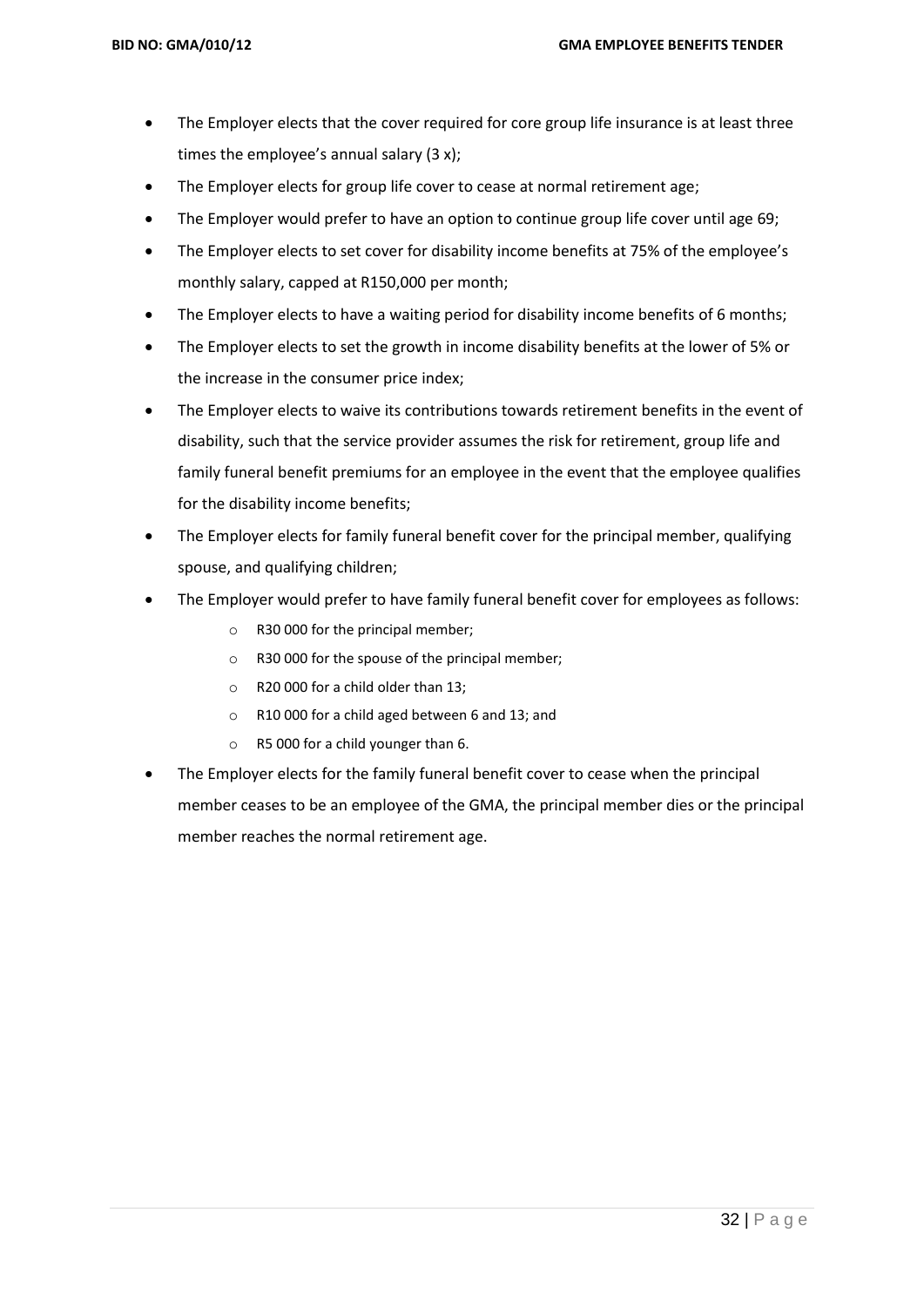# **RFP - PART C:**

# **BIDDERS DECARATION**

All responses must be provided within the specified boxes, must comply with the word and page limits imposed and must respond to this RFP Part B in accordance with the Conditions of Tendering in this RFP Part A. All Annexures form part of the Bidders Response and must be completed in full and signed.

| <b>BIDDERS DECLARATION</b>                                                                                                           |  |  |  |  |  |  |  |
|--------------------------------------------------------------------------------------------------------------------------------------|--|--|--|--|--|--|--|
|                                                                                                                                      |  |  |  |  |  |  |  |
| I have read, understood and accept the conditions contained in this RFP.<br>$\Box$                                                   |  |  |  |  |  |  |  |
| I have supplied all the required information, and all the information submitted as part of the RFP is true<br>$\Box$<br>and correct. |  |  |  |  |  |  |  |
| <b>NAME OF THE BIDDER</b>                                                                                                            |  |  |  |  |  |  |  |
| <b>IDENTITY NUMBER</b>                                                                                                               |  |  |  |  |  |  |  |
| <b>POSITION</b>                                                                                                                      |  |  |  |  |  |  |  |
| <b>AUTHORISED SIGNATORY</b>                                                                                                          |  |  |  |  |  |  |  |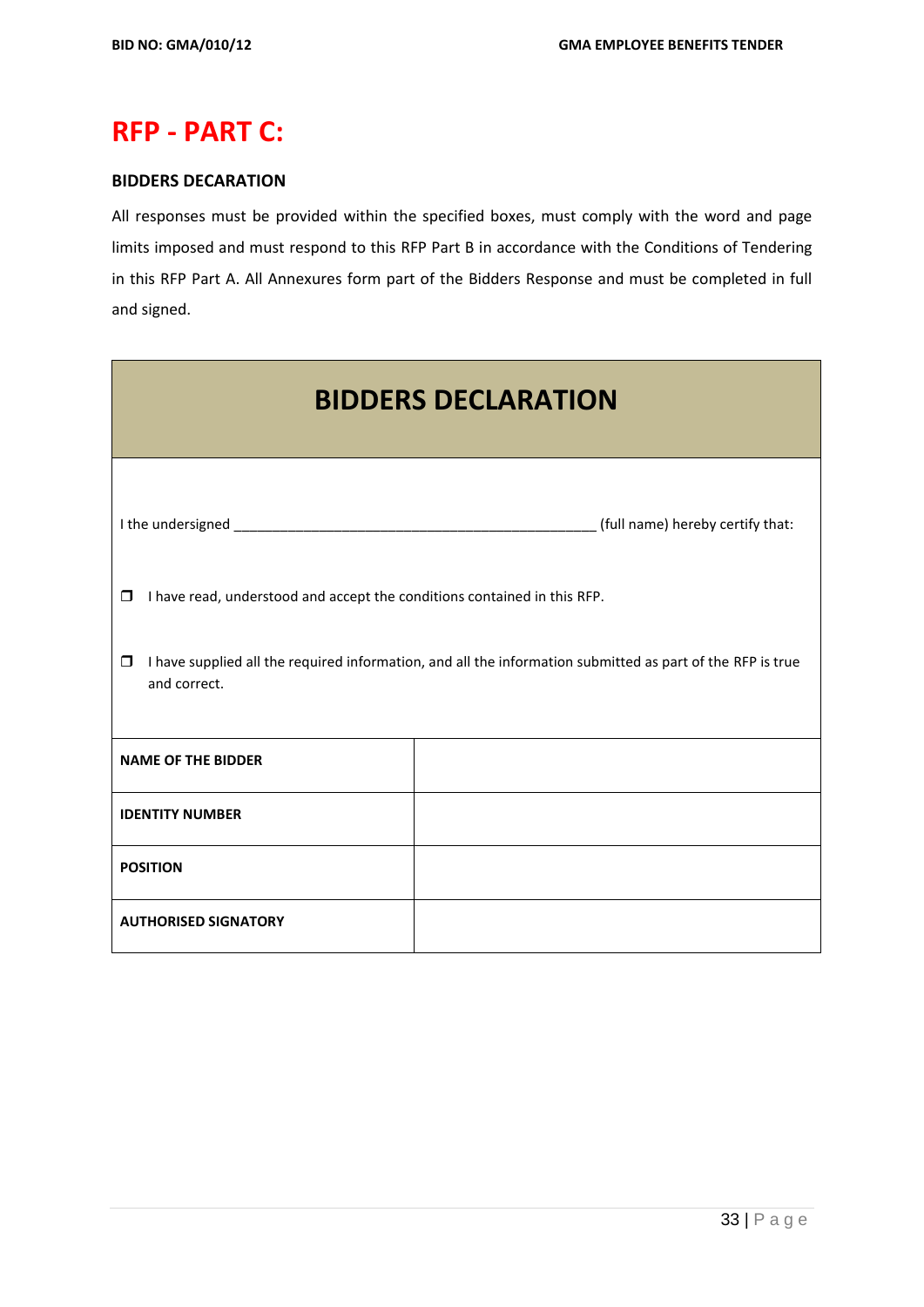Г

| <b>BIDDERS RESPONSE</b>           |             |  |               |  |  |  |
|-----------------------------------|-------------|--|---------------|--|--|--|
| <b>FULL NAME</b>                  |             |  |               |  |  |  |
| <b>POSTAL ADDRESS</b>             |             |  |               |  |  |  |
| PHYSICAL ADDRESS                  |             |  |               |  |  |  |
| <b>ENTITY REGISTRATION NUMBER</b> |             |  |               |  |  |  |
| <b>VAT REGISTRATION NUMBER</b>    |             |  |               |  |  |  |
| <b>CONTACT PERSON'S FULL NAME</b> |             |  |               |  |  |  |
| <b>TELEPHONE NUMBER 1</b>         | <b>CODE</b> |  | <b>NUMBER</b> |  |  |  |
| <b>TELEPHONE NUMBER 2</b>         | <b>CODE</b> |  | <b>NUMBER</b> |  |  |  |
| <b>FACSIMILE NUMBER</b>           | <b>CODE</b> |  | <b>NUMBER</b> |  |  |  |
| <b>CELLULAR PHONE NUMBER</b>      |             |  |               |  |  |  |
| <b>E-MAIL ADDRESS</b>             |             |  |               |  |  |  |
| <b>TAX CLEARANCE CERTIFICATE</b>  | <b>YES</b>  |  | <b>NO</b>     |  |  |  |
| FULL NAME OF AUTHORISED AGENT     |             |  |               |  |  |  |
| TITLE OF AUTHORISED AGENT         |             |  |               |  |  |  |
| SIGNATURE OF AUTHORISED AGENT     |             |  |               |  |  |  |
| <b>DATE OF SIGNATURE</b>          |             |  |               |  |  |  |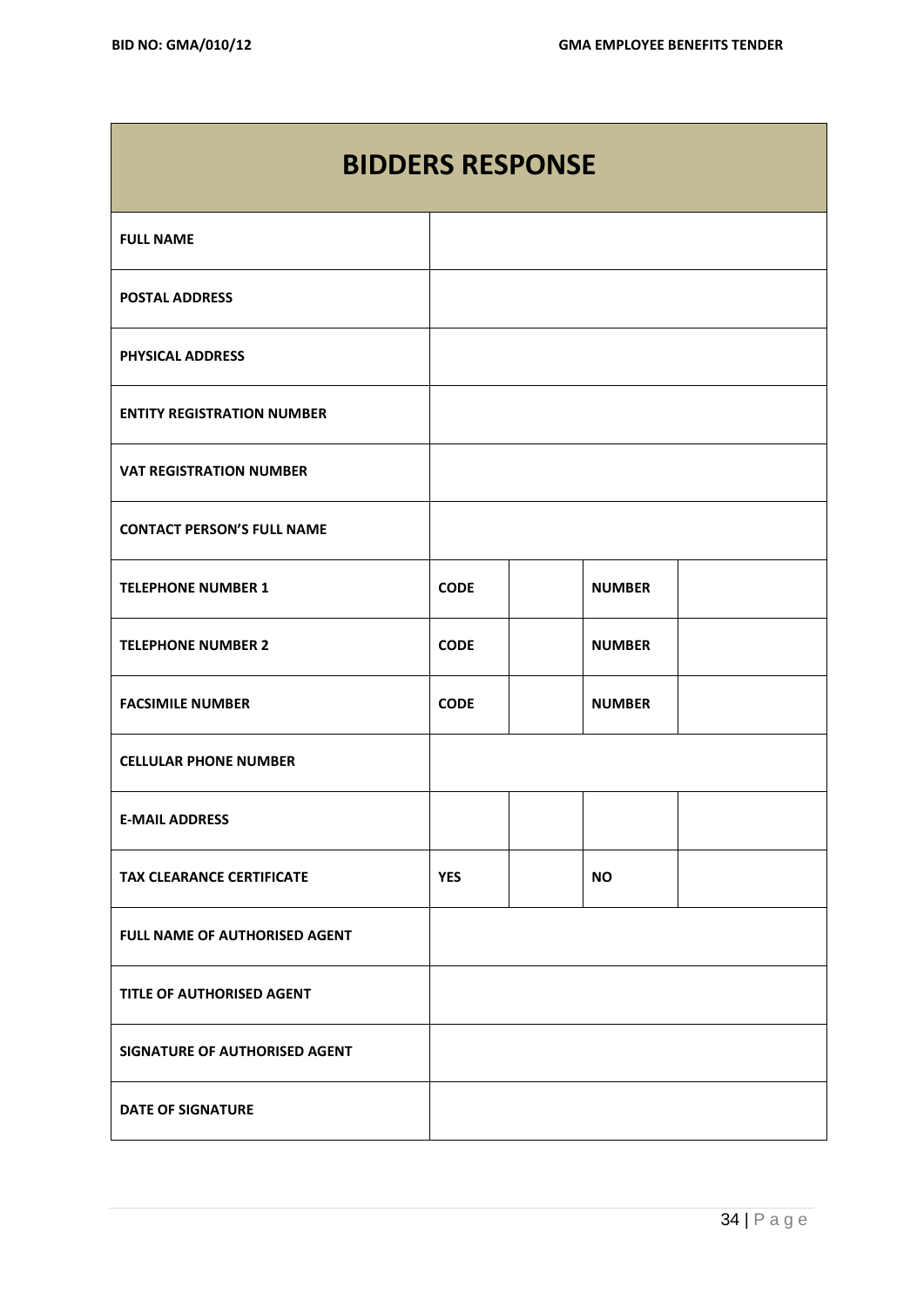| <b>EXECUTIVE SUMMARY</b>                                                                                                                                                                                                                                                                                                                                                                                                                                                                                                                                                                                                                                                      | Word limit - [250 words]        |
|-------------------------------------------------------------------------------------------------------------------------------------------------------------------------------------------------------------------------------------------------------------------------------------------------------------------------------------------------------------------------------------------------------------------------------------------------------------------------------------------------------------------------------------------------------------------------------------------------------------------------------------------------------------------------------|---------------------------------|
| Provide a brief executive summary giving an<br>overview of the organization and your offerings.                                                                                                                                                                                                                                                                                                                                                                                                                                                                                                                                                                               |                                 |
| <b>ALTERNATIVE TENDER</b>                                                                                                                                                                                                                                                                                                                                                                                                                                                                                                                                                                                                                                                     | Word limit - [500] words        |
| Where a Bidder also submits an Alternative<br>Tender, it must include any supplementary<br>material, together with associated prices, which<br>demonstrates in detail that such an alternative will<br>fully achieve and/ or exceed all the specifications<br>or requirements together with references as to<br>the<br>alternative proposal/s<br>why<br>may<br>be<br>advantageous. This should be cross-referenced to<br>the Specification.                                                                                                                                                                                                                                   |                                 |
| <b>ADMINISTRATIVE REQUIREMENTS</b>                                                                                                                                                                                                                                                                                                                                                                                                                                                                                                                                                                                                                                            | <b>EVIDENCE TO BE SUBMITTED</b> |
| 1. Fund registered with the Registrar of Pension<br>Funds in terms of the Pension Funds Act (Act<br>24 of 1952) as amended.<br>2. Insurance policies issued by SA Insurance<br>Companies registered in terms of the Long<br>Term Insurance Act (Act 52 of 1998) as<br>amended.<br>3. Compliance with the Financial Advisory and<br>Intermediary Services Act (Act 37 Of 2002) as<br>amended.<br>4. Compliance with the Financial Services Board<br>Act (Act 97 of 1990) as amended.<br>5. Please describe your Compliance Reporting<br>process.<br>6. Audited financial statements to the Registrar,<br>within 6 months of year end for all the funds<br>that you administer. |                                 |
| <b>GOVERNANCE &amp; RISK MANAGEMENT (5 Pts.)</b>                                                                                                                                                                                                                                                                                                                                                                                                                                                                                                                                                                                                                              | <b>EXPLANATION/ COMMENTS</b>    |
| 1. Do you have a Code of Conduct including an<br>Ethics Policy that governs your business and<br>your interaction with your clients?<br>2. Does the Fund have a governance and risk<br>management plan?<br>3. Are the duties and responsibilities of the Board<br>of Trustees of the Fund governed by a Trustees<br>Mandate or a formal Terms of Reference?<br>4. Are the Trustees required to formally declare<br>any conflict of interest in the carrying out of<br>responsibilities to the Fund as per the formal<br>terms of reference;<br>5. Are the Trustees appraised in terms of their<br>efficiency and performance against their terms<br>of reference?             |                                 |
| 6. Do you have Fidelity Insurance and does this<br>offer cybercrime cover?                                                                                                                                                                                                                                                                                                                                                                                                                                                                                                                                                                                                    |                                 |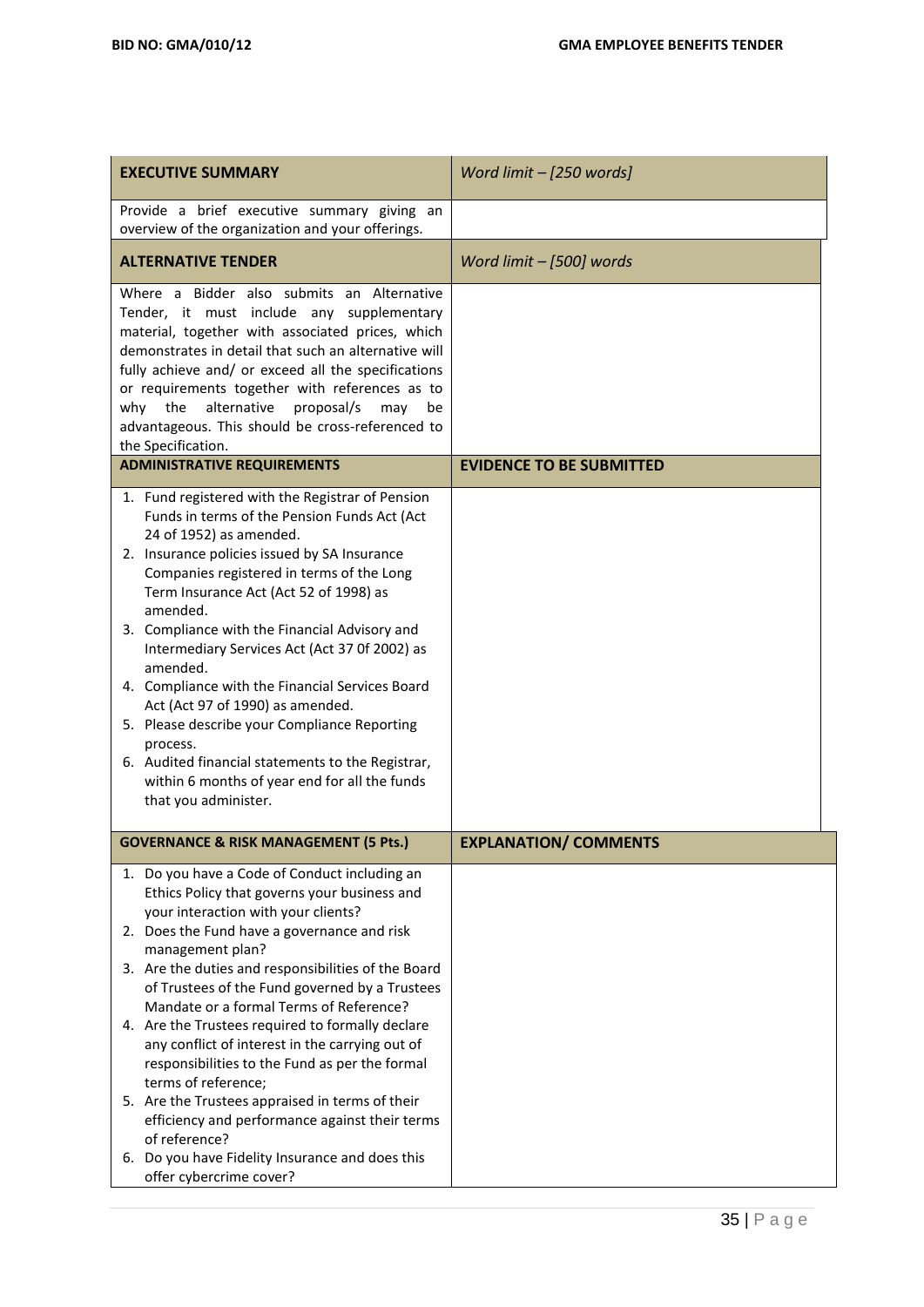| 7. Do your policies cover legal costs that may be<br>incurred?                                                                                                                                                                                                                                                                                                                                                                                                                                                                                                                                                                                                                                                                                                                                                                                    |                              |
|---------------------------------------------------------------------------------------------------------------------------------------------------------------------------------------------------------------------------------------------------------------------------------------------------------------------------------------------------------------------------------------------------------------------------------------------------------------------------------------------------------------------------------------------------------------------------------------------------------------------------------------------------------------------------------------------------------------------------------------------------------------------------------------------------------------------------------------------------|------------------------------|
| <b>RETIREMENT FUND (15 Pts)</b>                                                                                                                                                                                                                                                                                                                                                                                                                                                                                                                                                                                                                                                                                                                                                                                                                   | <b>EXPLANATION/ COMMENTS</b> |
| 1. Is the retirement fund that you are proposing<br>an umbrella fund or a stand-alone fund? and<br>demonstrate<br>summary format<br>in<br>why<br>umbrella fund or stand - alone fund better.<br>2. If it is an umbrella fund, please provide<br>statistics on the number of participating<br>employers in the fund, the total number of<br>members, the total value of funds under<br>administration, and the fund performance.<br>3. In addition, please provide details of the<br>financial returns on each investment portfolio,<br>in the range of investment portfolios that you<br>are proposing for the GMA, for the past 36<br>months performance.                                                                                                                                                                                        |                              |
| <b>INSURED BENEFITS (15 Pts)</b>                                                                                                                                                                                                                                                                                                                                                                                                                                                                                                                                                                                                                                                                                                                                                                                                                  | <b>EXPLANATION/ COMMENTS</b> |
| 1. Please list all the exclusions from the insured<br>benefits.<br>2. For life insurance, what is your free cover limit<br>where no evidence of health and insurability is<br>required?<br>3. Are there any restrictions imposed on the life<br>insurance benefit of employees who are above<br>a certain threshold of remuneration?                                                                                                                                                                                                                                                                                                                                                                                                                                                                                                              |                              |
| <b>ADMINISTRATION &amp; COMMUNICATION (10 Pts)</b>                                                                                                                                                                                                                                                                                                                                                                                                                                                                                                                                                                                                                                                                                                                                                                                                | <b>EXPLANATION/ COMMENTS</b> |
| 1. Do you have an administration platform and<br>software?<br>2. Can Members access their individual accounts/<br>benefit statements online or through the web?<br>3. Do you offer an electronic Employer/ Client<br>interface?<br>4. What member advice services to you offer<br>(benefit<br>financial<br>consultants,<br>planning<br>advisors,<br>retirement<br>needs<br>analysis,<br>investment strategy etc.)?<br>5. Do you offer a benefit payment and SARS<br>interface?<br>6. What reporting do you offer trustees and<br>members and what is the frequency?<br>7. Please<br>describe<br>your<br>fund<br>accounting<br>principles including pricing and balancing of<br>assets and liabilities.<br>8. Please describe the financial reporting for the<br>fund including timing of reports;<br>9. Please describe your investment reporting |                              |
| investment<br>including<br>management<br>and<br>administration;<br>10. Please describe your complaints reporting<br>process, what is the turn-around                                                                                                                                                                                                                                                                                                                                                                                                                                                                                                                                                                                                                                                                                              |                              |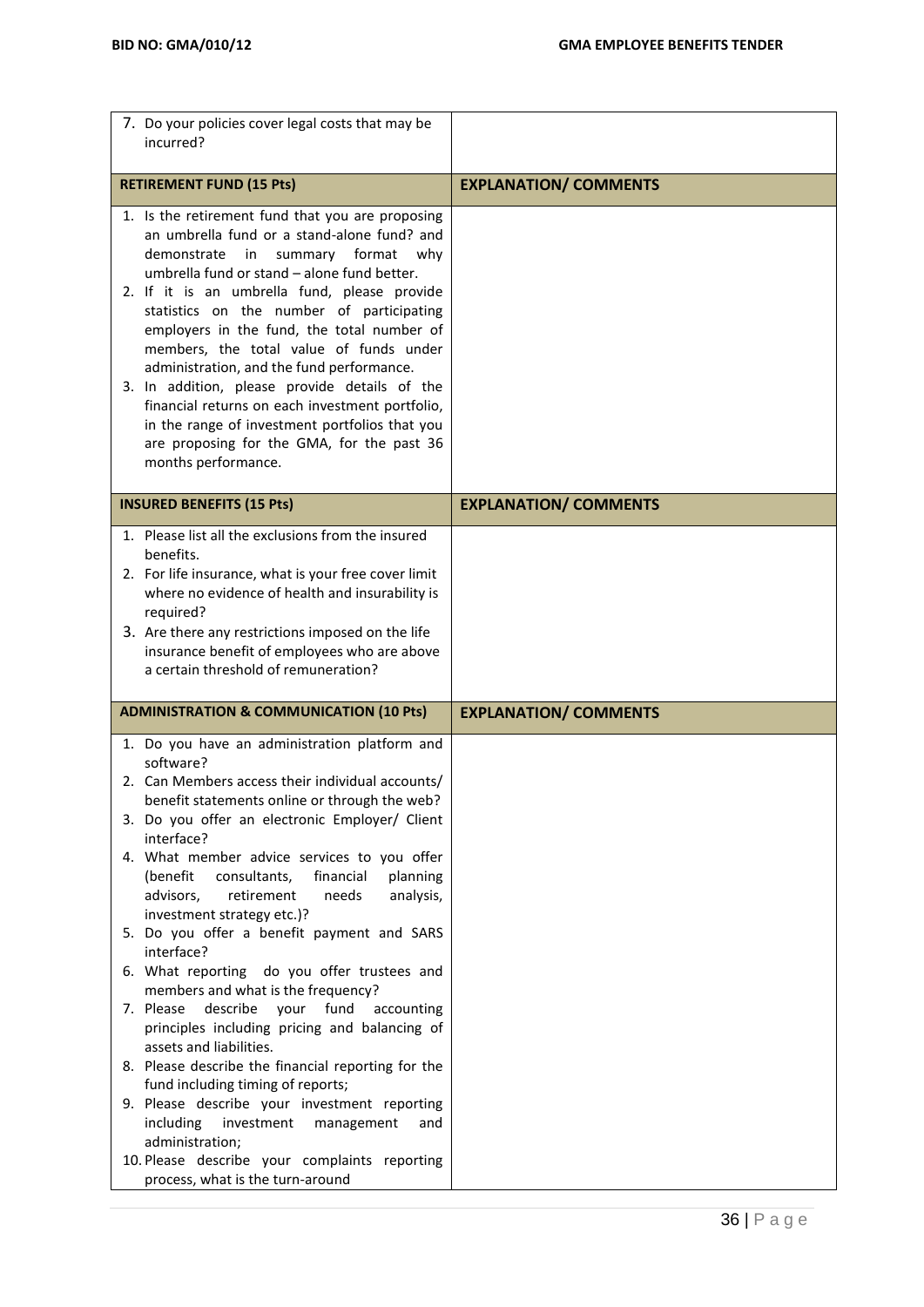| 11. Please describe your pensioner and unclaimed<br>benefits administration and reporting.                                                                                                                                                                                                                                                                                                      |                              |
|-------------------------------------------------------------------------------------------------------------------------------------------------------------------------------------------------------------------------------------------------------------------------------------------------------------------------------------------------------------------------------------------------|------------------------------|
| <b>MEMBER PARTICIPATION (5 Pts)</b>                                                                                                                                                                                                                                                                                                                                                             | <b>EXPLANATION/ COMMENTS</b> |
| 1. How do you facilitate consultative decision<br>making in the Fund which includes the<br>Employer and its Members?<br>2. How is the Employer and members<br>represented at the AGM of the Board of<br>Trustees of the Fund?<br>3. Does the Board of Trustees of the Fund include<br>independent trustees elected by the Employer<br>or its Members?                                           |                              |
| <b>BENEFICIARY VALUE-ADD (3 Pts)</b>                                                                                                                                                                                                                                                                                                                                                            | <b>EXPLANATION/ COMMENTS</b> |
| 1. Do you employ a process of annual revision of<br>nominated beneficiaries of members;<br>2. Is a member able to nominate a trust to<br>receive benefits on behalf of a minor<br>beneficiary?<br>3. Alternatively, does the Fund make provision<br>for a Trust Beneficiaries Fund, where if a<br>member dies and the member's beneficiaries<br>are minors, there is an option for the benefits |                              |
| to be held in trust until the beneficiaries reach<br>majority?                                                                                                                                                                                                                                                                                                                                  |                              |
| <b>ORGANISATION'S EXPERIENCE (5 Pts)</b>                                                                                                                                                                                                                                                                                                                                                        | <b>EXPLANATION/ COMMENTS</b> |
| 1. Provide<br>details<br>of<br>your<br>organisation's<br>experience in the industry as it applies to the<br>required Services.<br>2. How long has the organisation been in<br>existence for?                                                                                                                                                                                                    |                              |
| <b>BONUS POINTS FOR ADDITIONAL INFORMATION</b><br>(2 <b>P</b> ts)                                                                                                                                                                                                                                                                                                                               | <b>EXPLANATION/ COMMENTS</b> |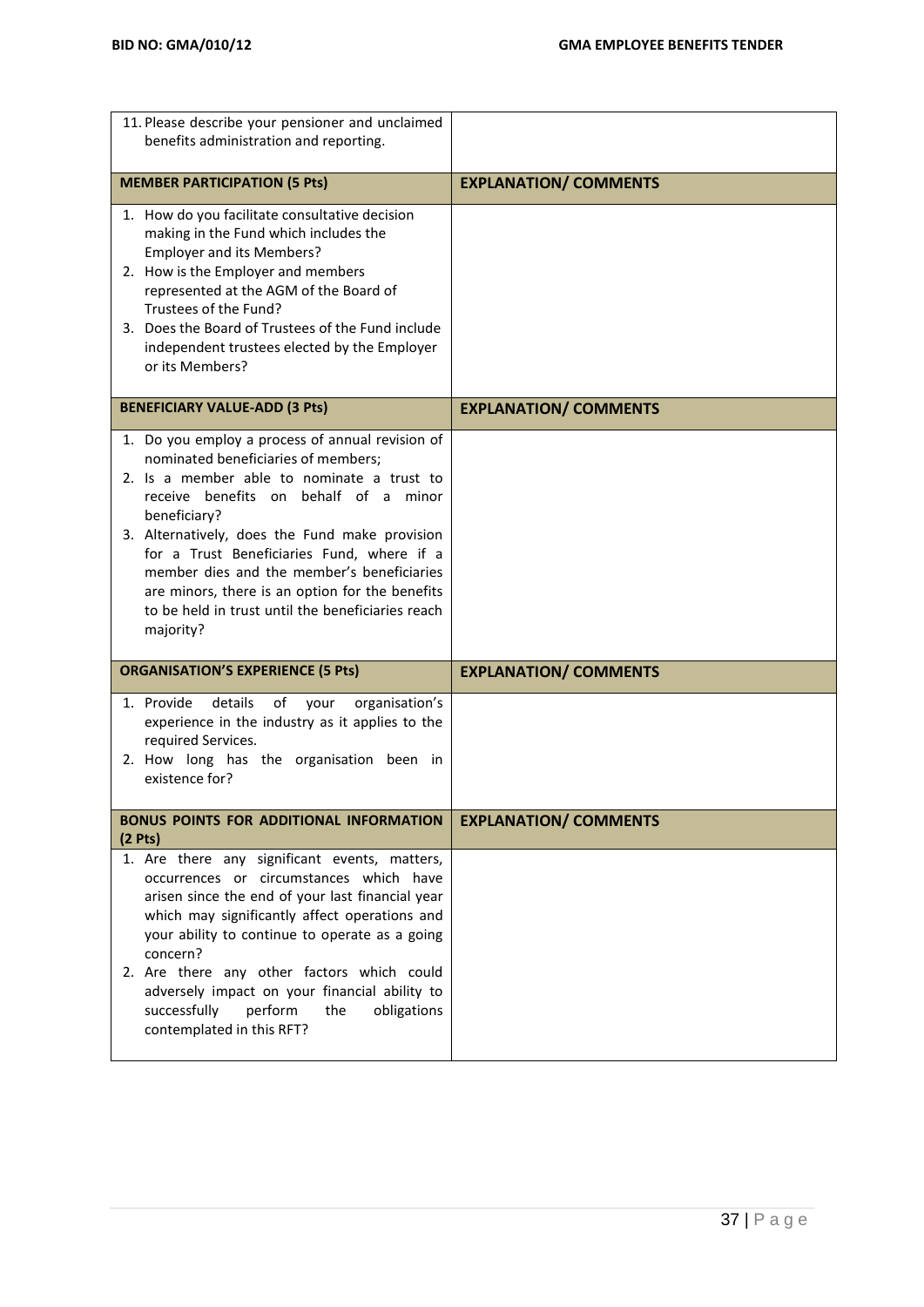#### **SBD 2**

## **A1.** TAX CLEARANCE CERTIFICATE REQUIREMENTS

# **It is a condition of bid that the taxes of the successful bidder must be in order, or that satisfactory arrangements have been made with South African Revenue Service (SARS) to meet the Bidders tax obligations.**

- 1 In order to meet this requirement bidders are required to complete in full the form TCC 001 "Application for a Tax Clearance Certificate" and submit it to any SARS branch office nationally. The Tax Clearance Certificate Requirements are also applicable to foreign bidders / individuals who wish to submit bids.
- 2 SARS will then furnish the bidder with a Tax Clearance Certificate that will be valid for a period of 1 (one) year from the date of approval.
- 3 The original Tax Clearance Certificate must be submitted together with the bid. Failure to submit the original and valid Tax Clearance Certificate will result in the invalidation of the bid. Certified copies of the Tax Clearance Certificate will not be acceptable.
- 4 In bids where Consortia / Joint Ventures / Sub-contractors are involved, each party must submit a separate Tax Clearance Certificate.
- 5 Copies of the TCC 001 "Application for a Tax Clearance Certificate" form are available from any SARS branch office nationally or on the website [www.sars.gov.za.](http://www.sars.gov.za/)
- 6 Applications for the Tax Clearance Certificates may also be made via eFiling. In order to use this provision, taxpayers will need to register with SARS as eFilers through the website [www.sars.gov.za](http://www.sars.gov.za/)

#### **A2.** FINANCIAL VIABILITY REQUIREMENTS

1. Are there any significant events, matters, occurrences or circumstances which have arisen since the end of your last financial year which may significantly affect operations and your ability to operate as a going concern.

\_\_\_\_\_\_\_\_\_\_\_\_\_\_\_\_\_\_\_\_\_\_\_\_\_\_\_\_\_\_\_\_\_\_\_\_\_\_\_\_\_\_\_\_\_\_\_\_\_\_\_\_\_\_\_\_\_ \_\_\_\_\_\_\_\_\_\_\_\_\_\_\_\_\_\_\_\_\_\_\_\_\_\_\_\_\_\_\_\_\_\_\_\_\_\_\_\_\_\_\_\_\_\_\_\_\_\_\_\_\_\_\_\_\_ \_\_\_\_\_\_\_\_\_\_\_\_\_\_\_\_\_\_\_\_\_\_\_\_\_\_\_\_\_\_\_\_\_\_\_\_\_\_\_\_\_\_\_\_\_\_\_\_\_\_\_\_\_\_\_\_\_ \_\_\_\_\_\_\_\_\_\_\_\_\_\_\_\_\_\_\_\_\_\_\_\_\_\_\_\_\_\_\_\_\_\_\_\_\_\_\_\_\_\_\_\_\_\_\_\_\_\_\_\_\_\_\_\_\_ \_\_\_\_\_\_\_\_\_\_\_\_\_\_\_\_\_\_\_\_\_\_\_\_\_\_\_\_\_\_\_\_\_\_\_\_\_\_\_\_\_\_\_\_\_\_\_\_\_\_\_\_\_\_\_\_\_ \_\_\_\_\_\_\_\_\_\_\_\_\_\_\_\_\_\_\_\_\_\_\_\_\_\_\_\_\_\_\_\_\_\_\_\_\_\_\_\_\_\_\_\_\_\_\_\_\_\_\_\_\_\_\_\_\_ \_\_\_\_\_\_\_\_\_\_\_\_\_\_\_\_\_\_\_\_\_\_\_\_\_\_\_\_\_\_\_\_\_\_\_\_\_\_\_\_\_\_\_\_\_\_\_\_\_\_\_\_\_\_\_\_\_ \_\_\_\_\_\_\_\_\_\_\_\_\_\_\_\_\_\_\_\_\_\_\_\_\_\_\_\_\_\_\_\_\_\_\_\_\_\_\_\_\_\_\_\_\_\_\_\_\_\_\_\_\_\_\_\_\_

\_\_\_\_\_\_\_\_\_\_\_\_\_\_\_\_\_\_\_\_\_\_\_\_\_\_\_\_\_\_\_\_\_\_\_\_\_\_\_\_\_\_\_\_\_\_\_\_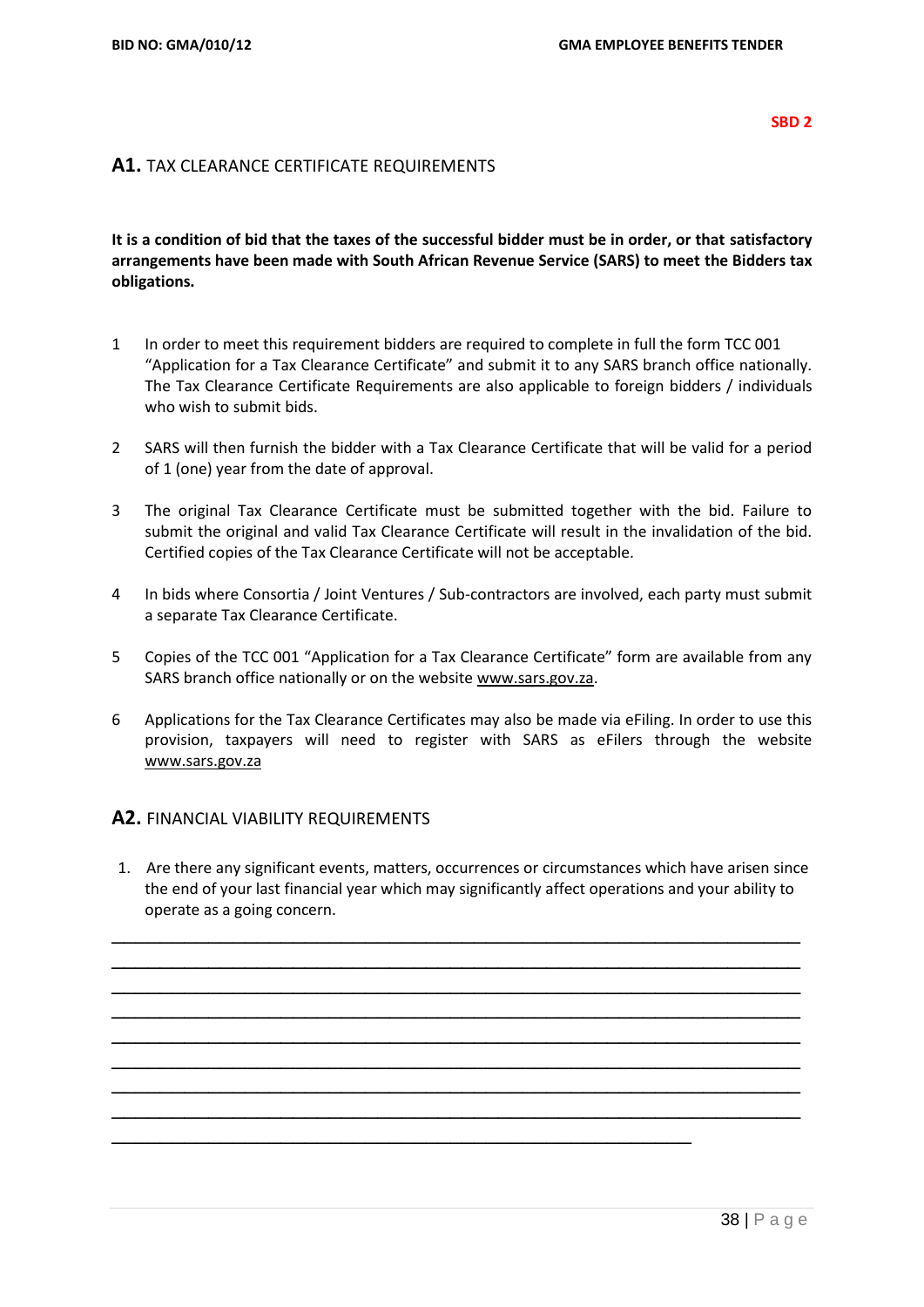#### **SBD 3.1**

### **PRICING SCHEDULE**

Name of Bidder: …………………………………………………………….. Ref Number: GMA/010/12

Closing Time: 11H00 AM Closing Date 18 January 2013

#### **OFFER TO BE VALID FOR 90 DAYS FROM THE CLOSING DATE OF BID.**

- 1. The accompanying information must be used for the formulation of proposals.
- 2. Bidders are required to indicate a ceiling price based on the total estimated cost for the provision of the services according to the specification including all expenses inclusive of VAT.

R………..……………………………...

| <b>COSTING</b>                                                                                                                     | <b>EXPLANATION/ COMMENTS</b> |
|------------------------------------------------------------------------------------------------------------------------------------|------------------------------|
| 1. How are benefits charged? Is it a fixed rate per<br>participating employee, a fixed rate per rand of<br>cover or a % of salary? |                              |
| 2. How are your fees increased and how regularly<br>are these increases effected?                                                  |                              |
| 3. How do claims affect the fees and costs<br>charged?                                                                             |                              |
| 4. What makes your cost structure competitive?                                                                                     |                              |

| <b>CONTRIBUTION RATES</b>        |   |      |         |
|----------------------------------|---|------|---------|
| <b>Member Contributions:</b>     |   | 7.5% | Minimum |
| <b>Employer's Contributions:</b> |   | 7.5% | Capped  |
| <b>Employer Contribution:</b>    |   | %    |         |
| Administration fee               | % |      |         |
| Group life cover premium         | % |      |         |
| Disability cover premium         | % |      |         |
| Funeral cover premium            | % |      |         |
| <b>Total Expenses:</b>           |   | %    |         |
| <b>Member Contribution</b>       |   | 7.5% |         |
| <b>Total Retirement Funding</b>  |   | %    |         |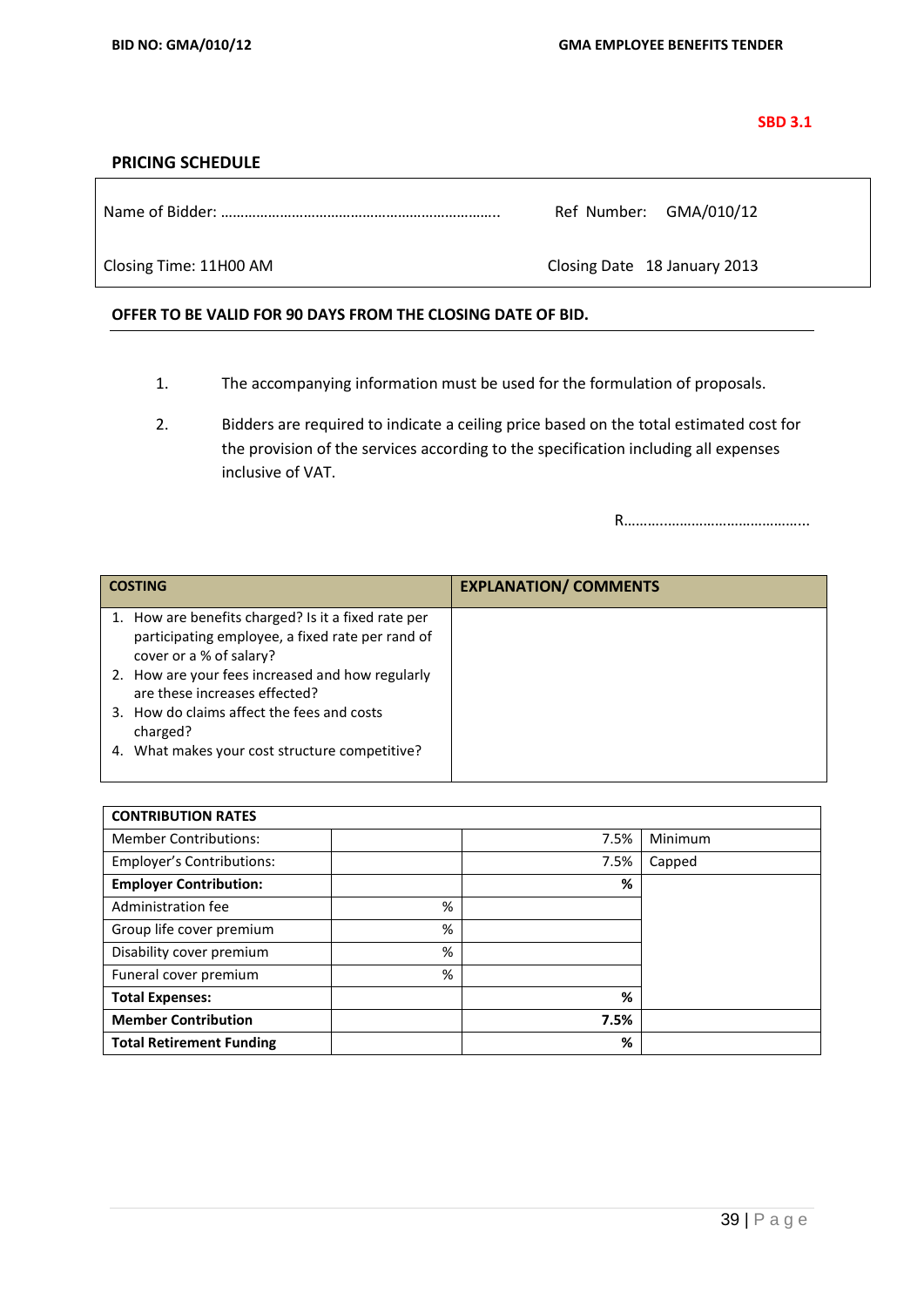**SBD 3.2**

# **PRICING DECLARATION**

Dear Sir/Madam

After having carefully read through and examined this RFP Reference Number GMA/010/12 in its entirety together with all the provisions contained in each section of the RFP document,

We hereby offer to render to employee benefit services to the GMA as detailed in Specification section of the Request for Tender document:

IN AMOUNT:

| R | (including VA) |  |
|---|----------------|--|
|---|----------------|--|

IN WORDS:

We confirm that this price covers all activities associated with the rental of the office premises to the GMA as per the requirements in the specification.

We confirm that GMA will incur no additional costs whatsoever over and above this amount with the exception of Operating expenses and Tenant Installations in connection with the letting of the office premises.

We undertake to hold this offer open for acceptance for a period of 90 (Ninety) days from the date of submission of offers. We further undertake that upon final acceptance of our offer, we will commence with the provision of service when required to do so by the Client.

Moreover, we agree that until formal Contract Documents have been prepared and executed, this Form of Tender, together with a written acceptance from the Client shall constitute a binding agreement between us, governed by the terms and conditions set out in this REQUEST FOR PROPOSAL.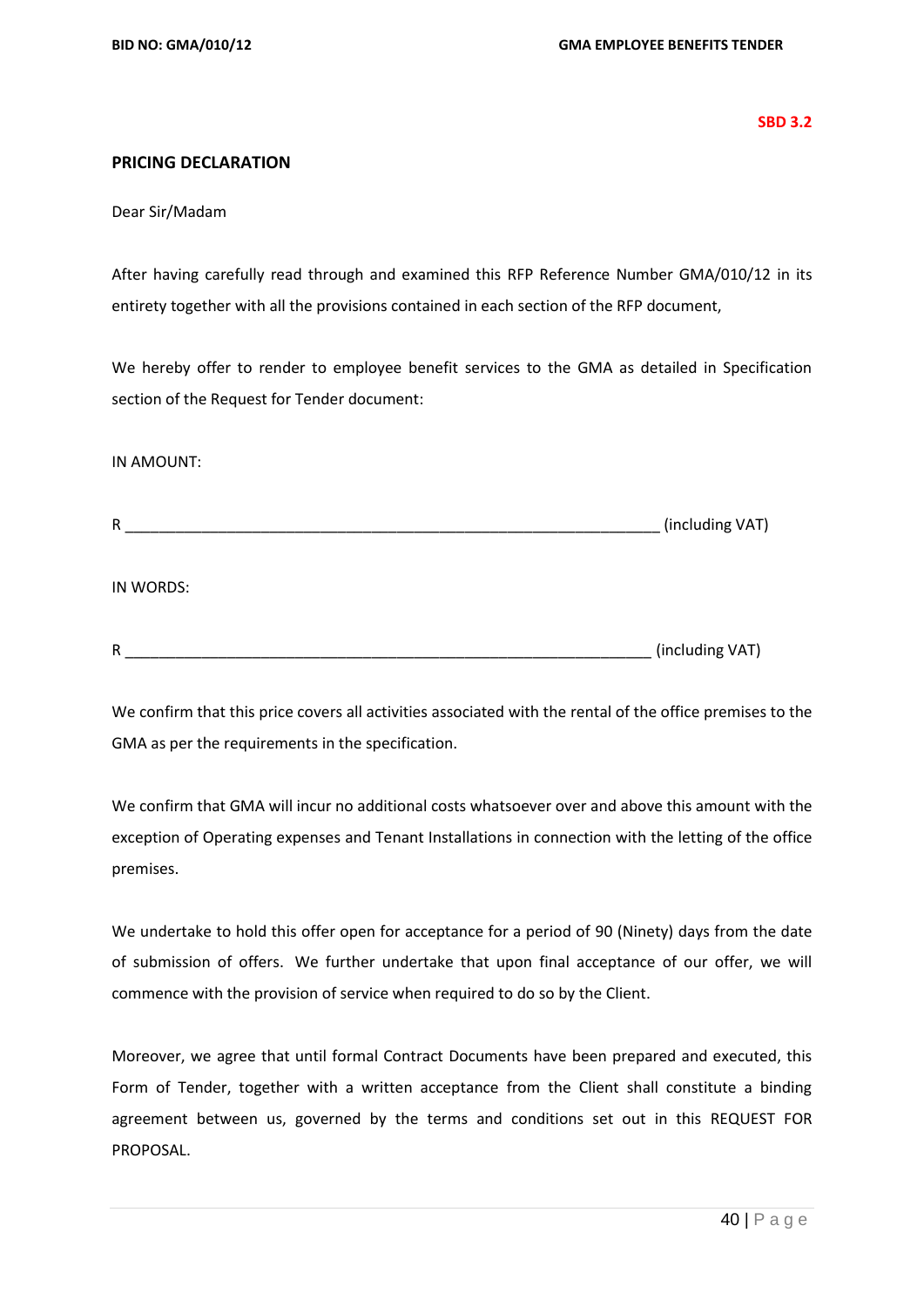We understand that you are not bound to accept the lowest or any offer and that we must bear all costs which we have incurred in connection with preparing and submitting this tender.

We hereby undertake for the period during which this tender remains open for acceptance not to divulge to any persons, other than the persons to which the tender is submitted, any information relating to the submission of this tender or the details therein except where such is necessary for the submission of this tender.

| <b>PRICE DECLARATION</b><br>(MANDATORY INFORMATION)                                                                                                          |                                  |  |  |  |  |  |  |
|--------------------------------------------------------------------------------------------------------------------------------------------------------------|----------------------------------|--|--|--|--|--|--|
|                                                                                                                                                              | (full name) hereby certify that: |  |  |  |  |  |  |
| I have read, understood and unconditionally accept that the conditions contained in above Section of<br>$\Box$<br>this RFP.                                  |                                  |  |  |  |  |  |  |
| I have supplied all the required information, and all the information submitted as part of the Pricing<br>$\Box$<br>Section of this RFP is true and correct. |                                  |  |  |  |  |  |  |
| <b>NAME OF BIDDER</b>                                                                                                                                        |                                  |  |  |  |  |  |  |
| <b>IDENTITY NUMBER</b>                                                                                                                                       |                                  |  |  |  |  |  |  |
| <b>POSITION</b>                                                                                                                                              |                                  |  |  |  |  |  |  |
| SIGNATURE OF AUTHORISED SIGNATORY                                                                                                                            |                                  |  |  |  |  |  |  |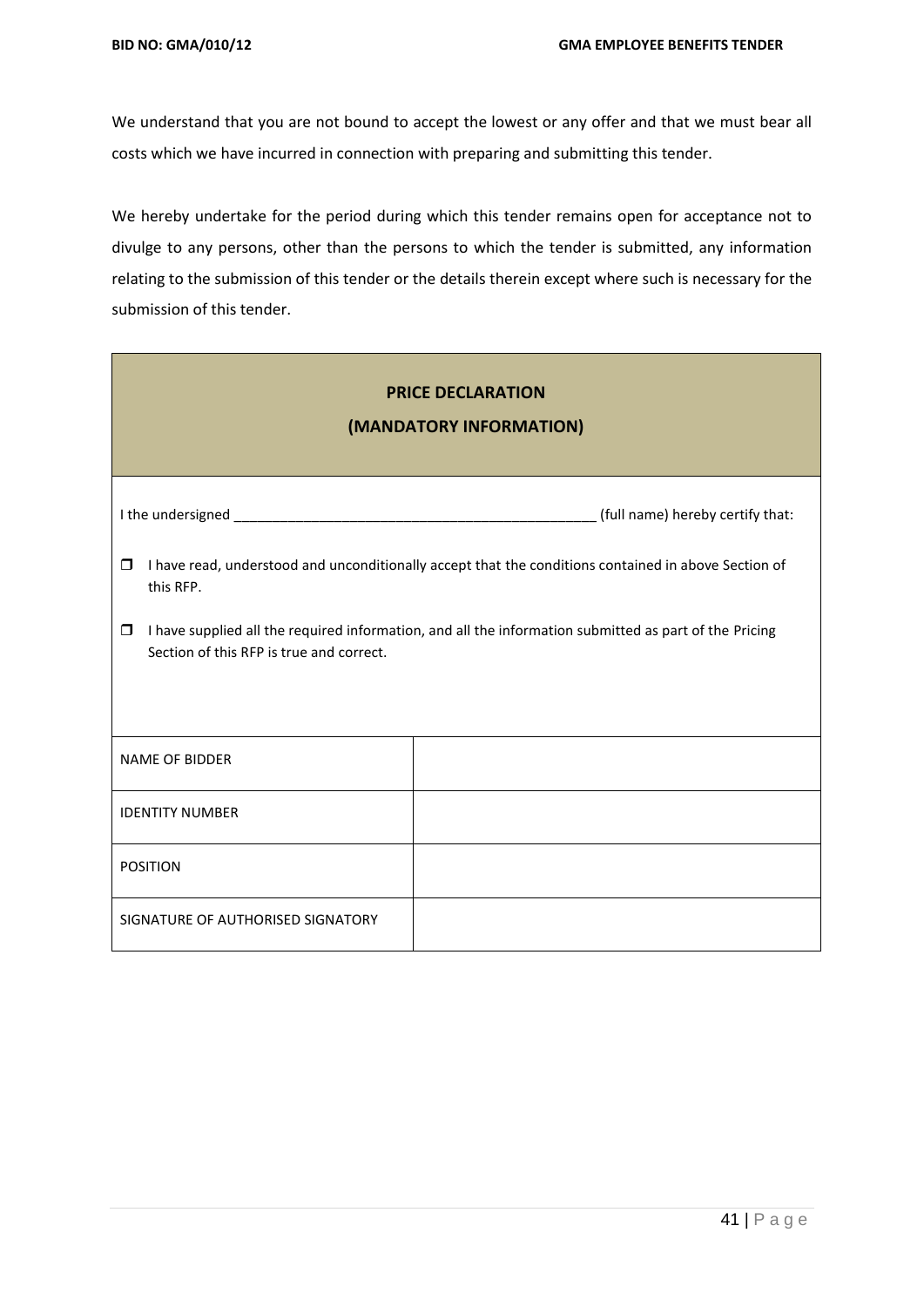#### **SBD 4**

## **DECLARATION OF INTEREST**

- 1. Any legal person, including persons employed by the state<sup>1</sup>, or persons having a kinship with persons employed by the state, including a blood relationship, may make an offer or offers in terms of this invitation to bid (includes an advertised competitive bid, a limited bid, a proposal or written price quotation). In view of possible allegations of favouritism, should the resulting bid, or part thereof, be awarded to persons employed by the state, or to persons connected with or related to them, it is required that the bidder or his/her authorised representative declare his/her position in relation to the evaluating/adjudicating authority where
	- the bidder is employed by the state; and/or
	- the legal person on whose behalf the bidding document is signed, has a relationship with persons/a person who are/is involved in the evaluation and or adjudication of the bid(s), or where it is known that such a relationship exists between the person or persons for or on whose behalf, the declarant acts and persons who are involved with the evaluation and or adjudication of the bid.

# 2. **In order to give effect to the above, the following questionnaire must be completed and submitted with the bid.**

| 2.1 | Full     | <b>Name</b>     | of | bidder | or      | his | or | her | representative:                                                                         |
|-----|----------|-----------------|----|--------|---------|-----|----|-----|-----------------------------------------------------------------------------------------|
|     |          |                 |    |        |         |     |    |     |                                                                                         |
| 2.2 | Identity |                 |    |        |         |     |    |     |                                                                                         |
|     |          |                 |    |        |         |     |    |     |                                                                                         |
| 2.3 | Position | occupied in the |    |        | Company |     |    |     | (director, trustee, shareholder,                                                        |
|     |          |                 |    |        |         |     |    |     |                                                                                         |
| 2.4 |          |                 |    |        |         |     |    |     | Registration number of company, enterprise, close corporation, partnership agreement or |
|     |          |                 |    |        |         |     |    |     |                                                                                         |
| 2.5 |          |                 |    |        |         |     |    |     |                                                                                         |
|     |          |                 |    |        |         |     |    |     |                                                                                         |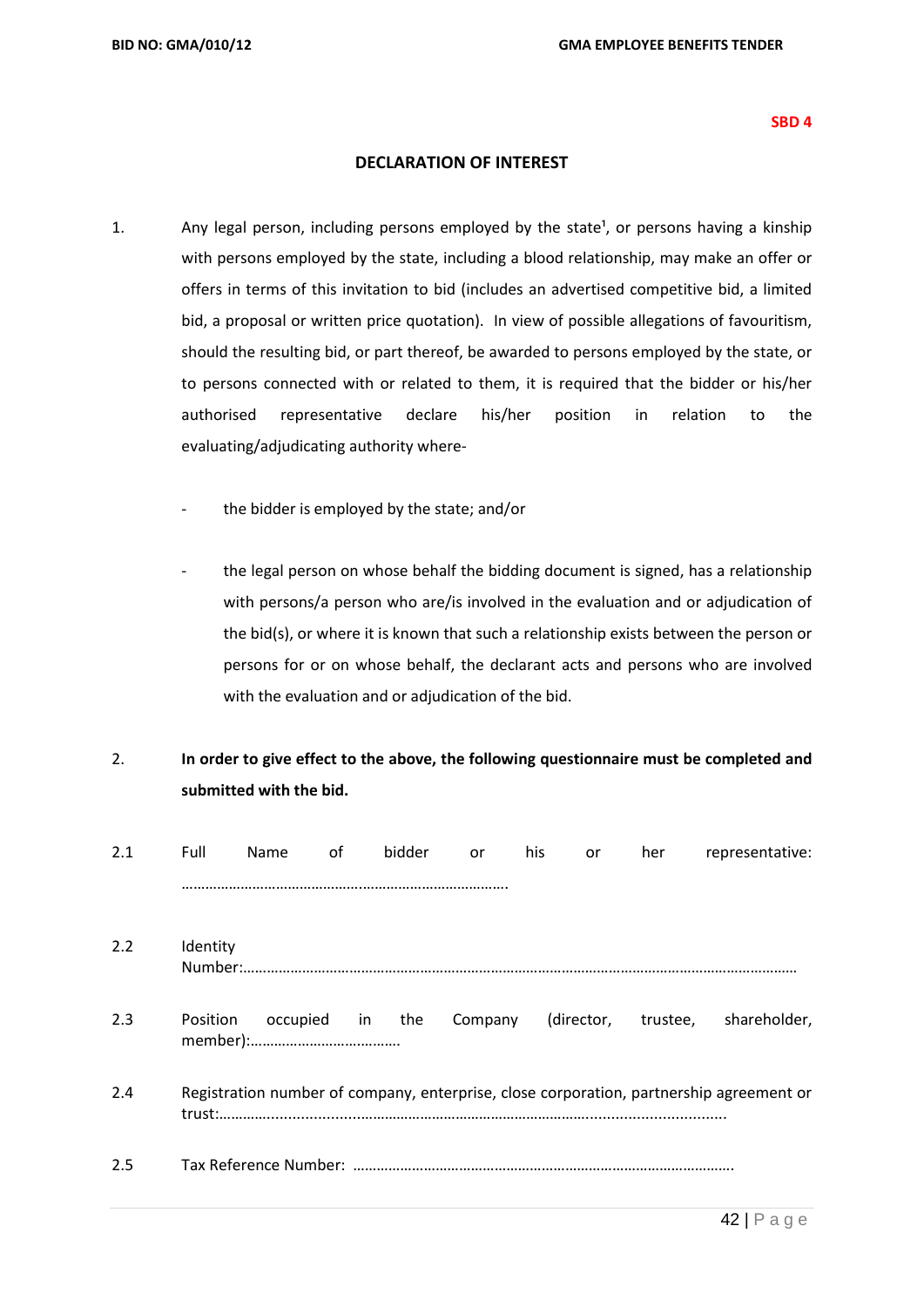2.6 VAT Registration Number: ………………………………………………………………………………....

2.6.1 The names of all directors / trustees / shareholders / members, their individual identity numbers, tax reference numbers and, if applicable, employee / PERSAL numbers must be indicated in paragraph 3 below.

- 2.7 Are you or any person connected with the bidder **YES/NO** Are you or any person connected with the bidder presently employed by the state? **YES/NO**
- 2.7.1 If so, furnish the following particulars:

| Name                                                 | οf |                                      |  |     |  |     |  | person / director / trustee / shareholder/ member: |              |
|------------------------------------------------------|----|--------------------------------------|--|-----|--|-----|--|----------------------------------------------------|--------------|
|                                                      |    |                                      |  |     |  |     |  |                                                    |              |
| Name of state institution at which you or the person |    |                                      |  |     |  |     |  |                                                    |              |
|                                                      |    | connected to the bidder is employed: |  |     |  |     |  |                                                    |              |
|                                                      |    |                                      |  |     |  |     |  |                                                    |              |
| Position                                             |    | occupied                             |  | in. |  | the |  | state                                              | institution: |
|                                                      |    |                                      |  |     |  |     |  |                                                    |              |
| Any other particulars:                               |    |                                      |  |     |  |     |  |                                                    |              |
|                                                      |    |                                      |  |     |  |     |  |                                                    |              |

| 2.7.2 If you are presently employed by the state, did you obtain the appropriate authority to |
|-----------------------------------------------------------------------------------------------|
| undertake remunerative work outside employment in the public sector?                          |

#### **YES/NO**

………………………………………………………………

………………………………………………………………

# 2.7.1.1 If yes, did you attach proof of such authority to the bid document? **YES/NO**

(Note: Failure to submit proof of such authority, where applicable, may result in the disqualification of the bid.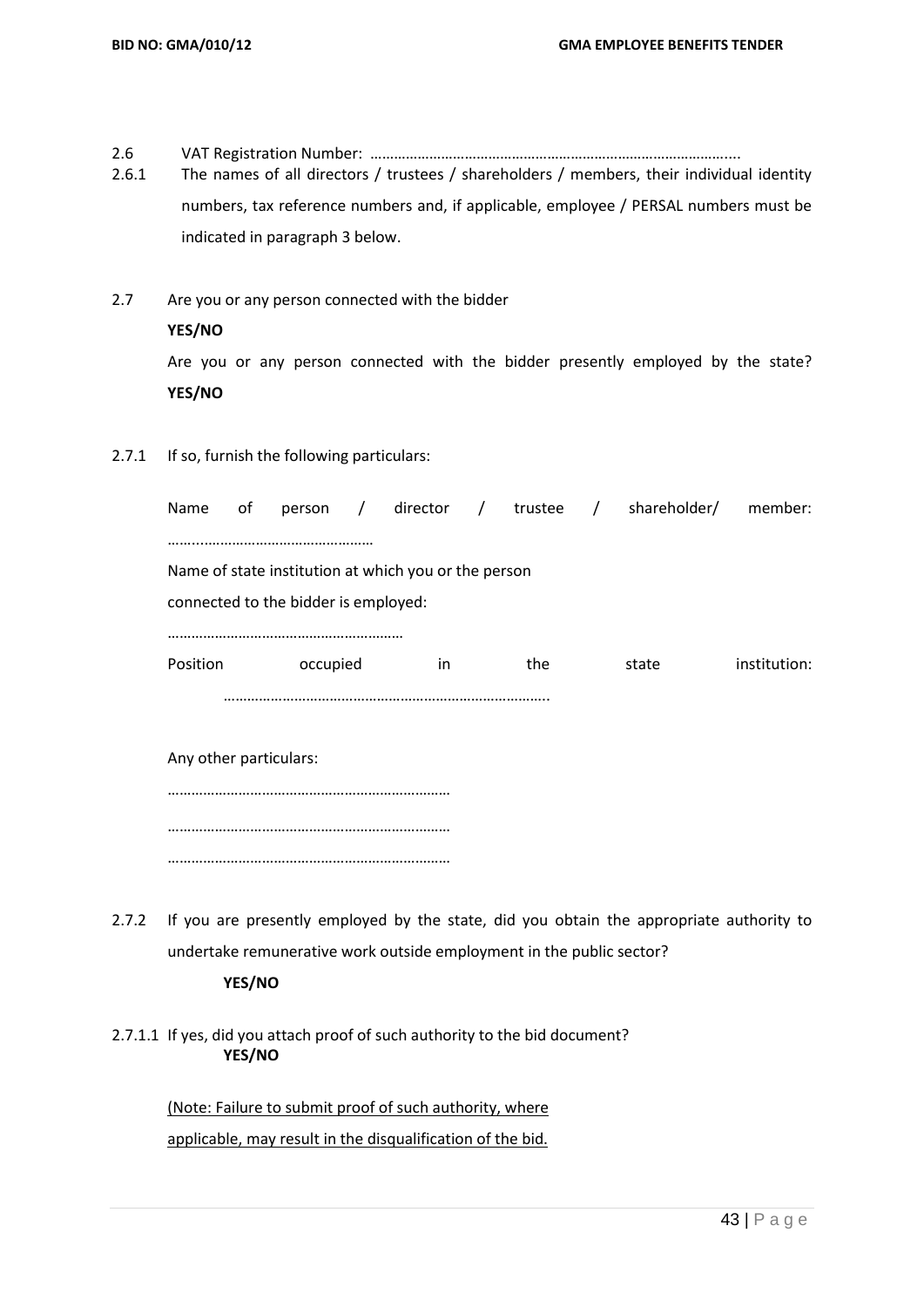2.7.1.2 If no, furnish reasons for non-submission of such proof:

2.8 Did you or your spouse, or any of the company's directors / trustees / shareholders / members

or their spouses conduct business with the state in the previous 12 months

**YES/NO**

2.8.1 If so, furnish particulars: ………………………………………………………………….. ………………………………………………………………….. …………………………………………………………………...

2.9 Do you, or any person connected with the bidder, have **YES/NO** any relationship (family, friend, other) with a person employed by the state and who may be involved with the evaluation and or adjudication of this bid?

2.9.1 If so, furnish particulars.

……………………………………………………………... …………………………………………………………..…. ………………………………………………………………

2.10 Are you, or any person connected with the bidder, aware of any relationship (family, friend, other) between any other bidder and any person employed by the state who may be involved with the evaluation and or adjudication of this bid? **YES/NO**

2.10.1If so, furnish particulars**.**

……………………………………………………………… ……………………………………………………………… ………………………………………………………………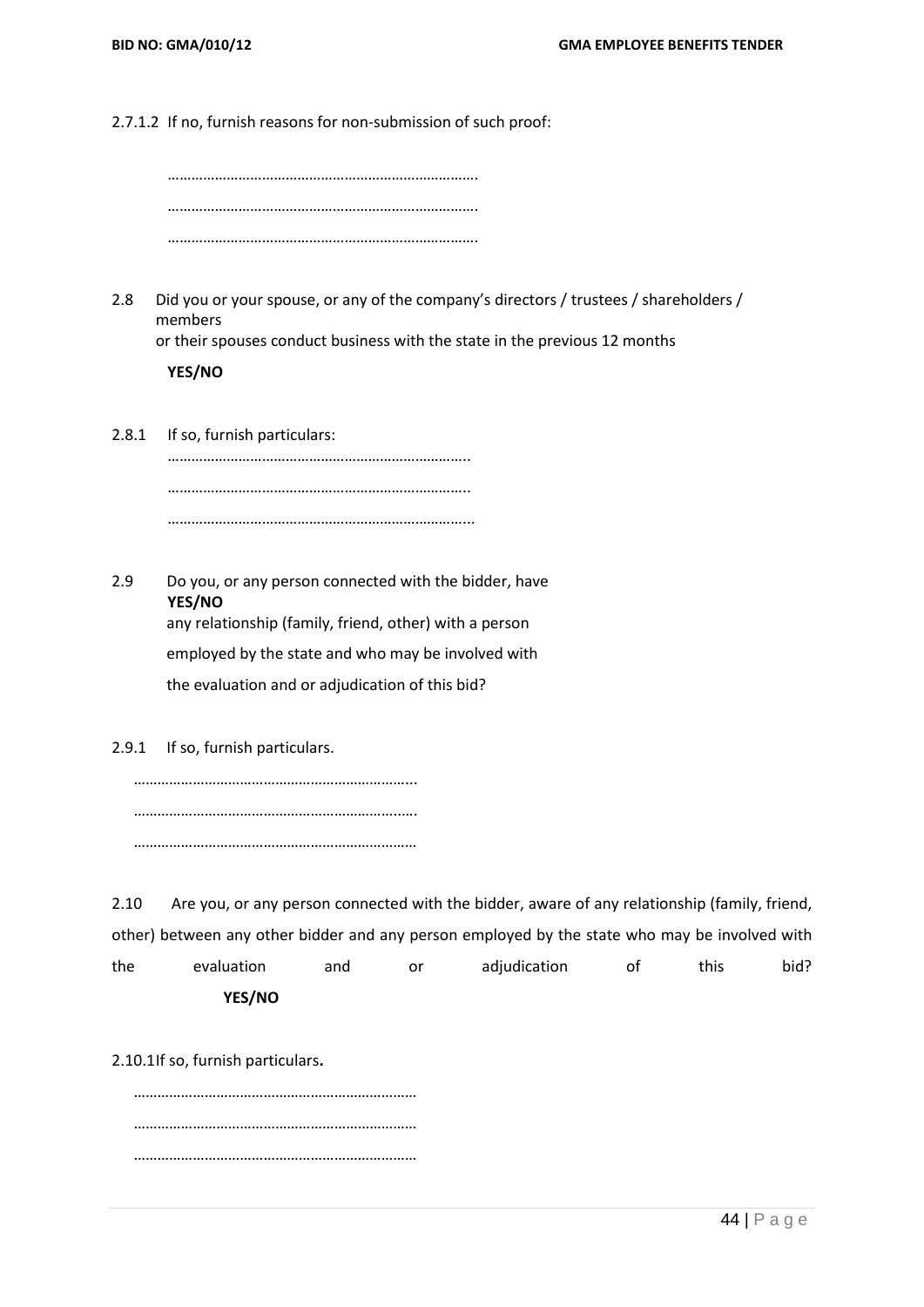2.11 Do you or any of the directors / trustees / shareholders / members

# **YES/NO**

of the company have any interest in any other related companies whether or not they are bidding for this contract?

2.11.1If so, furnish particulars:

……………………………………………………………………………. ……………………………………………………………………………. …………………………………………………………………………….

### **Full details of director /trustees/members/shareholders**.

| <b>Full Name</b> | <b>Identity Number</b> | Personal Income Tax     | <b>State</b>  | Employee           |
|------------------|------------------------|-------------------------|---------------|--------------------|
|                  |                        | <b>Reference Number</b> | <b>Number</b> | Persal<br>$\prime$ |
|                  |                        |                         | <b>Number</b> |                    |
|                  |                        |                         |               |                    |
|                  |                        |                         |               |                    |
|                  |                        |                         |               |                    |
|                  |                        |                         |               |                    |
|                  |                        |                         |               |                    |
|                  |                        |                         |               |                    |
|                  |                        |                         |               |                    |
|                  |                        |                         |               |                    |
|                  |                        |                         |               |                    |
|                  |                        |                         |               |                    |
|                  |                        |                         |               |                    |
|                  |                        |                         |               |                    |
|                  |                        |                         |               |                    |
|                  |                        |                         |               |                    |
|                  |                        |                         |               |                    |
|                  |                        |                         |               |                    |
|                  |                        |                         |               |                    |
|                  |                        |                         |               |                    |
|                  |                        |                         |               |                    |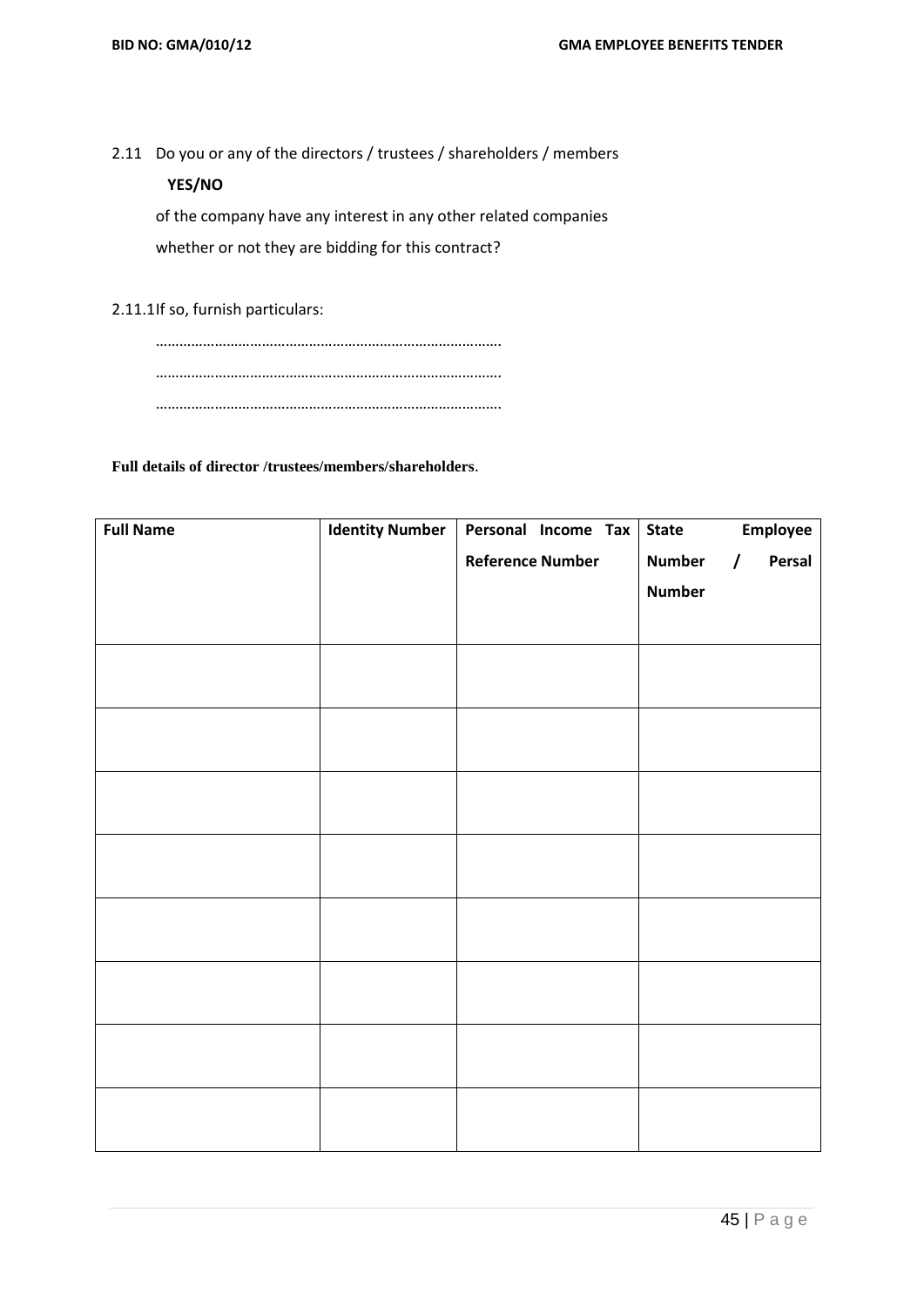|                                                                                                                     | <b>4. DECLARATION</b> |  |  |  |  |
|---------------------------------------------------------------------------------------------------------------------|-----------------------|--|--|--|--|
|                                                                                                                     |                       |  |  |  |  |
| <b>J CERTIFY THAT THE INFORMATION FURNISHED IN PARAGRAPHS 2 AND 3 ABOVE IS</b><br>CORRECT.                          |                       |  |  |  |  |
| <b>I</b> I ACCEPT THAT THE STATE MAY REJECT THE BID OR ACT AGAINST ME SHOULD THIS<br>DECLARATION PROVE TO BE FALSE. |                       |  |  |  |  |
| <b>NAME OF BIDDER</b>                                                                                               |                       |  |  |  |  |
| <b>IDENTITY NUMBER</b>                                                                                              |                       |  |  |  |  |
| <b>POSITION</b>                                                                                                     |                       |  |  |  |  |
| SIGNATURE OF AUTHORISED SIGNATORY                                                                                   |                       |  |  |  |  |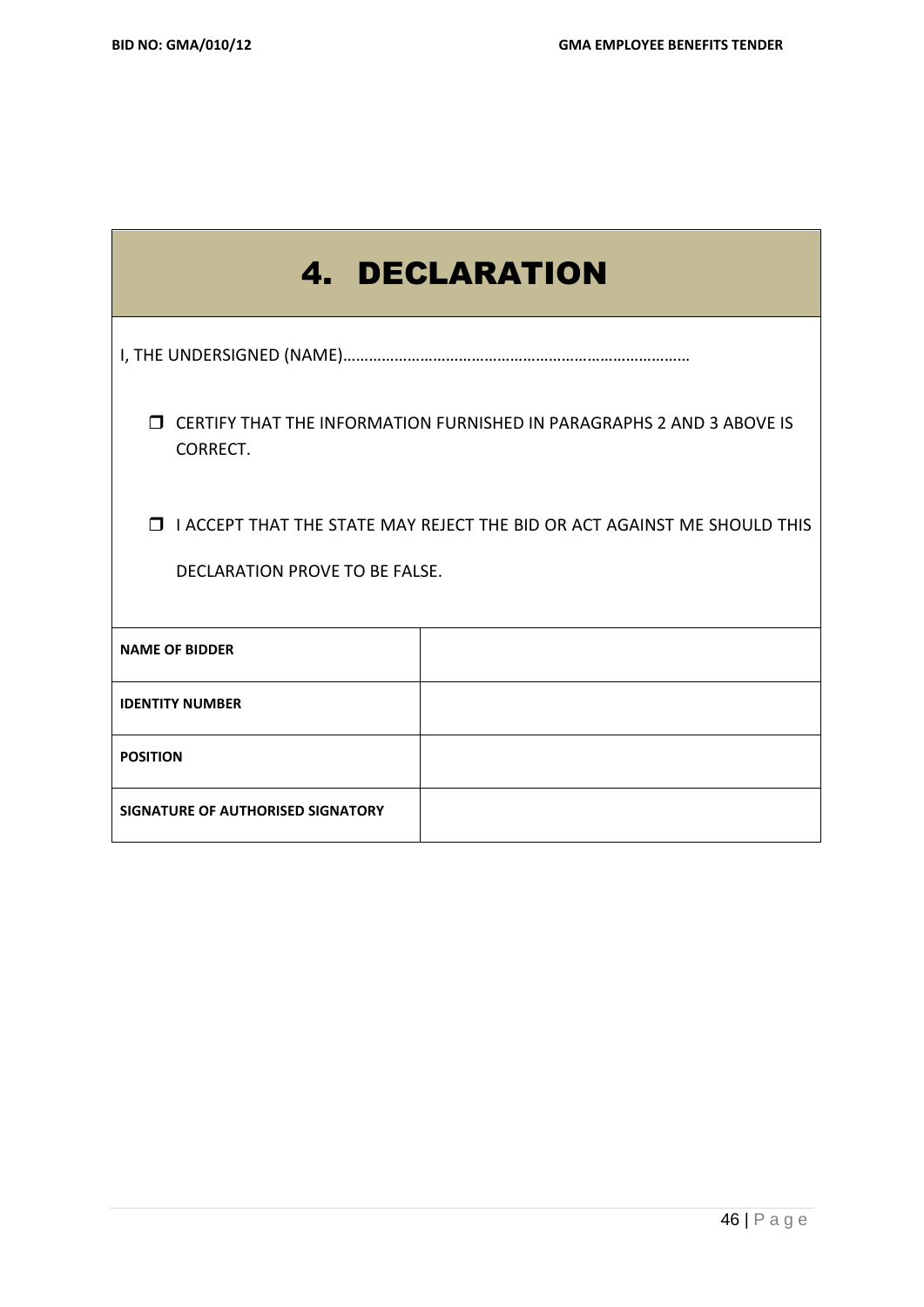#### **SBD 6.1**

# **PREFERENCE POINTS CLAIM FORM IN TERMS OF THE PREFERENTIAL PROCUREMENT REGULATIONS 2011**

This preference form must form part of all bids invited. It contains general information and serves as a claim form for preference points for Broad-Based Black Economic Empowerment (B-BBEE) Status Level of Contribution

**NB: BEFORE COMPLETING THIS FORM, BIDDERS MUST STUDY THE GENERAL CONDITIONS, DEFINITIONS AND DIRECTIVES APPLICABLE IN RESPECT OF B-BBEE, AS PRESCRIBED IN THE PREFERENTIAL PROCUREMENT REGULATIONS, 2011.** 

#### **1. GENERAL CONDITIONS**

- 1.1 The following preference point systems are applicable to all bids:
	- the 80/20 system for requirements with a Rand value of up to R1 000 000 (all applicable taxes included); and
	- the 90/10 system for requirements with a Rand value above R1 000 000 (all applicable taxes included).
- 1.2 The value of this bid is estimated to be above R 1,000,000 (all applicable taxes included) and therefore the 90/10 system shall be applicable.
- 1.3 Preference points for this bid shall be awarded for:

| (a) | Price                                      | maximum points | 90 |
|-----|--------------------------------------------|----------------|----|
| (b) | <b>B-BBEE Status Level of Contribution</b> | maximum points |    |

- 1.4 Bidders with annual total revenue of R5 million or less qualify as Exempted Micro Enterprises (EMEs) in terms of the Broad-Based Black Economic Empowerment Act, and must submit a certificate issued by a registered auditor, accounting officer or an accredited verification agency.
- 1.5 Bidders other than Exempted Micro-Enterprises (EMEs) must submit their original and valid B-BBEE status level verification certificate or a certified copy thereof, substantiating their B-BBEE rating.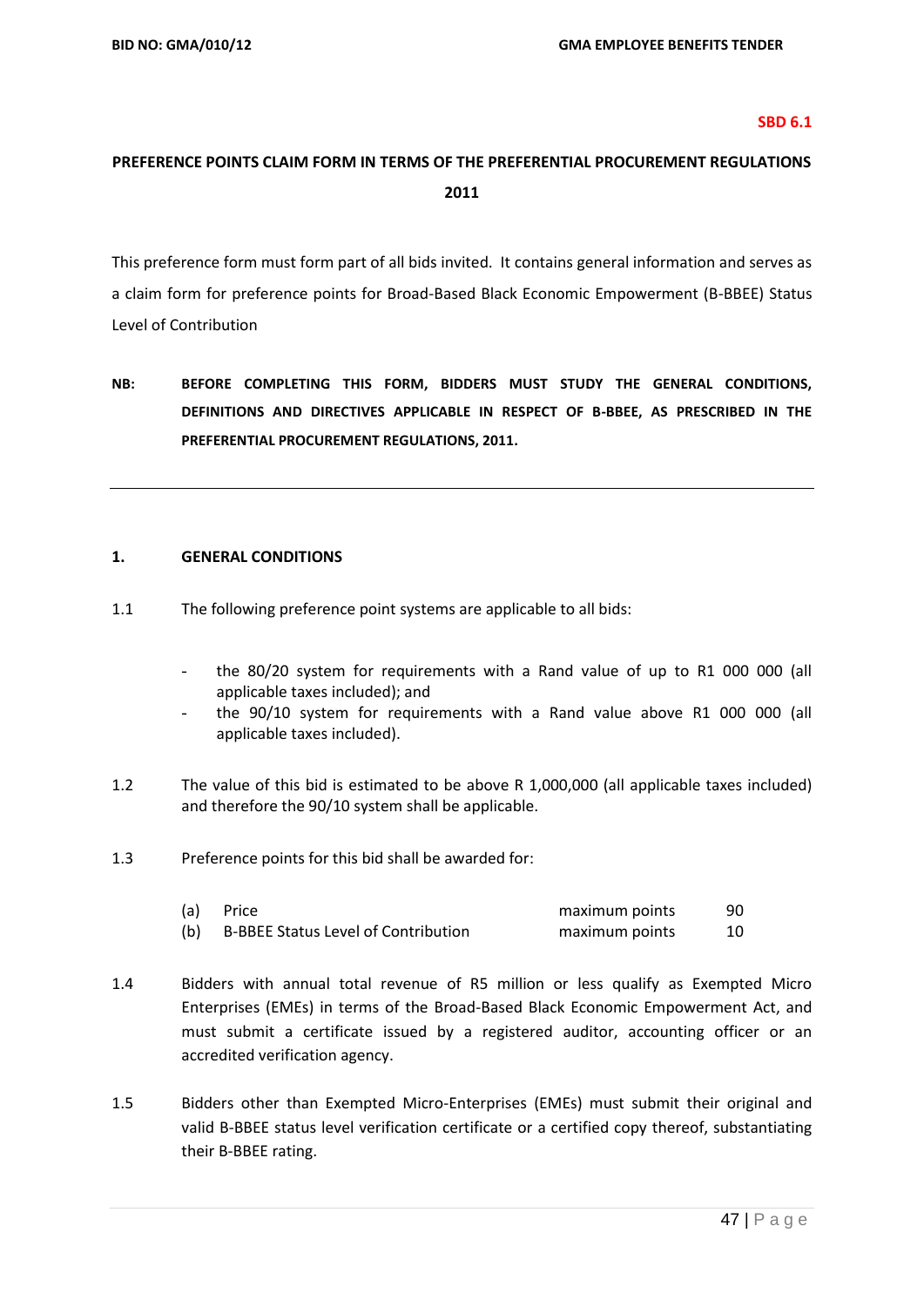- 1.6 The submission of such certificates must comply with the requirements of instructions and guidelines issued by National Treasury and be in accordance with notices published by the Department of Trade and Industry in the Government Gazette.
- 1.7 The B-BEEE status level attained by the bidder shall be used to determine the number of points contemplated in section 5.1 below.
- 1.8 Failure on the part of a bidder to complete and/or to sign this form and submit a B-BBEE Verification Certificate from a Verification Agency accredited by the South African Accreditation System (SANAS) or a Registered Auditor approved by the Independent Regulatory Board of Auditors (IRBA) or an Accounting Officer as contemplated in the Close Corporation Act (CCA) together with the bid will be interpreted to mean that preference points for B-BBEE status level of contribution are not claimed.
- 1.9. The GMA reserves the right to require of a bidder, either before a bid is adjudicated or at any time subsequently, to substantiate any claim in regard to preferences, in any manner required by the GMA.

#### **2. DEFINITIONS**

- 2.1 **"All applicable taxes"** includes value-added tax, pay as you earn, income tax, unemployment insurance fund contributions and skills development levies;
- 2.2 **"B-BBEE"** means broad-based black economic empowerment as defined in section 1 of the Broad-Based Black Economic Empowerment Act;
- 2.3 "**B-BBEE status level of contributor"** means the B-BBEE status received by a measured entity based on its overall performance using the relevant scorecard contained in the Codes of Good Practice on Black Economic Empowerment, issued in terms of section 9(1) of the Broad-Based Black Economic Empowerment Act;
- 2.4 **"Bid"** means a written offer in a prescribed or stipulated form in response to an invitation by an

organ of the state for the provision of services, works or goods, through price quotations, advertised

competitive bidding processes or proposals;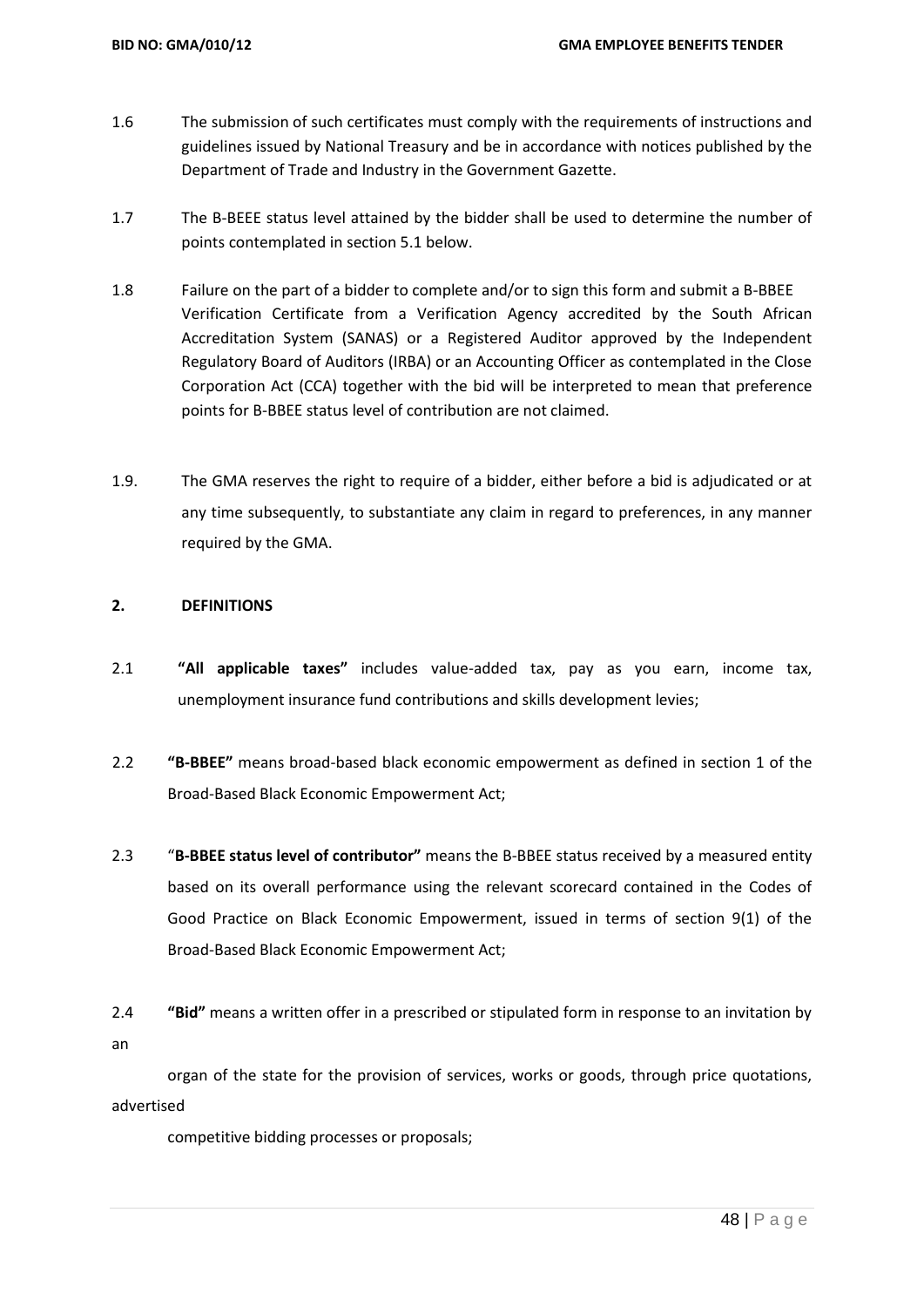- 2.5 **"Broad-Based Black Economic Empowerment Act"** means the Broad-Based Black Economic Empowerment Act, 2003 (Act No. 53 of 2003);
- 2.6 **"Comparative price"** means the price after the factors of a non-firm price and all unconditional discounts that can be utilized have been taken into consideration;
- 2.7 **"Consortium or joint venture"** means an association of persons for the purpose of combining their expertise, property, capital, efforts, skill and knowledge in an activity for the execution of a contract;

2.8 **"Contract"** means the agreement that results from the acceptance of a bid by an organ of state;

- 2.9 **"EME"** means any enterprise with annual total revenue of R5 million or less;
- 2.10 **"Firm price"** means the price that is only subject to adjustments in accordance with the actual increase or decrease resulting from the change, imposition, or abolition of customs or excise duty and any other duty, levy, or tax, which, in terms of the law or regulation, is binding on the contractor and demonstrably has an influence on the price of any supplies, or the rendering costs of any service, for the execution of the contract;
- 2.11 **"Functionality"** means the measurement according to predetermined norms, as set out in the bid

documents, of a service or commodity that is designed to be practical and useful, working or operating, taking into account, among other factors, the quality, reliability, viability and durability of a service and the technical capacity and ability of a bidder;

- 2.12 **"Non-firm prices"** means all prices other than "firm" prices;
- 2.13 **"Person"** includes a juristic person;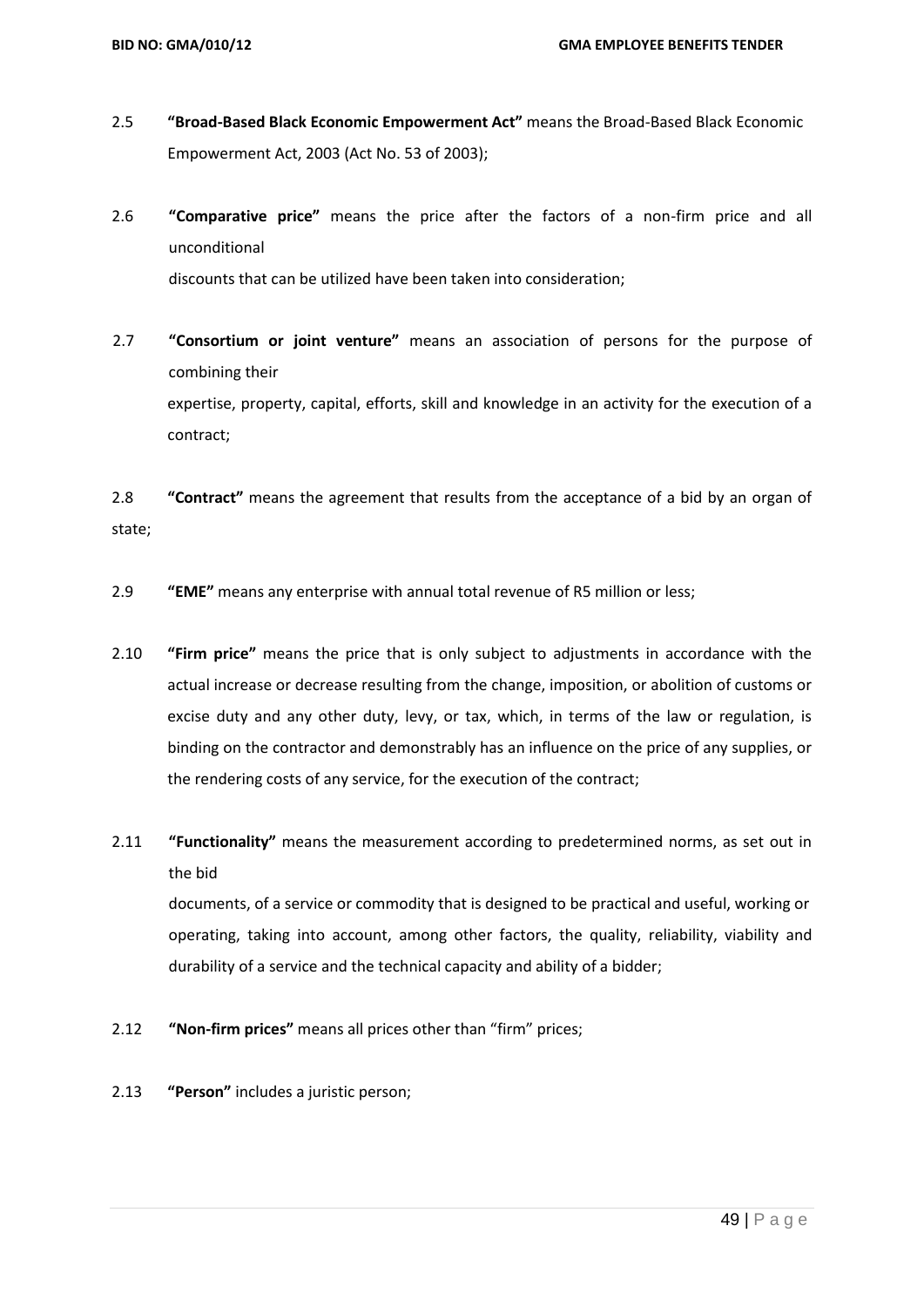2.14 **"Rand value"** means the total estimated value of a contract in South African currency, calculated at

the time of bid invitations, and includes all applicable taxes and excise duties;

- 2.15 **"Sub-contract"** means the primary contractor's assigning, leasing, making out work to, or employing, another person to support such primary contractor in the execution of part of a project in terms of the contract;
- 2.16 **"Total revenue"** bears the same meaning assigned to this expression in the Codes of Good Practice on Black Economic Empowerment, issued in terms of section 9(1) of the Broad-

Based

 Black Economic Empowerment Act and promulgated in the *Government Gazette* on 9 February

2007;

- 2.17 **"Trust"** means the arrangement through which the property of one person is made over or bequeathed to a trustee to administer such property for the benefit of another person; and
- 2.18 **"Trustee"** means any person, including the founder of a trust, to whom property is bequeathed in

order for such property to be administered for the benefit of another person.

#### **3. ADJUDICATION USING A POINT SYSTEM**

- 3.1 The bidder obtaining the highest number of total points will be awarded the contract.
- 3.2 Preference points shall be calculated after prices have been brought to a comparative basis taking into account all factors of non-firm prices and all unconditional discounts;
- 3.3 Points scored shall be rounded off to the nearest 2 decimal places;
- 3.4 In the event that two or more bids have scored equal total points, the successful bid shall be the one scoring the highest number of preference points for B-BBEE;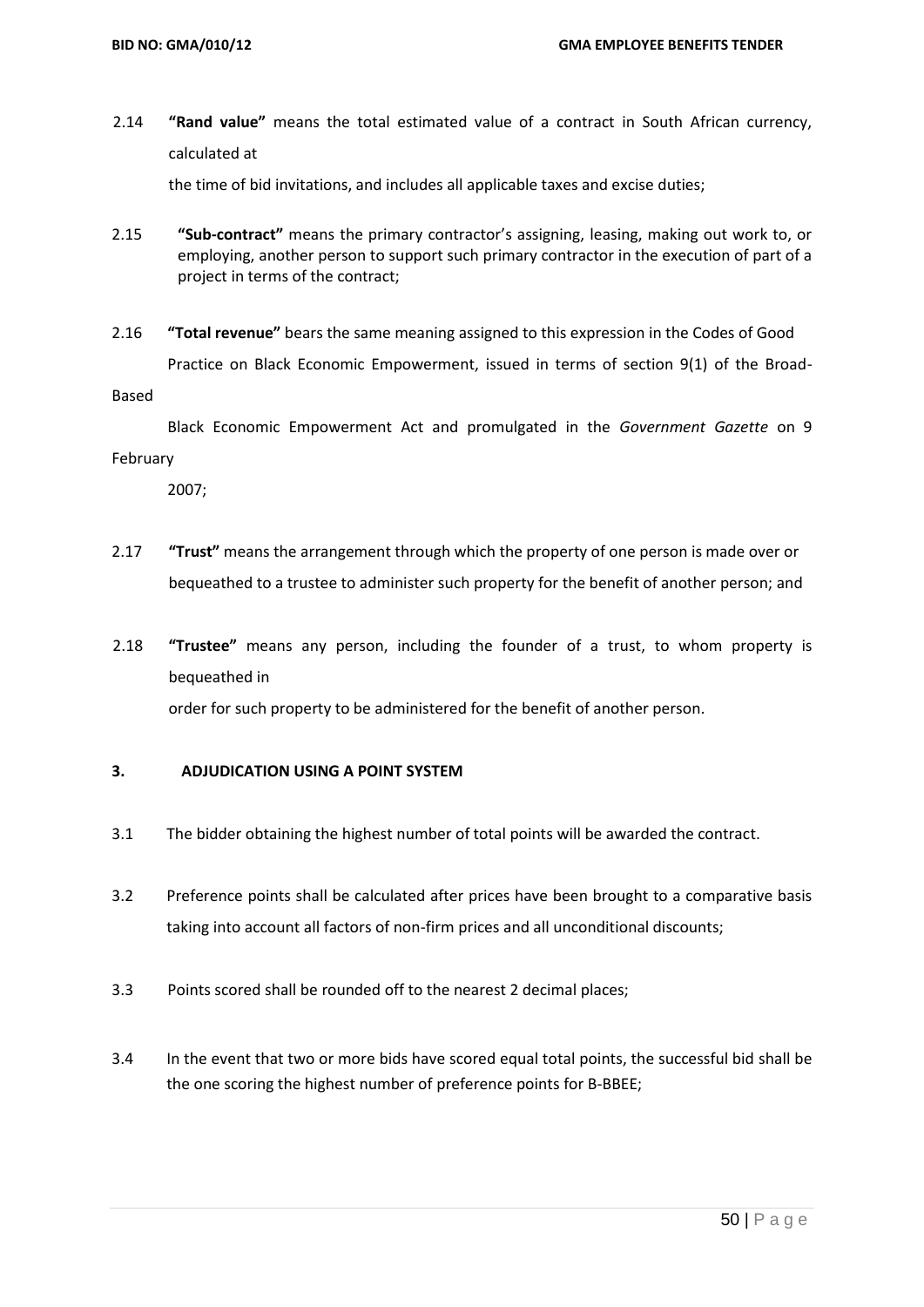- 3.5 However, when functionality is part of the evaluation process and two or more bids have scored equal points including equal preference points for B-BBEE, the successful bid shall be the one scoring the highest score for functionality; and
- 3.6 Should two or more bids be equal in all respects, the award shall be decided by the drawing of lots.

# **4. POINTS AWARDED FOR PRICE**

#### **4.1 THE 90/10 PREFERENCE POINT SYSTEM**

A maximum of 90 points is allocated for price on the following basis:

$$
Ps = 90 \left( 1 - \frac{Pt - P \min}{P \min} \right)
$$

Where

Ps = Points scored for comparative price of bid under consideration

Pt = Comparative price of bid under consideration

Pmin = Comparative price of lowest acceptable bid

#### **5. Points awarded for B-BBEE Status Level of Contribution**

- 5.1 In terms of Regulation 5 (2) and 6 (2) of the Preferential Procurement Regulations, preference points must be awarded to a bidder for attaining the B-BBEE status level of contributor in accordance with the table below:
- 5.2

| <b>B-BBEE Status Level of Contributor</b> | <b>Number of points</b> |
|-------------------------------------------|-------------------------|
|                                           | 10                      |
|                                           | q                       |
| ੨                                         | 8                       |
|                                           |                         |
|                                           |                         |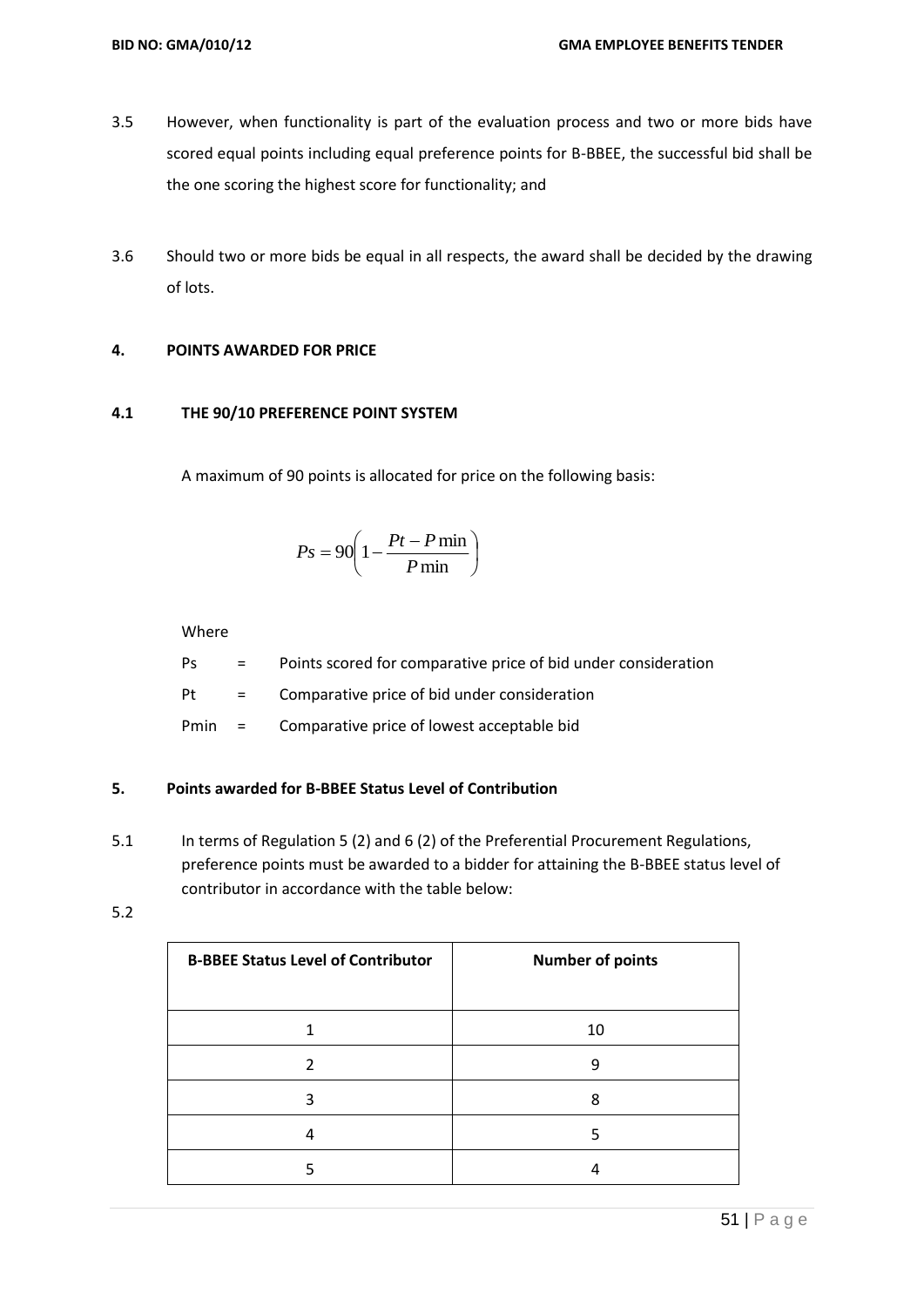| 6                         |  |
|---------------------------|--|
|                           |  |
| 8                         |  |
| Non-compliant contributor |  |

- 5.3 Bidders who qualify as EMEs in terms of the B-BBEE Act must submit a certificate issued by an Accounting Officer as contemplated in the CCA or a Verification Agency accredited by SANAS or a Registered Auditor. Registered auditors do not need to meet the prerequisite for IRBA's approval for the purpose of conducting verification and issuing EMEs with B-BBEE Status Level Certificates.
- 5.4 Bidders other than EMEs must submit their original and valid B-BBEE status level verification certificate or a certified copy thereof, substantiating their B-BBEE rating issued by a Registered Auditor approved by IRBA or a Verification Agency accredited by SANAS.
- 5.5 A trust, consortium or joint venture, will qualify for points for their B-BBEE status level as a legal entity, provided that the entity submits their B-BBEE status level certificate.
- 5.6 A trust, consortium or joint venture will qualify for points for their B-BBEE status level as an unincorporated entity, provided that the entity submits their consolidated B-BBEE scorecard as if they were a group structure and that such a consolidated B-BBEE scorecard is prepared for every separate bid.
- 5.7 Tertiary institutions and public entities will be required to submit their B-BBEE status level certificates in terms of the specialized scorecard contained in the B-BBEE Codes of Good Practice.
- 5.8 A person will not be awarded points for B-BBEE status level if it is indicated in the bid documents that such a bidder intends sub-contracting more than 25% of the value of the contract to any other enterprise that does not qualify for at least the points that such a bidder qualifies for, unless the intended sub-contractor is an EME that has the capability and ability to execute the sub-contract.
- 5.9 A person awarded a contract may not sub-contract more than 25% of the value of the contract to any other enterprise that does not have an equal or higher B-BBEE status level than the person concerned, unless the contract is sub-contracted to an EME that has the capability and ability to execute the sub-contract.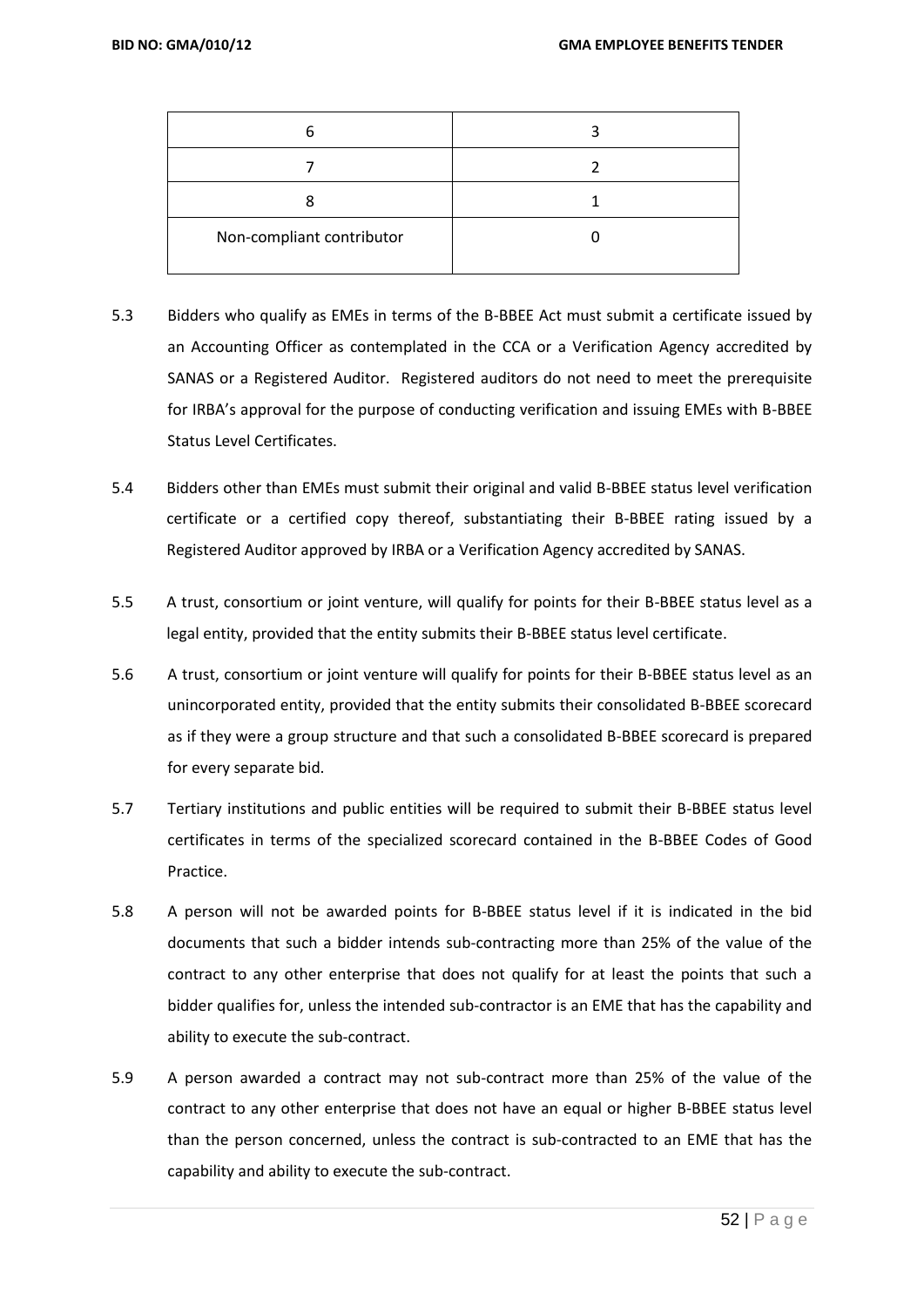### **6. BID DECLARATION**

- 6.1 Bidders who claim points in respect of B-BBEE Status Level of Contribution must complete the following:
- **7. B-BBEE STATUS LEVEL OF CONTRIBUTION CLAIMED IN TERMS OF PARAGRAPHS 1.3.1.2 AND 5.1**
- 7.1 B-BBEE Status Level of Contribution: …………. = …………… (Maximum of 10 points)

(Points claimed in respect of paragraph 7.1 must be in accordance with the table reflected in paragraph 5.1 and must be substantiated by means of a B-BBEE certificate issued by a Verification Agency accredited by SANAS or a Registered Auditor approved by IRBA or an Accounting Officer as contemplated in the CCA).

# **8 SUB-CONTRACTING**

8.1 Will any portion of the contract be sub-contracted? YES / NO (delete which is not applicable)

## 8.1.1 If yes, indicate:

|             | (i)   | what                  | percentage                              | οf     | the | contract     |    | will | be                            | subcontracted?  |         |  |
|-------------|-------|-----------------------|-----------------------------------------|--------|-----|--------------|----|------|-------------------------------|-----------------|---------|--|
|             |       |                       |                                         |        |     |              |    |      |                               |                 |         |  |
|             | (ii)  |                       | the name of the sub-contractor?         |        |     |              |    |      |                               |                 |         |  |
|             |       |                       |                                         |        |     |              |    |      |                               |                 |         |  |
|             | (iii) | the                   | <b>B-BBEE</b>                           | status |     | level        | of |      | the                           | sub-contractor? |         |  |
|             |       |                       |                                         |        |     |              |    |      |                               |                 |         |  |
|             | (iv)  |                       | whether the sub-contractor is an EME?   |        |     |              |    |      | YES / NO (delete which is not |                 |         |  |
| applicable) |       |                       |                                         |        |     |              |    |      |                               |                 |         |  |
| 9           |       |                       | DECLARATION WITH REGARD TO COMPANY/FIRM |        |     |              |    |      |                               |                 |         |  |
|             |       |                       |                                         |        |     |              |    |      |                               |                 |         |  |
| 9.1         |       | Name of company/firm: |                                         |        |     |              |    |      |                               |                 |         |  |
| 9.2         |       |                       | VAT registration number:                |        |     |              |    |      |                               |                 |         |  |
|             |       |                       |                                         |        |     |              |    |      |                               |                 |         |  |
| 9.3         |       | Company               |                                         |        |     | registration |    |      |                               |                 | number: |  |
|             |       |                       |                                         |        |     |              |    |      |                               |                 |         |  |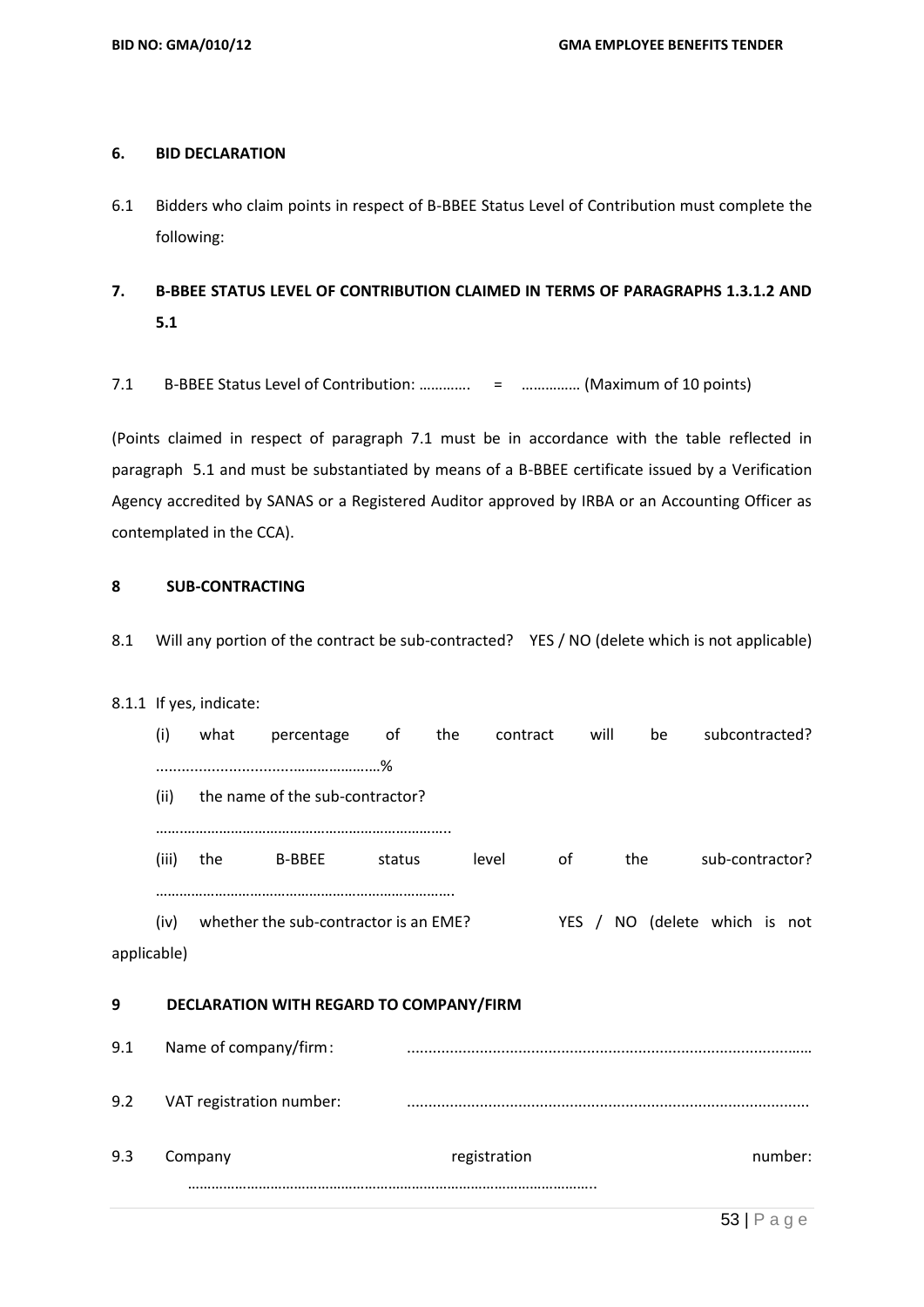#### 9.4 TYPE OF COMPANY/ FIRM

- Partnership/Joint Venture / Consortium
- □ One person business/sole propriety
- Close corporation
- D Company
- (Pty) Limited

#### 9.5 DESCRIBE PRINCIPAL BUSINESS ACTIVITIES

------------------------------------------------------------------------------------------------------------------------ ------------------------------------------------------------------------------------------------------------------------ ------------------------------------

#### 9.6 COMPANY CLASSIFICATION

- Manufacturer
- Supplier
- Professional service provider
- $\Box$  Other service providers, e.g. transporter, etc. [TICK APPLICABLE BOX]
- 9.7 Total number of years the company/firm has been in business? ……………………………………
- 9.8 I/we, the undersigned, who is / are duly authorised to do so on behalf of the company/firm, certify that the points claimed, based on the B-BBE status level of contribution indicated in paragraph 7 of the foregoing certificate, qualifies the company/ firm for the preference(s) shown and I / we acknowledge that:
	- (i) The information furnished is true and correct;
	- (ii) The preference points claimed are in accordance with the General Conditions as indicated in paragraph 1 of this form;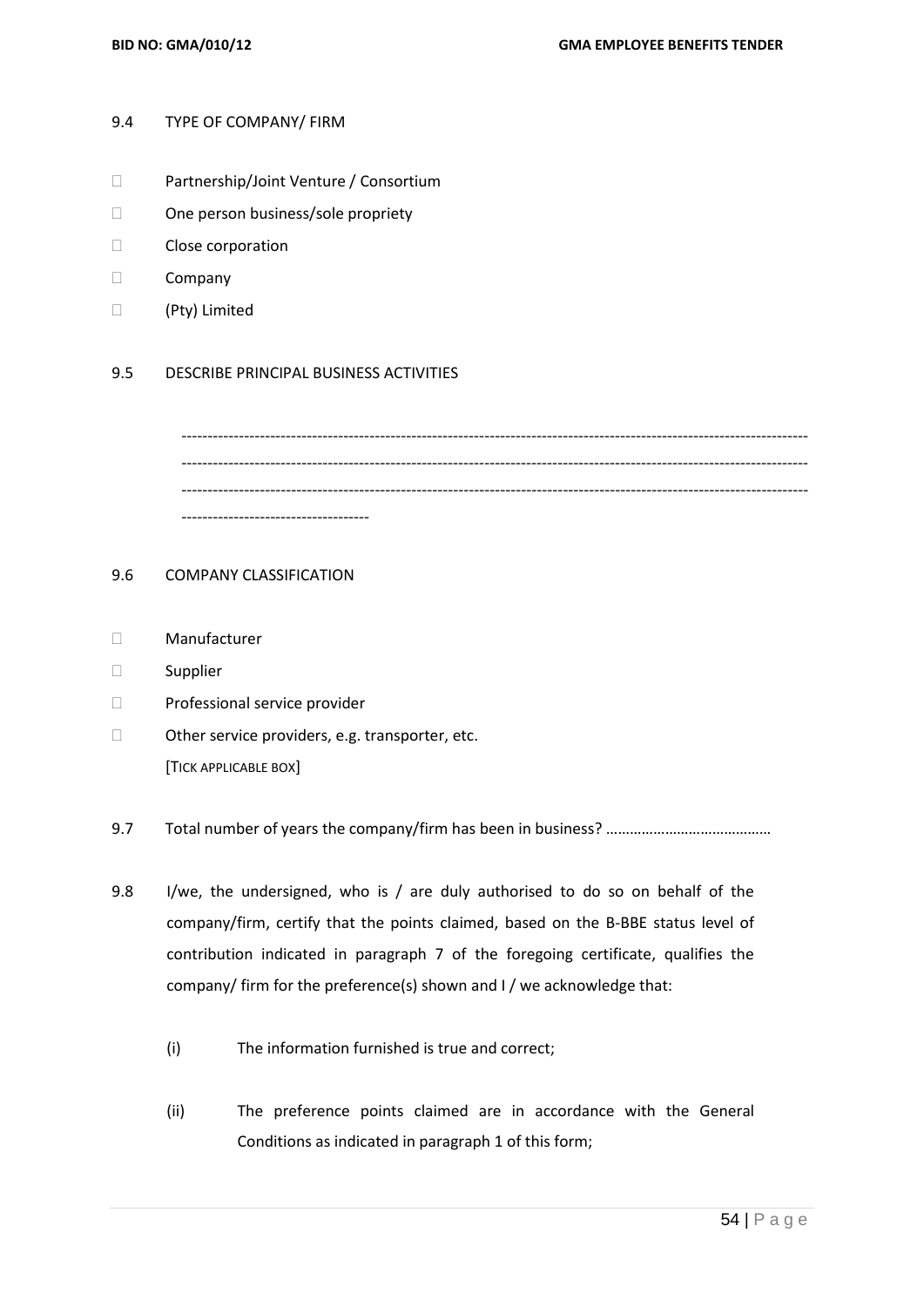- (iii) In the event of a contract being awarded as a result of points claimed as shown in paragraph 7, the contractor may be required to furnish documentary proof to the satisfaction of the purchaser that the claims are correct;
- (iv) If the B-BBEE status level of contribution has been claimed or obtained on a fraudulent basis or any of the conditions of contract have not been fulfilled, the purchaser may, in addition to any other remedy it may have –
	- (a) disqualify the person from the bidding process;
	- (b) recover costs, losses or damages it has incurred or suffered as a result of that person's conduct;
	- (c) cancel the contract and claim any damages which it has suffered as a result of having to make less favourable arrangements due to such cancellation;
	- (d) restrict the bidder or contractor, its shareholders and directors, or only the shareholders and directors who acted on a fraudulent basis, from obtaining business from any organ of state for a period not exceeding 10 years, after the audi alteram partem (hear the other side) rule has been applied; and
	- (e) forward the matter for criminal prosecution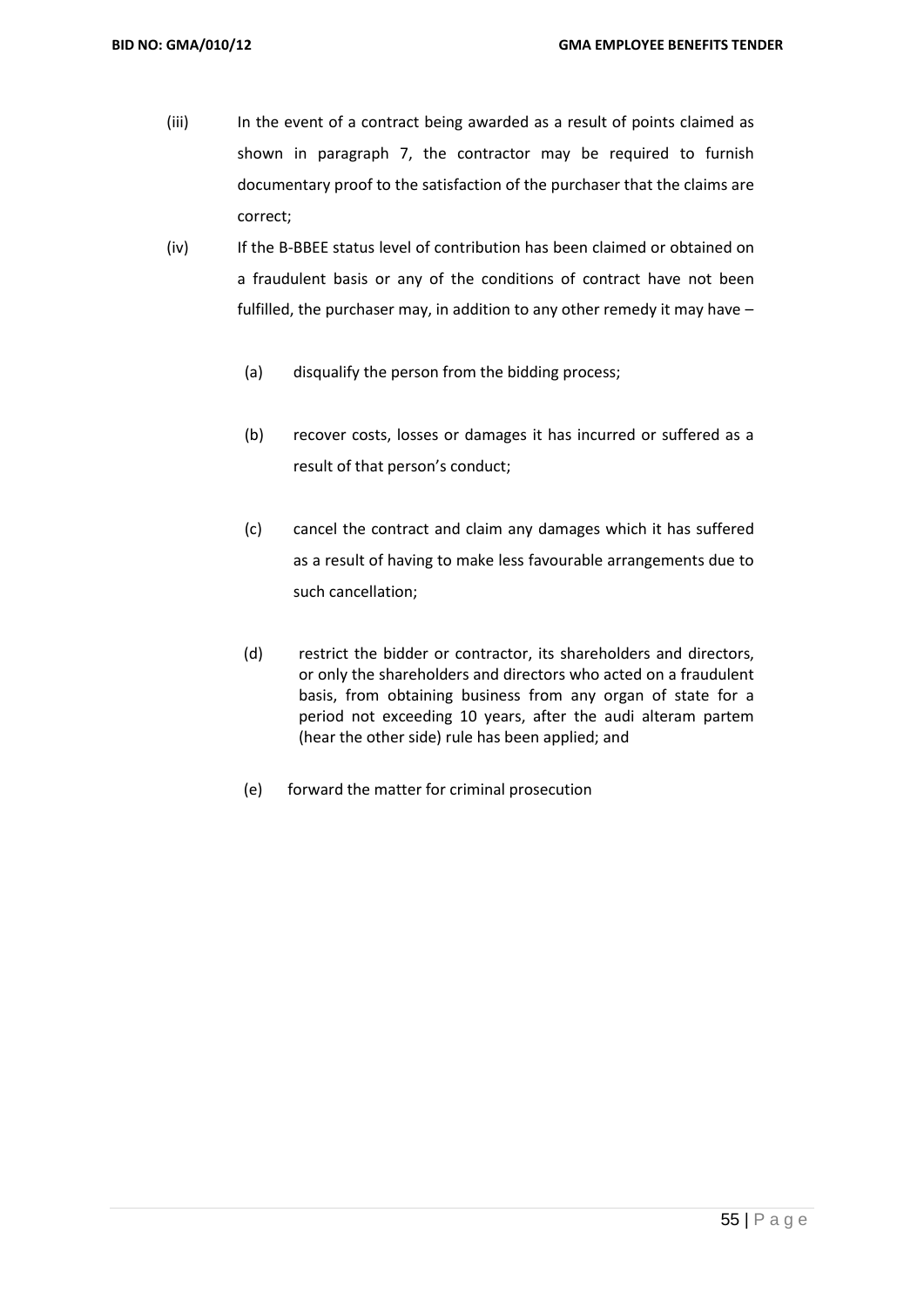| <b>WITNESSES</b>                         |  |  |  |  |  |
|------------------------------------------|--|--|--|--|--|
| NAME OF BIDDER                           |  |  |  |  |  |
| <b>IDENTITY NUMBER</b>                   |  |  |  |  |  |
| <b>POSITION</b>                          |  |  |  |  |  |
| <b>AUTHORISED SIGNATORIES OF BIDDERS</b> |  |  |  |  |  |
| <b>WITNESS 1</b>                         |  |  |  |  |  |
| <b>WITNESS 2</b>                         |  |  |  |  |  |
| <b>DATE</b>                              |  |  |  |  |  |
| <b>ADDRESS</b>                           |  |  |  |  |  |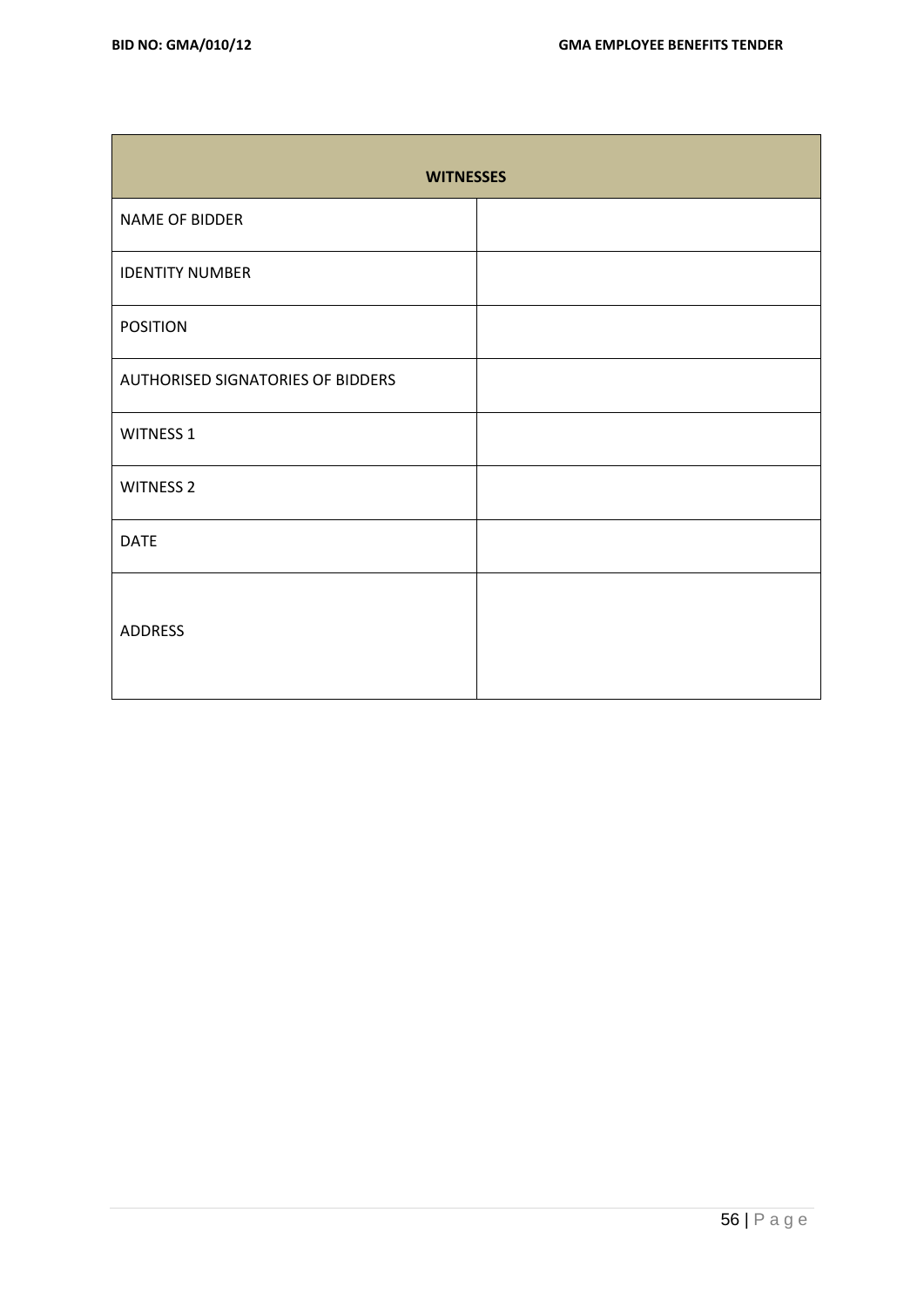#### **SBD 7.2**

# **CONTRACT FORM - RENDERING OF SERVICES**

## **PART 1 (TO BE FILLED IN BY THE SERVICE PROVIDER)**

- 1. I hereby undertake to render services described in the attached bidding documents to (name of the institution)……………………………………. in accordance with the requirements and task directives / proposals specifications stipulated in Bid Number………….……….. at the price/s quoted. My offer/s remains binding upon me and open for acceptance by the Purchaser during the validity period indicated and calculated from the closing date of the bid.
- 2. The following documents shall be deemed to form and be read and construed as part of this agreement:
	- (i) Bidding documents, *viz*
		- *-* Invitation to bid;
		- *-* Tax clearance certificate;
		- Pricing schedule(s);
		- *-* Filled in task directive/proposal;
		- *-* Preference claims for Broad Based Black Economic Empowerment Status Level of Contribution in terms of the Preferential Procurement Regulations 2011;
		- *-* Declaration of interest;
		- *-* Declaration of Bidders past SCM practices;
		- *-* Certificate of Independent Bid Determination;
		- **Special Conditions of Contract;**
	- (ii) General Conditions of Contract; and
	- (iii) Other (specify)
- 3. I confirm that I have satisfied myself as to the correctness and validity of my bid; that the price(s) and rate(s) quoted cover all the services specified in the bidding documents; that the price(s) and rate(s) cover all my obligations and I accept that any mistakes regarding price(s) and rate(s) and calculations will be at my own risk.
- 4. I accept full responsibility for the proper execution and fulfilment of all obligations and conditions devolving on me under this agreement as the principal liable for the due fulfilment of this contract.
- 5. I declare that I have no participation in any collusive practices with any bidder or any other person regarding this or any other bid.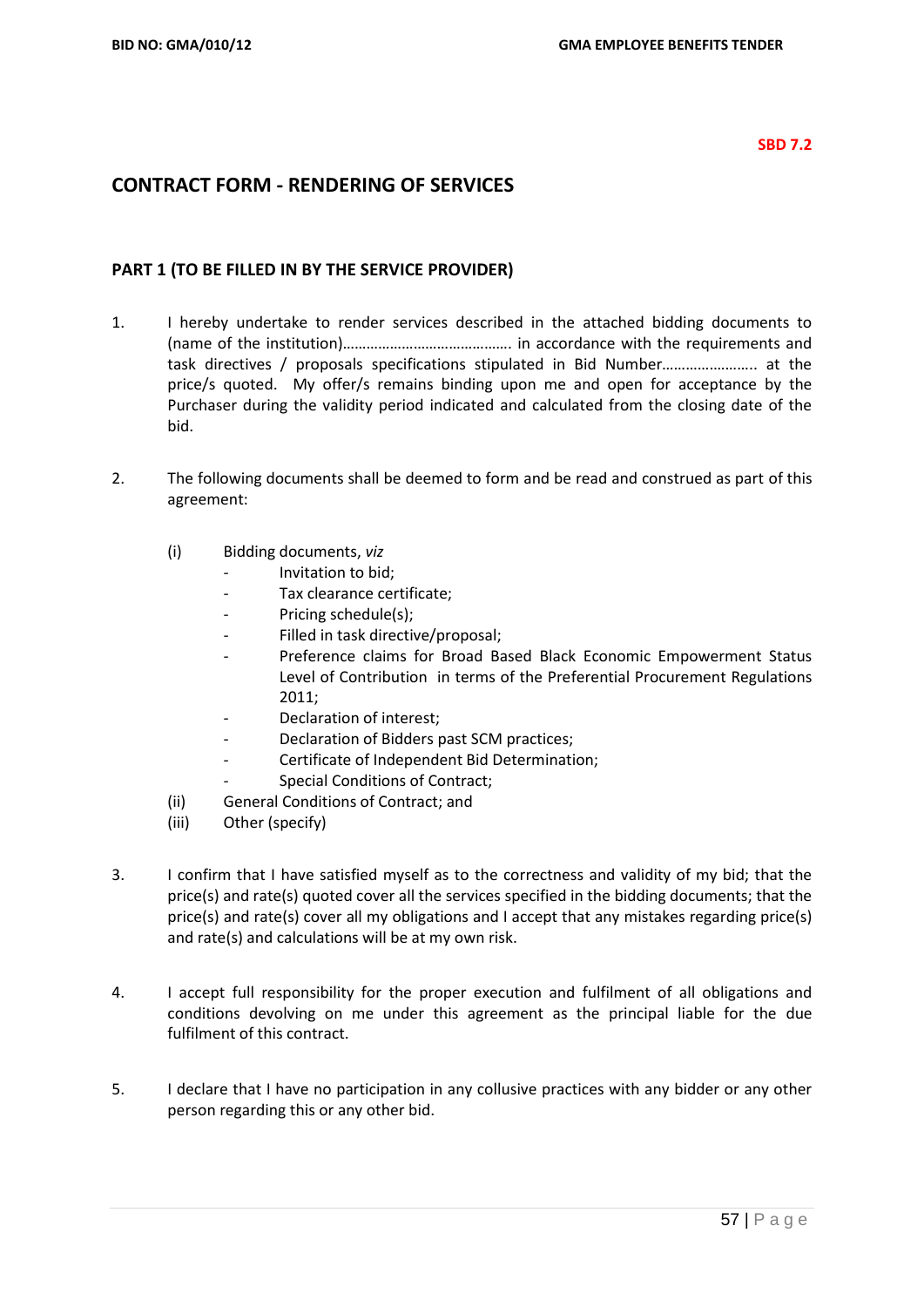| I confirm that I am duly authorised to sign this contract. |  |  |  |
|------------------------------------------------------------|--|--|--|
| NAME OF BIDDER                                             |  |  |  |
| NAME (PRINT)                                               |  |  |  |
| <b>POSITION</b>                                            |  |  |  |
| AUTHORISED SIGNATORIES OF BIDDERS                          |  |  |  |
| WITNESS 1                                                  |  |  |  |
| <b>WITNESS 2</b>                                           |  |  |  |
| <b>DATE</b>                                                |  |  |  |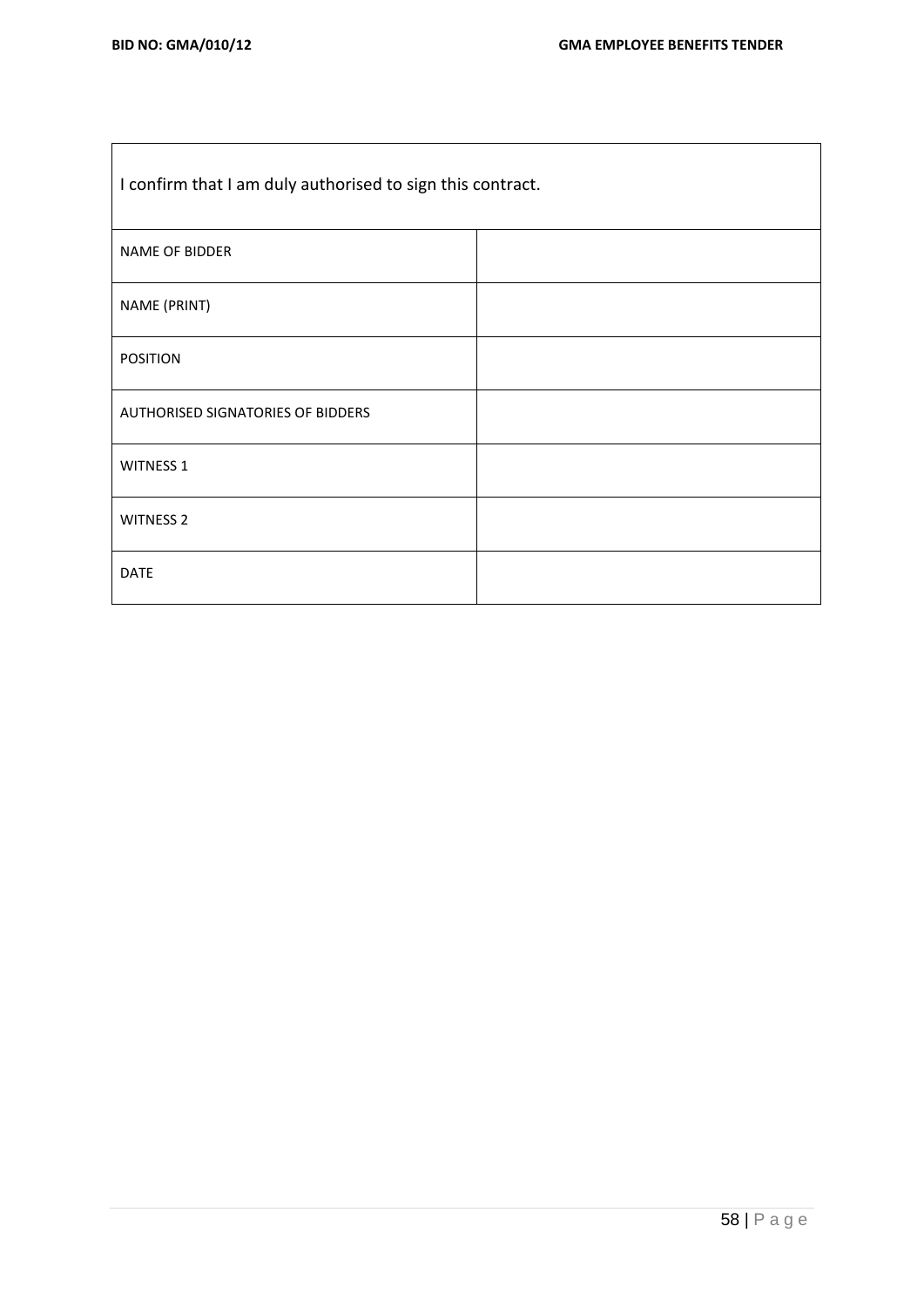## **DECLARATION OF BIDDERS PAST SUPPLY CHAIN MANAGEMENT PRACTICES**

- 1 This declaration is used by GMA in ensuring that when goods and services are being procured, all reasonable steps are taken to combat the abuse of the supply chain management system.
- 2 The bid of any bidder may be disregarded if that bidder, or any of its directors have
	- a. abused the institution's supply chain management system;
	- b. committed fraud or any other improper conduct in relation to such system; or
	- c. failed to perform on any previous contract.

# **3 In order to give effect to the above, the following questionnaire must be completed and submitted with the bid.**

| NO.   | <b>QUESTION</b>                                                                        | <b>YES</b> | <b>NO</b> |
|-------|----------------------------------------------------------------------------------------|------------|-----------|
| 4.1   | Is the bidder or any of its directors listed on the National Treasury's Database of    | Yes        | No        |
|       | Restricted Suppliers as companies or persons prohibited from doing business with the   |            |           |
|       | public sector?                                                                         |            |           |
|       | (Companies or persons who are listed on this Database were informed in writing of this |            |           |
|       | restriction by the Accounting Officer/Authority of the institution that imposed the    |            |           |
|       | restriction after the <i>audi alteram partem</i> rule was applied).                    |            |           |
|       | The Database of Restricted Suppliers now resides on the National Treasury's website    |            |           |
|       | (www.treasury.gov.za) and can be accessed by clicking on its link at the bottom of the |            |           |
|       | home page.                                                                             |            |           |
| 4.1.1 | If so, furnish particulars:                                                            |            |           |
|       |                                                                                        |            |           |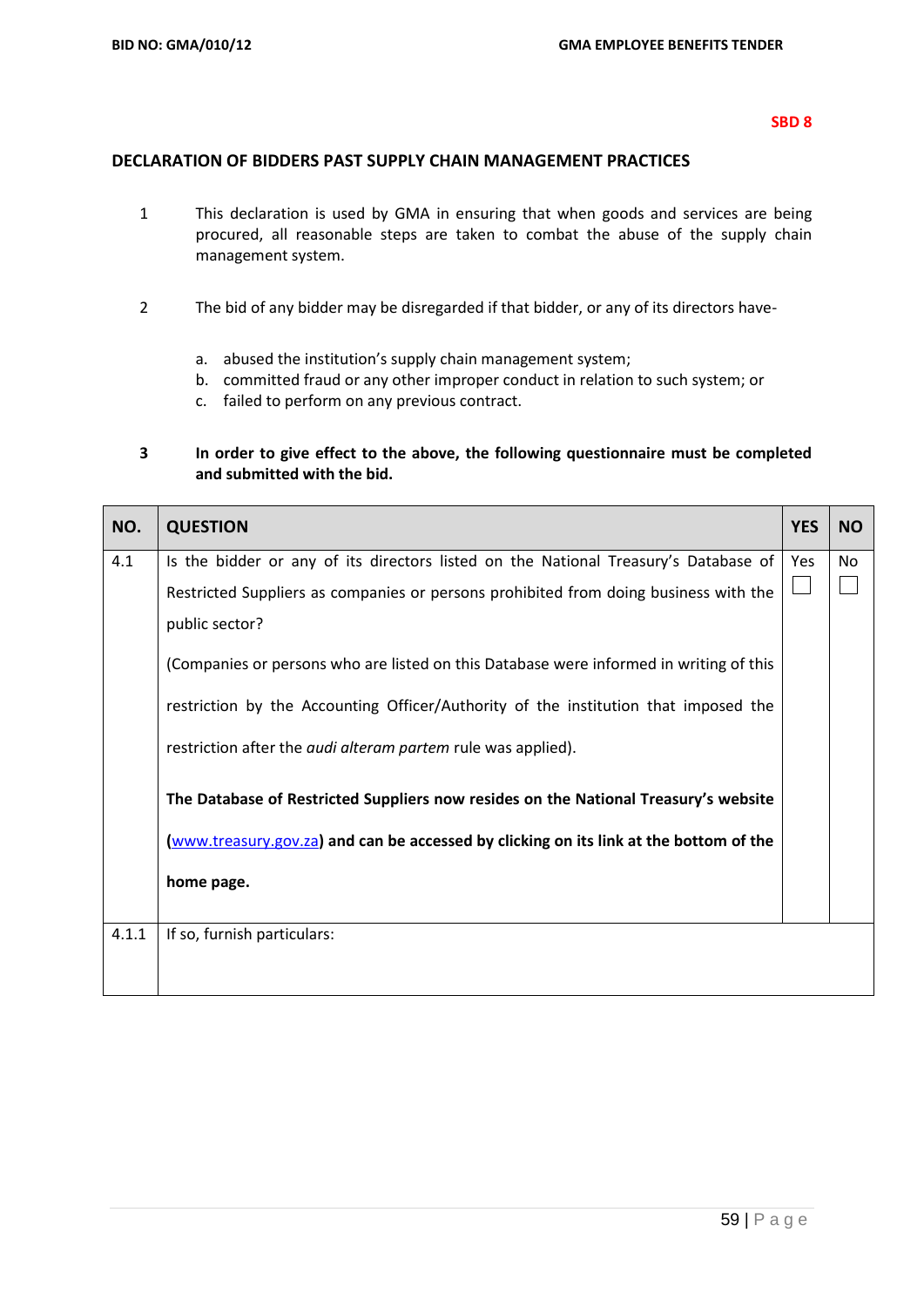| 4.2   | Is the bidder or any of its directors listed on the Register for Tender Defaulters in terms |  |
|-------|---------------------------------------------------------------------------------------------|--|
|       | of section 29 of the Prevention and Combating of Corrupt Activities Act (No 12 of           |  |
|       | 2004)?                                                                                      |  |
|       | The Register for Tender Defaulters can be accessed on the National Treasury's               |  |
|       | website (www.treasury.gov.za) by clicking on its link at the bottom of the home             |  |
|       | page.                                                                                       |  |
|       |                                                                                             |  |
|       |                                                                                             |  |
| 4.2.1 | If so, furnish particulars:                                                                 |  |
| 4.3   | Was the bidder or any of its directors convicted by a court of law (including a court       |  |
|       | outside of the Republic of South Africa) for fraud or corruption during the past five       |  |
|       | years?                                                                                      |  |
| 4.3.1 | If so, furnish particulars:                                                                 |  |
|       |                                                                                             |  |
|       |                                                                                             |  |
| 4.4   | Was any contract between the bidder and any organ of state terminated during the            |  |
|       | past five years on account of failure to perform on or comply with the contract?            |  |
| 4.4.1 | If so, furnish particulars:                                                                 |  |
|       |                                                                                             |  |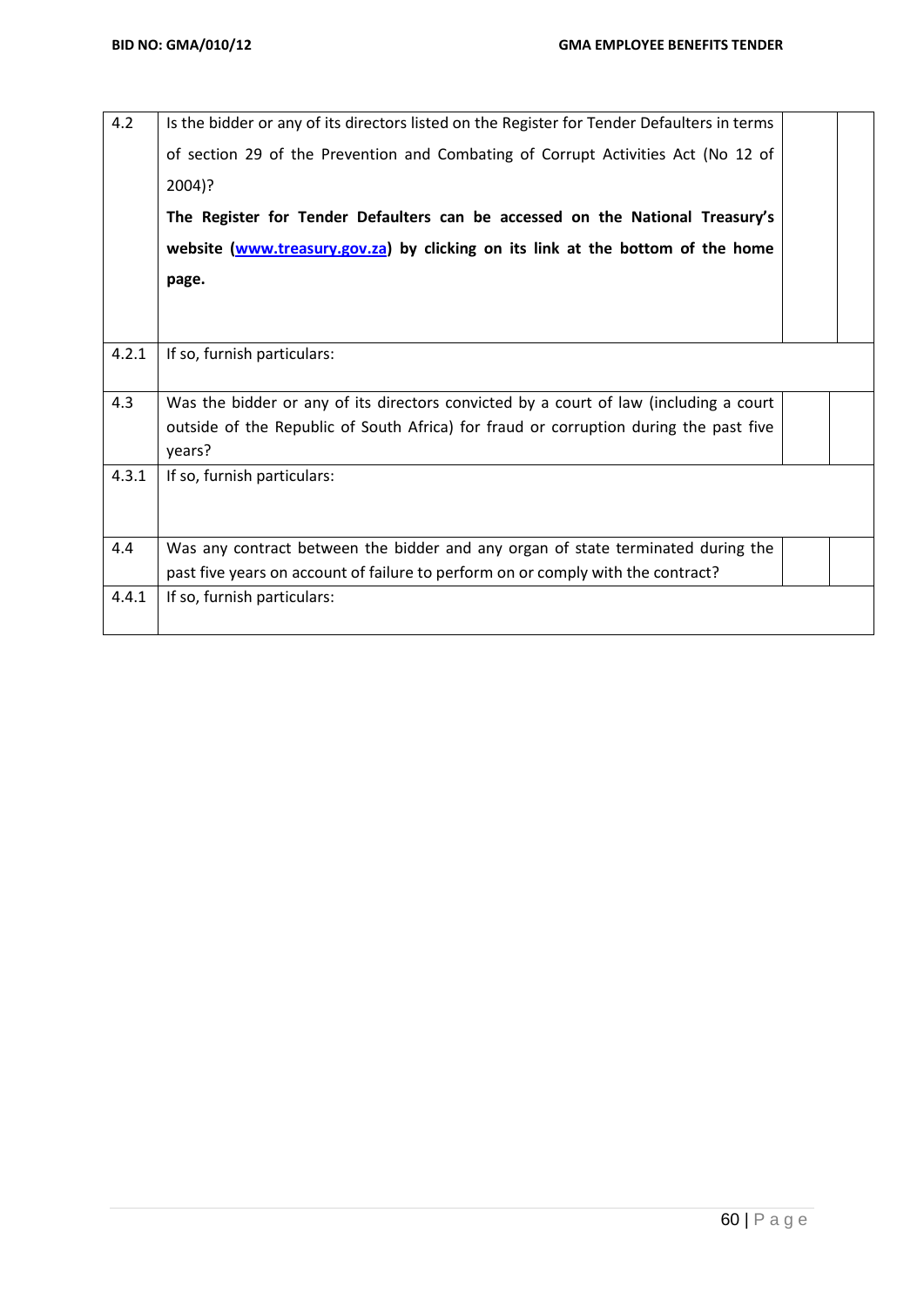# **CERTIFICATION**

**CERTIFY THAT THE INFORMATION FURNISHED ON THIS DECLARATION FORM IS TRUE AND CORRECT.**

 **I ACCEPT THAT, IN ADDITION TO CANCELLATION OF A CONTRACT, ACTION MAY BE TAKEN AGAINST ME SHOULD THIS DECLARATION PROVE TO BE FALSE.**

| <b>NAME OF THE BIDDER</b>   |  |
|-----------------------------|--|
| <b>POSITION</b>             |  |
| <b>AUTHORISED SIGNATORY</b> |  |
| <b>DATE</b>                 |  |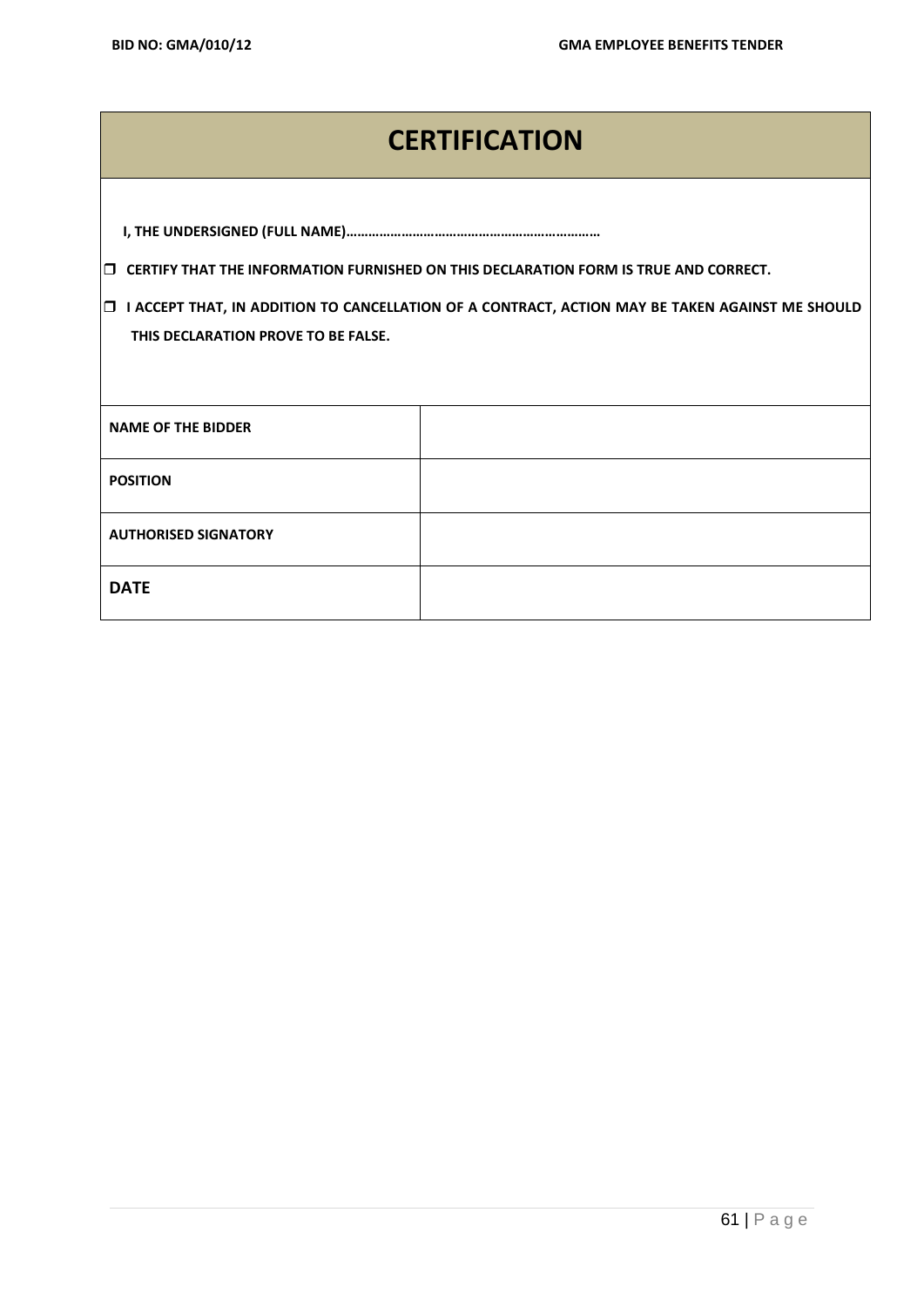#### **SBD 9**

# CERTIFICATE OF INDEPENDENT BID DETERMINATION

- 1. This Standard Bidding Document must form part of all bids<sup>1</sup> invited.
- 2. Section 4 (1) (b) (iii) of the Competition Act No. 89 of 1998, as amended, prohibits an agreement between, or concerted practice by, firms, or a decision by an association of firms, if it is between parties in a horizontal relationship and if it involves collusive bidding (or bid rigging).² Collusive bidding is a *per se* prohibition meaning that it cannot be justified under any grounds.
- 3. Treasury Regulation 16A9 prescribes that accounting officers and accounting authorities must take all reasonable steps to prevent abuse of the supply chain management system and authorizes accounting officers and accounting authorities to:
	- a. disregard the bid of any bidder if that bidder or any of its directors have abused the institution's supply chain management system and or committed fraud or any other improper conduct in relation to such system.
	- b. cancel a contract awarded to a supplier of goods and services if the supplier committed any corrupt or fraudulent act during the bidding process or the execution of that contract.
- 4. This SBD serves as a certificate of declaration that would be used by institutions to ensure that, when bids are considered, reasonable steps are taken to prevent any form of bid-rigging.
- 5. In order to give effect to the above, the attached Certificate of Bid Determination (Annexure G) must be completed and submitted with the bid:

 $<sup>1</sup>$  Includes price quotations, advertised competitive bids, limited bids and proposals.</sup>

<sup>2</sup> Bid rigging (or collusive bidding) occurs when businesses, that would otherwise be expected to compete, secretly conspire to raise prices or lower the quality of goods and / or services for GMA which wish to acquire goods and / or services through a bidding process. Bid rigging is, therefore, an agreement between competitors not to compete.

<sup>3</sup> Joint venture or Consortium means an association of persons for the purpose of combining their expertise, property, capital, efforts, skill and knowledge in an activity for the execution of a contract.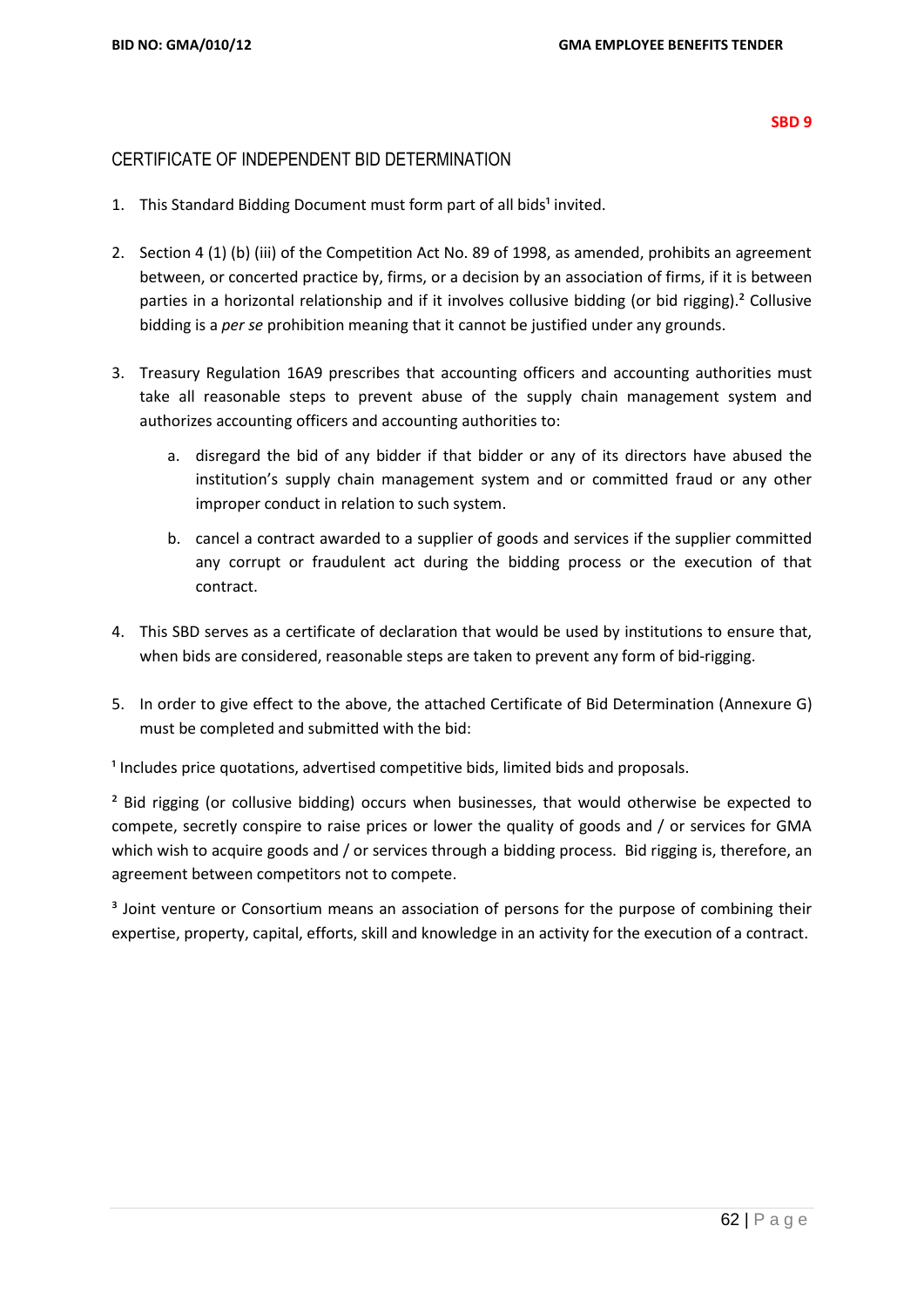I, the undersigned, in submitting the accompanying bid:

|                  |                                                    |    |                                                                                                  | (Bid Number and |
|------------------|----------------------------------------------------|----|--------------------------------------------------------------------------------------------------|-----------------|
| Description)     |                                                    |    |                                                                                                  |                 |
|                  | In response to the invitation for the bid made by: |    | (Name                                                                                            | of              |
| Institution)     |                                                    |    |                                                                                                  |                 |
|                  |                                                    |    | do hereby make the following statements that I certify to be true and complete in every respect: |                 |
|                  | certify,                                           | on | behalf                                                                                           | of:             |
|                  |                                                    |    | that:                                                                                            |                 |
| (Name of Bidder) |                                                    |    |                                                                                                  |                 |

- 1. I have read and I understand the contents of this Certificate;
- 2. I understand that the accompanying bid will be disqualified if this Certificate is found not to be true and complete in every respect;
- 3. I am authorised by the bidder to sign this Certificate, and to submit the accompanying bid, on behalf of the bidder;
- 4. Each person whose signature appears on the accompanying bid has been authorised by the bidder to determine the terms of, and to sign the bid, on behalf of the bidder;
- 5. For the purposes of this Certificate and the accompanying bid, I understand that the word "competitor" shall include any individual or organisation, other than the bidder, whether or not affiliated with the bidder, who:
	- (a) has been requested to submit a bid in response to this bid invitation;
	- (b) could potentially submit a bid in response to this bid invitation, based on their qualifications, abilities or experience; and
	- (c) provides the same goods and services as the bidder and/or is in the same line of business as the bidder.
- 6. The bidder has arrived at the accompanying bid independently from, and without consultation, communication, agreement or arrangement with any competitor. However communication between partners in a joint venture or consortium<sup>3</sup> will not be construed as collusive bidding.
- 7. In particular, without limiting the generality of paragraphs 6 above, there has been no consultation, communication, agreement or arrangement with any competitor regarding:
	- (a) prices;
	- (b) geographical area where product or service will be rendered (market allocation);
	- (c) methods, factors or formulas used to calculate prices;
	- (d) the intention or decision to submit or not to submit, a bid;
	- (e) the submission of a bid which does not meet the specifications and conditions of the bid; or
	- (f) bidding with the intention not to win the bid.
- 8. In addition, there have been no consultations, communications, agreements or arrangements with any competitor regarding the quality, quantity, specifications and conditions or delivery particulars of the products or services to which this bid invitation relates.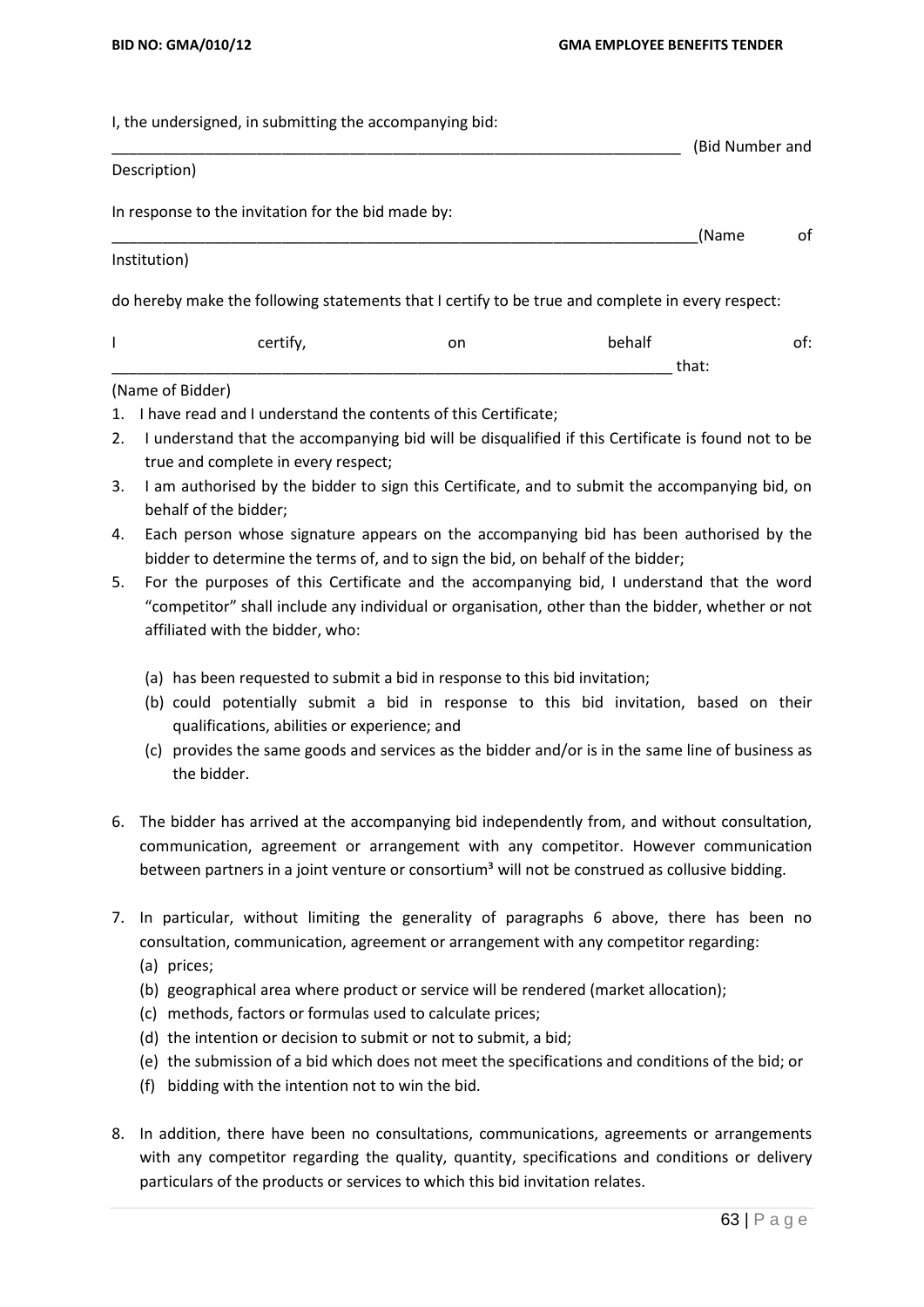- 9. The terms of the accompanying bid have not been, and will not be, disclosed by the bidder, directly or indirectly, to any competitor, prior to the date and time of the official bid opening or of the awarding of the contract.
- 10. I am aware that, in addition and without prejudice to any other remedy provided to combat any restrictive practices related to bids and contracts, bids that are suspicious will be reported to the Competition Commission for investigation and possible imposition of administrative penalties in terms of section 59 of the Competition Act No 89 of 1998 and or may be reported to the National Prosecuting Authority (NPA) for criminal investigation and or may be restricted from conducting business with the public sector for a period not exceeding ten (10) years in terms of the Prevention and Combating of Corrupt Activities Act No 12 of 2004 or any other applicable legislation.

| <b>NAME OF BIDDER</b>       |  |
|-----------------------------|--|
| <b>POSITION</b>             |  |
| <b>AUTHORISED SIGNATORY</b> |  |
| <b>DATE</b>                 |  |